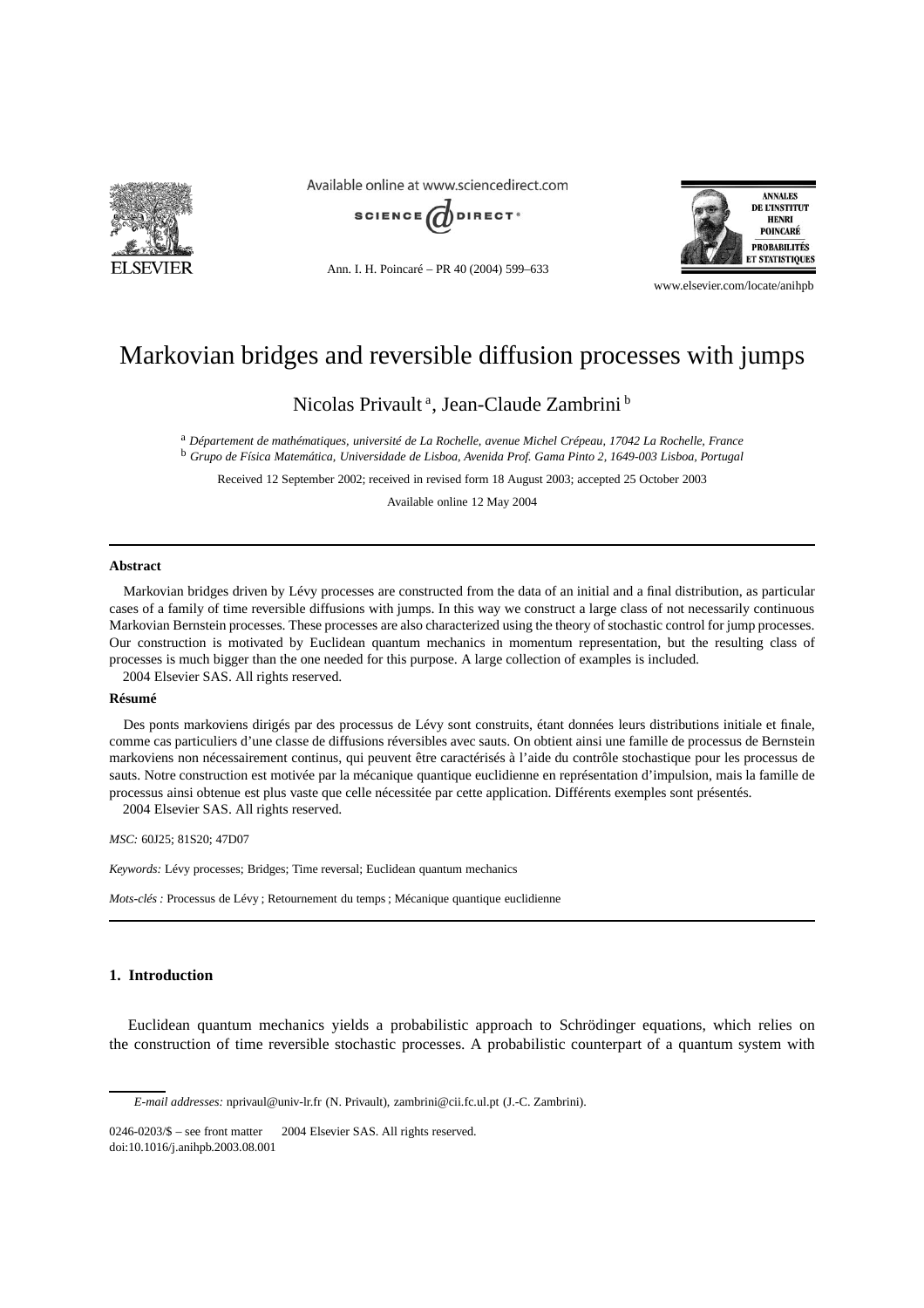symmetric (more precisely, self-adjoint) Hamiltonian *H* is provided by considering positive solutions of two heat equations which are adjoint with respect to the time parameter:

$$
-\hbar \frac{\partial \eta_t^*}{\partial t}(q) = H \eta_t^*(q) \quad \text{and} \quad \hbar \frac{\partial \eta_t}{\partial t}(q) = H \eta_t(q), \quad t \in [r, v], \ q \in \mathbb{R}^d,
$$
\n(1.1)

where  $\hbar$  is Planck's constant (afterwards set equal to 1 in this paper) and  $[r, v]$  is a fixed interval, and by postulating that the density of the law at time *t* of the system is given by the product  $\eta_t(q)\eta_t^*(q)$ , instead of the product of the solution of Schrödinger's equation with its complex conjugate. This approach allows moreover to construct time reversible diffusion processes which precisely have the law  $\eta_t(q)\eta_t^*(q) dq$  at time *t*, see [31,9,2] when the Hamiltonian is a self-adjoint Schrödinger operator of the form  $H = -\frac{\hbar^2}{2}\Delta + V(q)$  and *V* is a scalar potential in Kato's class. We refer the reader to [8] for a detailed survey of the relations between this method, and Feynman's path integral approach to quantum mechanics, when the processes have continuous trajectories.

In this paper we generalize this construction to the case where the above Schrödinger operator is replaced by a pseudo-differential operator. Our motivations are twofold. First, the study of the probabilistic counterpart of quantum mechanics in the momentum representation and its relation with the one of the position representation, the link between these representations being given by the Fourier transform which maps position operators to momentum operators, and scalar potentials to pseudo-differential operators. This illustrates the more general aim of this program of construction of quantum-like reversible measures. They provide (through their Hilbert space analytical models) fresh structural relations between stochastic processes generally regarded as unrelated in probability theory. Our second motivation is to treat relativistic Hamiltonians along the line of [19], but in a time reversible framework.

Lévy bridges have been studied and constructed by several authors, see e.g. [14] and Section VIII.3 in [4]. However, an absolute continuity condition with respect to Lebesgue measure is generally imposed on the law of the process, thus excluding simple Poisson bridges and many other more complex processes. Our construction of reversible diffusions with jumps provides, in particular, a general construction of Markovian bridges with given initial and final distributions  $\pi_r$  and  $\pi_v$ . For this we use a result of Beurling [5] which, under the assumption of existence of densities with respect to a fixed reference measure, asserts the existence of initial and final conditions *η<sub>r</sub>* and  $\eta_v^*$  for (1.1) such that  $\pi_r = \eta_r \eta_r^*$  and  $\pi_v = \eta_v \eta_v^*$ . In the case of Dirac measures as initial and final laws, the processes obtained in this way are bridges in the usual sense of conditioning a Lévy process  $(\xi_t)_{t \in [r, v]}$  with the values  $\xi_r = a$  and  $\xi_v = b$ . In particular we construct forward and backward Lévy processes with Dirac measures as initial and final laws. In this case we extend existing results on the martingale representation of time-reversed processes, cf. e.g. [23]. We also show how time reversible processes can be constructed from non-symmetric Lévy processes and generators.

We use the term "bridge" in the wide sense, i.e. a process which is determined from initial and final laws (not necessarily Dirac measures) will be called a bridge. Bridges and more generally diffusions with jumps, reversible on [*r, v*], are constructed via the forward and backward Markov transition semi-groups

$$
p(t, k, u, dl) = \frac{\eta_u(l)}{\eta_t(k)} h(t, k, u, dl), \text{ and } p^*(s, dj, t, k) = \frac{\eta_s^*(j)}{\eta_t^*(k)} h^{\dagger}(s, dj, t, k),
$$

for  $s \le t \le u$  in  $[r, v]$ ,  $j, k, l \in \mathbb{R}^d$ , where  $h(t, k, u, dl)$  and  $h^{\dagger}(s, dj, t, k)$  are the kernels associated to  $\exp(-(u-t)H)$  and  $\exp(-(t-s)H^{\dagger})$ . In the time homogeneous case (i.e. when  $\eta$ ,  $\eta^*$  depend trivially on time) this construction of Markov semi-groups in relation to time reversal goes back to [18] (see also [11] where it is applied to conditioned processes), but does not seem to have been the object of systematic studies when  $\eta_t$  and  $\eta_t^*$ are given as the solutions of "heat equations" for a general Lévy generator *H* with potential. This also provides a construction of Bernstein processes [3] in the jump case, i.e. we construct  $\mathbb{R}^d$ -valued stochastic processes  $(z_t)_{t\in [r, v]}$ that satisfy the relation

$$
P(z_t \in dk \mid \mathcal{P}_s \vee \mathcal{F}_u) = P(z_t \in dk \mid z_s, z_u), \quad r \leq s < t < u \leq v,
$$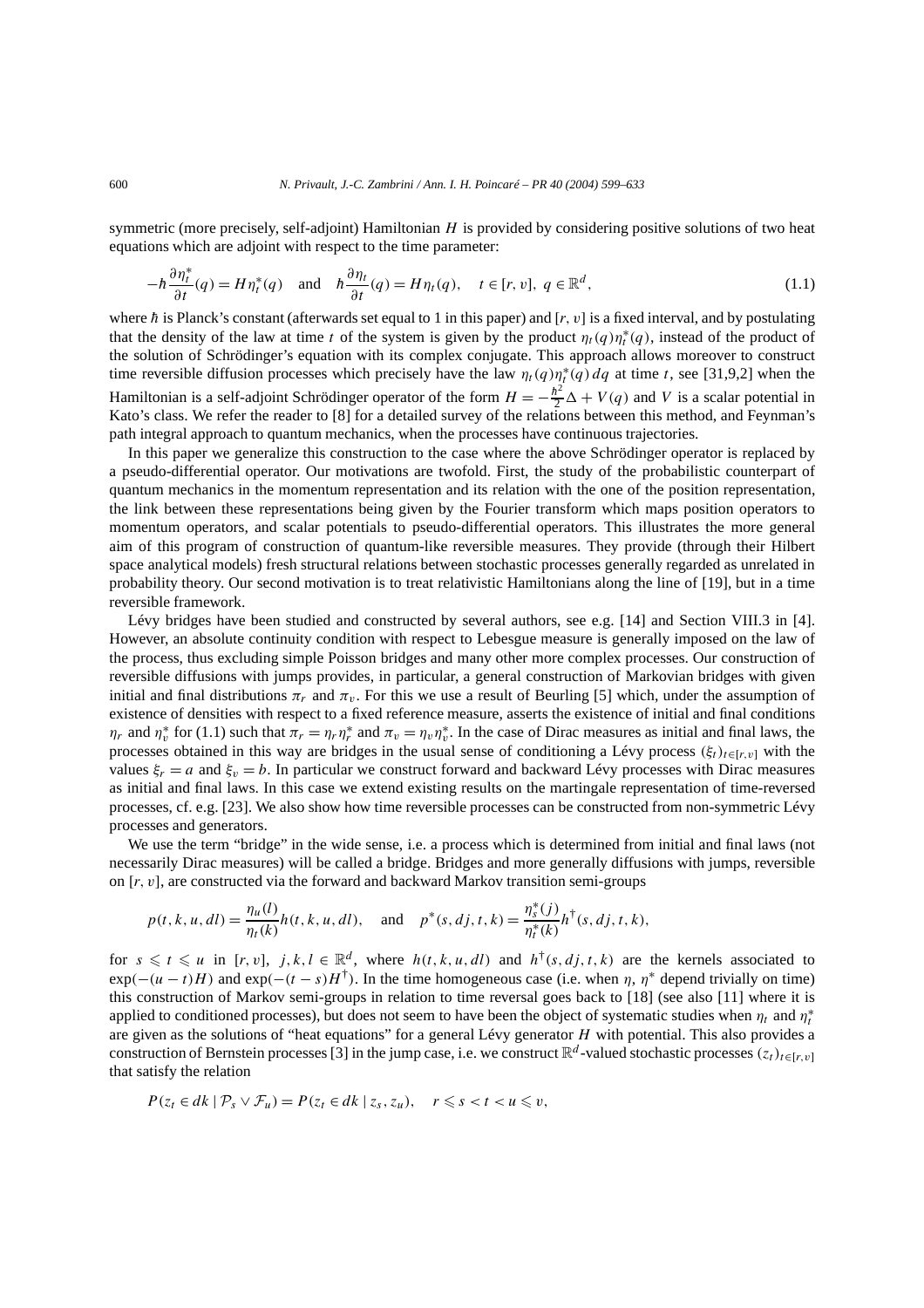where  $(\mathcal{P}_t)_{t \in [r, v]}$ , respectively  $(\mathcal{F}_t)_{t \in [r, v]}$ , denotes the increasing, respectively decreasing, filtration generated by  $(z_t)_{t \in [r, v]}$ . When their paths are continuous, as we said such processes have been constructed in the framework of Euclidean quantum mechanics. We also show that for the class of potentials considered in this paper, the processes constructed are essentially the only Markovian Bernstein processes.

We proceed as follows. After recalling some notation on Lévy processes and their generators in Section 2, the main results of the paper are presented in Sections 3 and 4. The construction of Bernstein processes with jumps is given in Section 5. In Section 6, we compute the generators of Markovian bridges and derive the associated stochastic differential equations driven by Lévy processes. The uniqueness of Markovian Bernstein processes with jumps is discussed in Section 7. A variational characterization is obtained in Section 8. In particular, the construction provides time reversible jump diffusions whose law is given in terms of positive solutions of "heat equations" associated to the Schrödinger operator in the momentum representation.

#### **2. Notation – Lévy processes and generators**

We refer to the survey [21] and to the references therein for the notions recalled in this section. Let  $V : \mathbb{R}^d \to \mathbb{C}$ such that  $V(0) \ge 0$  and  $exp(-tV(q))$  is continuous in q and positive definite. The function *V* admits the Lévy– Khintchine representation

$$
V(q) = a + i \langle c, q \rangle + \frac{1}{2} \langle q, q \rangle_B - \int_{\mathbb{R}^d} \left( e^{-i \langle q, y \rangle} - 1 + i \langle q, y \rangle \mathbb{1}_{\{|y| \leq 1\}} \right) \nu(dy),
$$

where  $a, r \in \mathbb{R}^d$ , *B* is a positive definite  $d \times d$  matrix,  $\langle q, q \rangle_B = \langle Bq, q \rangle$ , and  $\nu$  is a Lévy measure on  $\mathbb{R}^d \setminus \{0\}$ satisfying  $\int_{\mathbb{R}^d} (|y|^2 \wedge 1) \nu(dy) < \infty$ . In the following we assume without loss of generality that  $a = 0$ , i.e.  $V(0) = 0$ . Then the Lévy process is conservative, i.e. it has an infinite life time. Let *ξt* denote the Lévy process with characteristic exponent  $V(q)$ , i.e. such that

$$
E\big[e^{-i\langle \xi_t, q \rangle}\big] = e^{-tV(q)}, \quad q \in \mathbb{R}^d, \ t \in \mathbb{R},
$$

or

$$
E\big[\exp\big(-i\langle \xi_t, q \rangle\big)\big] = \exp\bigg(-t\bigg(i\langle c, q \rangle + \frac{1}{2}\langle q, q \rangle_B - \int\limits_{\mathbb{R}^d} \big(e^{-i\langle q, y \rangle} - 1 + i\langle q, y \rangle 1_{\{|y| \leq 1\}}\big)\nu(dy)\bigg)\bigg),
$$

*q* ∈  $\mathbb{R}^d$ , *t* ∈  $\mathbb{R}$ . The process  $(\xi_t)_{t \in [r, v]}$  admits the (forward) Lévy–Itô decomposition with respect to the filtration  $(\mathcal{P}_t)_{t\in[r,v]}$ :

$$
\xi_t = W_t + \int\limits_0^t \int\limits_{\{|y| \leq 1\}} y(\mu(dy, ds) - \nu(dy) ds) + \int\limits_0^t \int\limits_{\{|y| \geq 1\}} y\mu(dy, ds) + ct,
$$

where  $W_t$  is a Brownian motion with covariance matrix *B*, and  $\mu(dy, ds)$  is the Poisson random measure

$$
\mu(dy, ds) = \sum_{\Delta\xi_s \neq 0} \delta_{(\Delta\xi_s, s)}(dy, ds)
$$

with compensator  $E[\mu(dy, ds)] = v(dy)ds$ . Let  $\mu_t$  denote the law of  $\xi_t$ , and let  $\mu_t(dk) = \mu_{-t}(-dk)$  when  $t < 0$ . The (forward) generator of  $(\xi_t)_{t \in [r, v]}$  is the pseudo-differential operator

$$
-V(i\nabla)f(k) = \langle c, \nabla f(k) \rangle + \frac{1}{2}\Delta_B f(k) + \int_{\mathbb{R}^d} \left( f(k+y) - f(k) - \langle y, \nabla f(k) \rangle \mathbf{1}_{\{|y| \le 1\}} \right) \nu(dy), \tag{2.1}
$$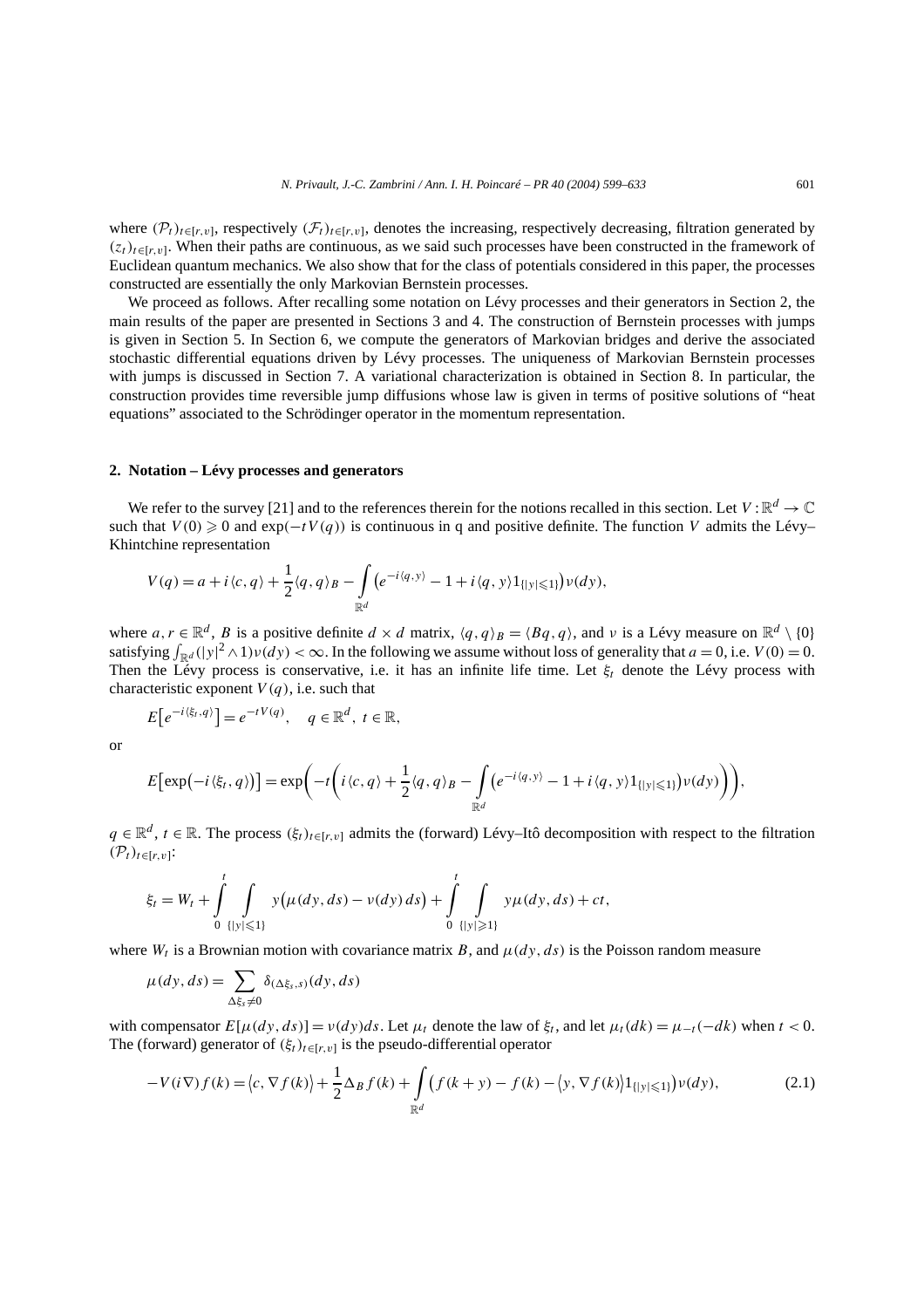where  $\Delta_B = \text{div } B \nabla$ . We shall also need the time reversed Lévy process  $(\xi_t^*)_{t \in [0, v]} = (\xi_{v-t})_{t \in [0, v]}$  whose (backward) generator is

$$
-\bar{V}(\nabla)f(k) = -V(-i\nabla)f(k)
$$
  
= 
$$
-\langle c, \nabla f(k)\rangle + \frac{1}{2}\Delta_B f(k) + \int_{\mathbb{R}^d} (f(k-y) - f(k) + \langle y, \nabla f(k)\rangle 1_{\{|y|\leq 1\}}) \nu(dy).
$$
 (2.2)

In view of applications to mathematical physics we consider a perturbation of the generator of  $(\xi_t)_{t \in [r, v]}$  by a potential  $U: \mathbb{R}^d \to \mathbb{R}$ , continuous and bounded below:

**Definition 2.1.** Let  $H = U + V(i\nabla)$ , i.e. for  $f \in \mathcal{S}(\mathbb{R}^d)$ :

$$
Hf(k) = U(k)f(k) - \langle c, \nabla f(k) \rangle - \frac{1}{2} \Delta_B f(k)
$$
  
-
$$
\int_{\mathbb{R}^d} (f(k+y) - f(k) - \langle y, \nabla f(k) \rangle 1_{\{|y| \le 1\}}) v(dy), \quad k \in \mathbb{R}^d.
$$

The operator  $V(i\nabla)$  is obtained from the potential V by considering (Euclidean) momentum  $\nabla$  as a variable. The potential *U* is symmetrically deduced from a differential operator, e.g. the quadratic potential  $U(k) = k^2/2$ in momentum representation correspond to the Laplacian  $\Delta$  in position representation. The adjoint  $H^{\dagger}$  of *H* with respect to the Lebesgue measure *dk* is given by  $H^{\dagger} = U + \bar{V}(\nabla)$  with  $\bar{V}(q) = V(-q)$ , i.e.

$$
H^{\dagger} f(k) = U(k) f(k) + \langle c, \nabla f(k) \rangle - \frac{1}{2} \Delta_B f(k)
$$
  
- 
$$
\int_{\mathbb{R}^d} (f(k - y) - f(k) + \langle y, \nabla f(k) \rangle |1_{\{|y| \le 1\}}) v(dy), \quad k \in \mathbb{R}^d.
$$

If  $c = 0$ , the operator *H* is symmetric when *V* is real-valued, that is when *v* is symmetric with respect to  $y \mapsto -y$ , which is the case in theoretical physics.

Let  $T_{t,u}$ ,  $t < u$ , respectively  $T_{s,t}^{\dagger}$ ,  $s < t$ , denote the positive operator defined through the Feynman–Kac formula

$$
T_{t,u}f(k) = E[f(\xi_u)e^{-\int_t^u U(\xi_\tau)d\tau} | \xi_t = k] = E[f(k + \xi_{u-t})e^{-\int_0^{u-t} U(k + \xi_\tau)d\tau}], \quad t < u,
$$

respectively

$$
T_{s,t}^{\dagger}f(k) = E\Big[f(\xi_s^*)e^{-\int_s^t U(\xi_t^*)\,d\tau} \mid \xi_t^* = k\Big] = E\Big[f(k-\xi_{t-s})e^{-\int_0^{t-s} U(k-\xi_{t-s-t})\,d\tau}\Big], \quad s < t.
$$

Since  $-V(i\nabla)$  is the (forward) generator of  $(\xi_t)_{t\in[0,u]}$  and  $-\overline{V}(\nabla) = -V(-i\nabla)$  is the (backward) generator of the time reversed Lévy process  $(\xi_s^*)_{s \in [0,t]} = (\xi_{t-s})_{s \in [0,t]}$ , we have

$$
\frac{\partial}{\partial u}T_{t,u} = -T_{t,u}H, \text{ and } \frac{\partial}{\partial s}T_{s,t}^{\dagger} = T_{s,t}^{\dagger}H^{\dagger},
$$

or  $T_{t,u} = \exp(-(u-t)H)$  and  $T_{s,t}^{\dagger} = \exp(-(t-s)H^{\dagger})$ , i.e. these semi-groups are time homogeneous since *V* and *U* are independent of time.

We denote by  $h^{\dagger}(s, dj, t, k)$  and  $h(t, k, u, dl)$ ,  $0 < s < t < u$ ,  $j, k, l \in \mathbb{R}^d$ , the "integral kernels" of  $\exp(-(t-s)H^{\dagger})$  and  $\exp(-(u-t)H)$ , defined by

$$
\exp(-(t-s)H^{\dagger})f(k) = \int_{\mathbb{R}^d} f(j)h^{\dagger}(s, dj, t, k), \text{ and } \exp(-(u-t)H)f(k) = \int_{\mathbb{R}^d} f(l)h(t, k, u, dl).
$$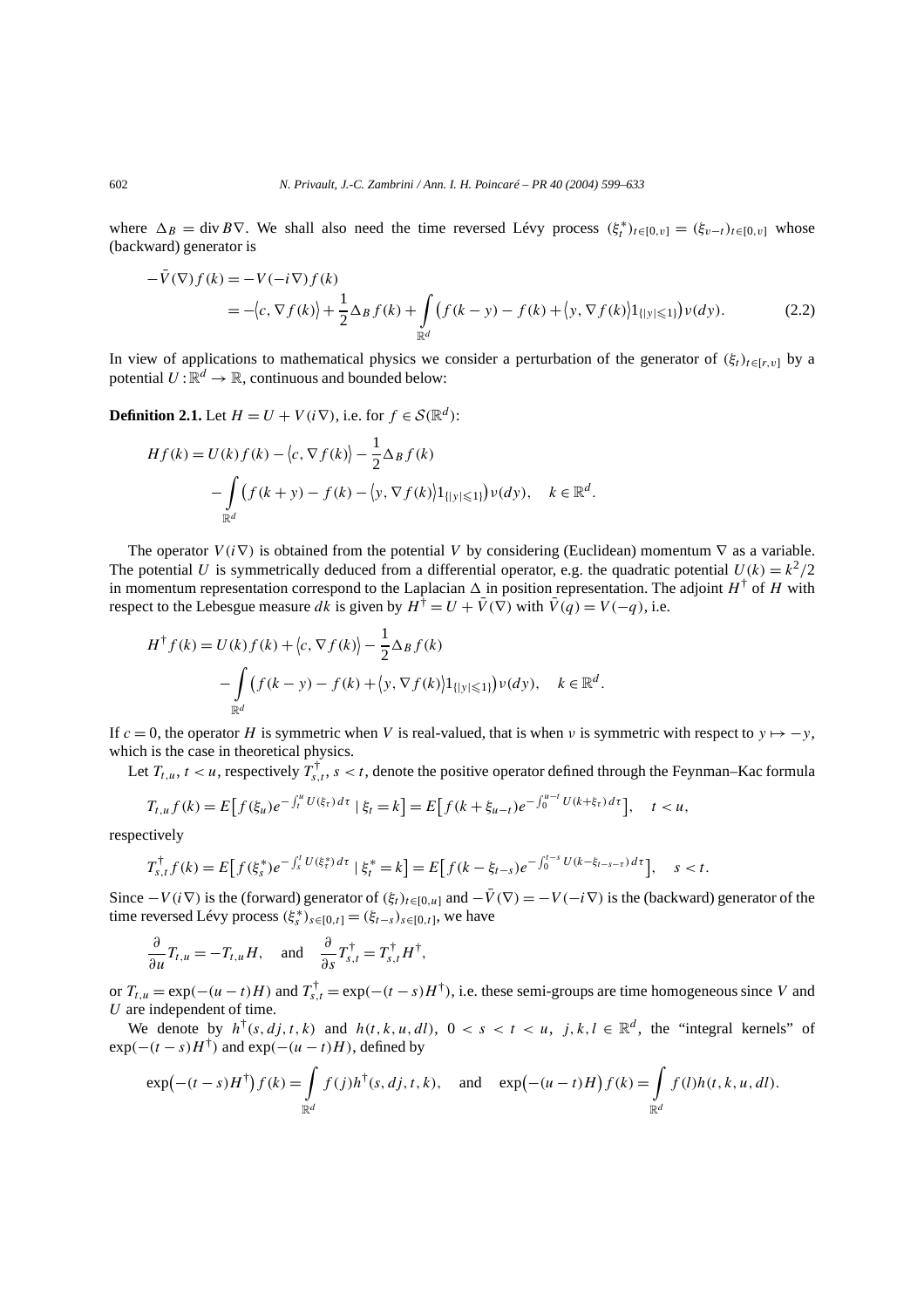## **Examples.**

#### (1) Deterministic process.

Here, *U* does not necessarily vanish. Then  $B = 0$  and  $v = 0$  but  $c \neq 0$ . So  $V(q) = icq$  and

$$
Hf(k) = -c\nabla f(k), \qquad H^{\dagger} f(k) = c\nabla f(k),
$$

with integral kernels

$$
h^{\dagger}(s, dj, t, k) = \delta_{k-c(t-s)}(dj)e^{-\int_s^t U(k+c(\tau-t))dt},
$$
  
\n
$$
h(t, k, u, dl) = \delta_{k+c(u-t)}(dl)e^{-\int_t^u U(k+c(\tau-t))d\tau}.
$$

(2) Lévy processes  $(U = 0)$ .

Without hypothesis on the absolute continuity of  $\mu_t$ ,  $e^{-(u-t)H}$  and  $e^{-(t-s)H^{\dagger}}$  are respectively given by convolution with the law  $\mu_t$  of the Lévy process:

$$
\int_{\mathbb{R}^d} \eta_s^*(dj)h^{\dagger}(s, j, t, dk) = \eta_s^* * \mu_{t-s}(dk), \quad s < t,
$$

and

$$
\int_{\mathbb{R}^d} \eta_u(dl)h(t,dk,u,l) = \eta_u * \mu_{t-u}(dk), \quad t < u.
$$

If moreover  $\eta_s^*(dj) = \eta_s^*(j)\lambda(dy)$ ,  $\eta_u(dl) = \eta_u(l)\lambda(dl)$  and  $\mu_t(dk) = \mu_t(k)\lambda(dk)$  are absolutely continuous with respect to *λ*, then

$$
h(s, j, t, dk) = \mu_{t-s}(k-j)\lambda(dk),
$$

and

$$
h(t, dk, u, l) = \mu_{u-t}(l - k)\lambda(dk).
$$

(3) General case ( $U \neq 0$ ). We have, by definition

$$
\int_{\mathbb{R}^d} h(t, k, u, dl) f(l) = e^{-(u-t)H} f(k)
$$
\n
$$
= E[f(\xi_u)e^{-\int_t^u U(\xi_\tau) d\tau} | \xi_t = k] = E[f(\xi_{u-t} + k)e^{-\int_0^{u-t} U(k + \xi_\tau) d\tau}]
$$
\n
$$
= \int_{\mathbb{R}^d} E[f(\xi_{u-t} + k)e^{-\int_0^{u-t} U(k + \xi_\tau) d\tau} | \xi_{u-t} = l] \mu_{u-t}(dl)
$$
\n
$$
= \int_{\mathbb{R}^d} f(k+l)E[e^{-\int_0^{u-t} U(k + \xi_\tau) d\tau} | \xi_{u-t} = l] \mu_{u-t}(dl)
$$
\n
$$
= \int_{\mathbb{R}^d} f(l)E[e^{-\int_0^{u-t} U(k + \xi_\tau) d\tau} | \xi_{u-t} = l - k] \mu_{u-t}(-k + dl),
$$

where  $\mu_{u-t}(-k + dl)$  denotes the image measure of  $\mu_{u-t}$  under  $l \mapsto k + l$  (i.e.  $\mu_{u-t}(-k + dl) = \mu_{u-t}(l - l)$ *k*) $\lambda$ (*dl*) if  $\mu_{u-t}(d)$  has the density  $\mu_{u-t}(l)$  with respect to  $\lambda$ ). Consequently we obtain

$$
h(t, k, u, dl) = \alpha(u - t, k, l)\mu_{u - t}(-k + dl),
$$
\n(2.3)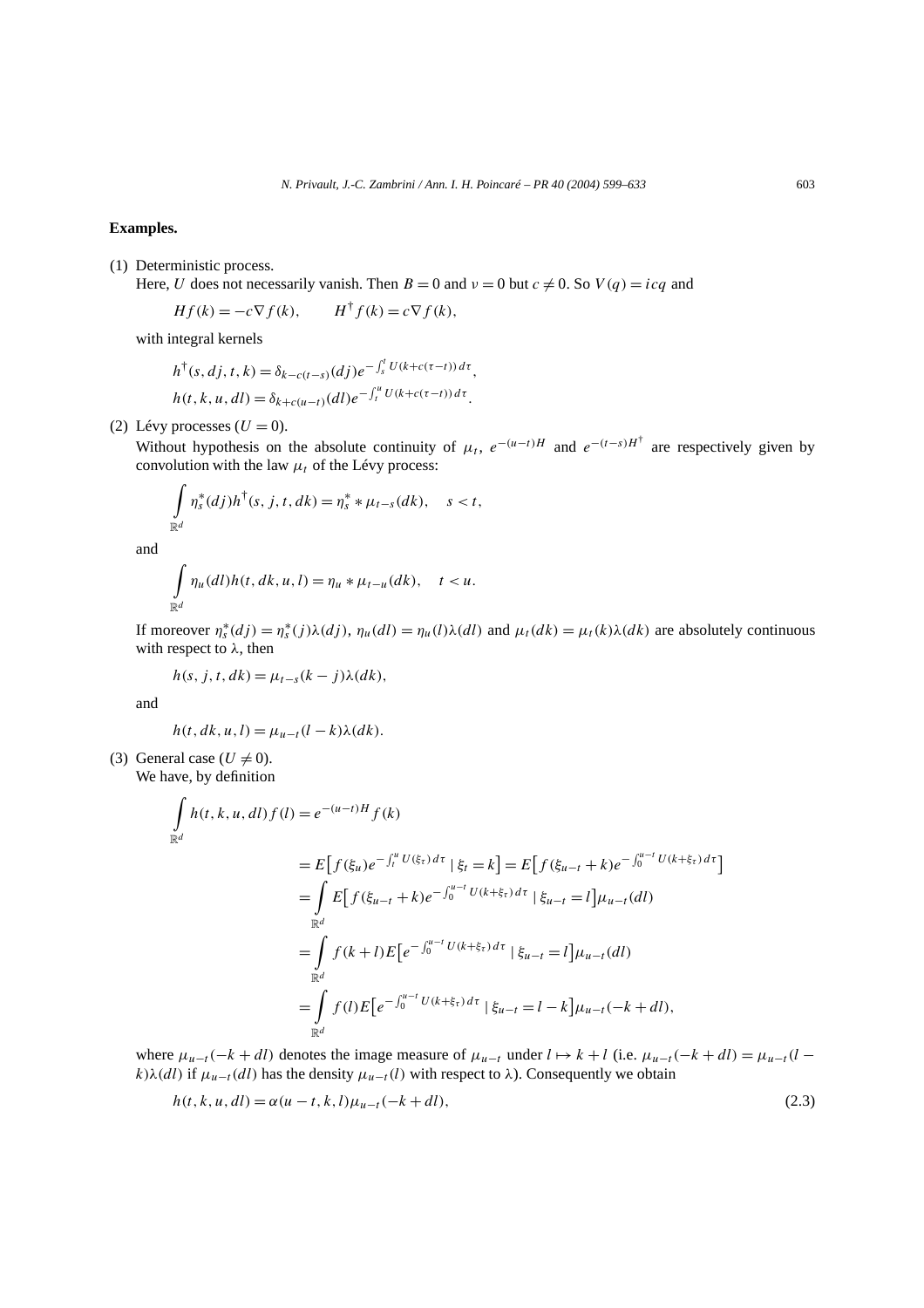with

$$
\alpha(u - t, k, l) = E\big[e^{-\int_0^{u - t} U(k + \xi_\tau) d\tau} \mid \xi_{u - t} = l - k\big].
$$

Similarly we have

$$
h^{\dagger}(s, d j, t, k) = \alpha(t - s, j, k)\mu_{t - s}(-k - d j).
$$
\n(2.4)

We end this section with a lemma that will be useful to determine the forward (respectively backward) drift of a backward (respectively forward) Lévy process in Section 3.2.

**Lemma 2.2.** *Assume that*  $\mu_t(dk) = \mu_t(k)\lambda(dk)$  *is absolutely continuous with respect to a reference measure*  $\lambda$ *which is invariant by translations. We have*

$$
\int_{\mathbb{R}^d} y \frac{\mu_t(k-y)}{\mu_t(k)} \nu(dy) = \frac{k}{t} - c + B \nabla \log \mu_t(k) + \int_{\mathbb{R}^d} y 1_{\{|y| \leq 1\}} \nu(dy), \quad \lambda(dk)\text{-}a.e.,
$$

*and*

$$
\int_{\mathbb{R}^d} y \frac{\mu_{t-v}(k+y)}{\mu_{t-v}(k)} \nu(dy) = -\frac{k}{v-t} - c - B \nabla \log \mu_{t-v}(k) + \int_{\mathbb{R}^d} y 1_{\{|y| \leq 1\}} \nu(dy), \quad \lambda(dk)\text{-}a.e.
$$

**Proof.** We have for all  $q \in \mathbb{R}^d$ :

$$
-i\int_{\mathbb{R}^d} ke^{-ikq}\mu_t(k) dk = \nabla_q e^{-tV(q)} = -te^{-tV(q)}\nabla V(q)
$$
  
\n
$$
= -t\left(ic + Bq + i\int_{\mathbb{R}^d} y(e^{-iqy} - 1_{\{|y| \le 1\}})v(dy)\right) \int_{\mathbb{R}^d} e^{-ikq}\mu_t(k) dk
$$
  
\n
$$
= -it\int_{\mathbb{R}^d} \int_{\mathbb{R}^d} ye^{-ikq}\mu_t(k - y) dk v(dy)
$$
  
\n
$$
-t(ic + Bq) \int_{\mathbb{R}^d} e^{-ikq}\mu_t(k) dk + it \int_{\mathbb{R}^d} e^{-ikq}\mu_t(k) \int_{\mathbb{R}^d} y1_{\{|y| \le 1\}}v(dy) dk
$$
  
\n
$$
= -it\int_{\mathbb{R}^d} e^{-ikq}\left(\int_{\mathbb{R}^d} y\mu_t(k - y) dk v(dy) + c\mu_t(k)\right)
$$
  
\n
$$
-B\nabla \mu_t(k) - \mu_t(k) \int_{\mathbb{R}^d} y1_{\{|y| \le 1\}}v(dy)\right).
$$

The second relation is proved from  $\mu_{t-v}(k) = \mu_{v-t}(-k)$  and

 $[\nabla \log \mu_{v-t}](-k) = -\nabla \log \mu_{v-t}(-k) = -B \nabla \log \mu_{t-v}(k).$  □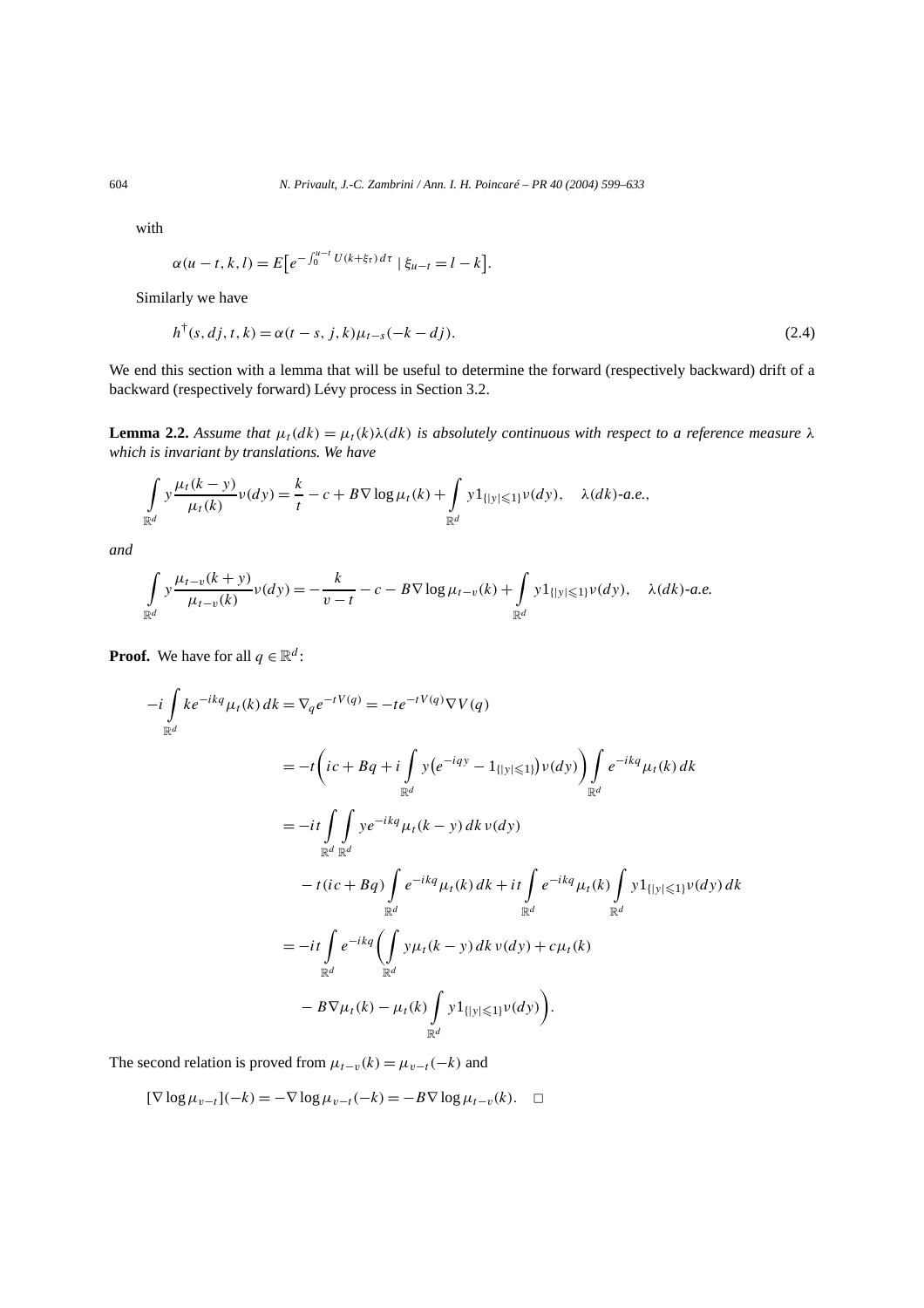#### **3. Construction of Markovian bridges – main results**

One of the objectives of this paper is the proof of Proposition 3.1 below. Assume that

- $h^{\dagger}(s, di, t, k) = h^{\dagger}(s, j, t, k) \lambda(di)$  and  $h(t, k, u, dl) = h(t, k, u, l) \lambda(dl)$  are absolutely continuous with respect to *λ*,
- $-H$  and  $H^{\dagger}$  are mutually adjoint under  $\lambda$ , i.e.  $h^{\dagger}(s, j, t, k) = h(s, j, t, k)$ ,
- $h^{\dagger}(s, j, t, k) = h(s, j, t, k)$  is continuous in *(j, k)* and strictly positive for all  $0 < s < t$ .

Let  $z_t$ − denotes the left limit of *z* at  $t \in [r, v]$ . The following proposition holds under the assumptions (A) and (B) of Section 3.2, before Proposition 3.5.

**Proposition 3.1.** *Let*  $\pi_r(dk)$  *and*  $\pi_v(dk)$  *be two given probability measures on*  $\mathbb{R}^d$ *, which are assumed to be absolutely continuous with a.e. strictly positive densities with respect to a fixed reference measure λ. There exists*  $a \mathbb{R}^d$ -valued process  $(z_t)_{t \in [r, v]}$  *with initial distribution*  $\pi_r(dx)$  *and final distribution*  $\pi_v(dx)$ *, driven by*  $(\xi_t)_{t \in [r, v]}$ *, i.e.* such that  $(z_t)_{t \in [r, v]}$  solves in the weak sense the stochastic integro-differential equation

$$
dz_{t} = c dt + dW_{t} + \int_{\mathbb{R}^{d}} y \left( \mu(dy, dt) - \frac{\eta_{t}(z_{t^{-}} + y)}{\eta_{t}(z_{t^{-}})} 1_{\{|y| \leq 1\}} \nu(dy) dt \right) + \int_{\mathbb{R}^{d}} y \left( \frac{\eta_{t}(z_{t^{-}} + y) - \eta_{t}(z_{t^{-}})}{\eta_{t}(z_{t^{-}})} \right) 1_{\{|y| \leq 1\}} \nu(dy) dt + B \nabla \log \eta_{t}(z_{t^{-}}) dt,
$$
\n(3.1)

*and the law of*  $z_t$  *at time t is*  $\eta_t(k)\eta_t^*(k)\lambda(dk)$ *, where* 

$$
\eta_t = e^{-(v-t)H} \eta_v, \quad \eta_t^* = e^{-(t-r)H^{\dagger}} \eta_r^*, \quad r \le t \le v,
$$

*W is a Brownian motion with covariance B, the canonical point process µ(dy, dt) has compensator*  $\frac{\eta_t(z_t - y)}{\eta_t(z_{t-})}$  *v*(*dy*) *dt*, and  $\eta_t^*$ ,  $\eta_v$  are two positive initial and final conditions determined from  $\pi_r$  and  $\pi_v$ .

Moreover the process  $(z_t)_{t \in [r, v]}$  in question is a Bernstein process, i.e.

$$
P(z_t \in dk \mid \mathcal{P}_s \vee \mathcal{F}_u) = P(z_t \in dk \mid z_s, z_u), \quad s < t < u,
$$

and the joint law  $P(z_r \in A, z_v \in B)$ , for *A*, *B* two Borelians of  $\mathbb{R}^d$ , is of the form

$$
P(z_r \in A, z_v \in B) = \int_{A \times B} \eta_r^*(i) h(r, i, v, m) \eta_v(m) \lambda(di) \lambda(dm).
$$

Note that we have  $H^{\dagger} f(k) = H \tilde{f}(-k)$ , where  $\tilde{f}(k) = f(-k)$ ,  $k \in \mathbb{R}^d$ . As a consequence,  $\eta_t^*(k) = \tilde{\eta}_{v-(t-r)}(-k)$ , where  $(\tilde{\eta}_t)_{t \in [r, v]}$  is solution of

$$
\begin{cases} \frac{\partial}{\partial t} \tilde{\eta}_t = H \tilde{\eta}_t, \\ \tilde{\eta}_v(k) = \eta_r^*(-k), \end{cases}
$$

and  $\eta_t(k) = \tilde{\eta}_{v-(t-r)}^*(-k)$ , where  $(\tilde{\eta}_t^*)_{t \in [r,v]}$  is solution of

$$
\begin{cases} \frac{\partial}{\partial t} \tilde{\eta}_t^* = -H^\dagger \tilde{\eta}_t^*, \\ \tilde{\eta}_r^*(k) = \eta_v(-k). \end{cases}
$$

Hence  $(z_t)_{t\in[r,v]}$  has same law as the reversed process  $(-\tilde{z}_{v-(t-r)})_{t\in[r,v]}$ , where  $(\tilde{z}_t)_{t\in[r,v]}$  is solution of the same problem, with final law  $\pi_r(-dk)$  at time *v* and initial law  $\pi_v(-dk)$  at time *r*. If *v* is symmetric then  $H = H^{\dagger}$ , and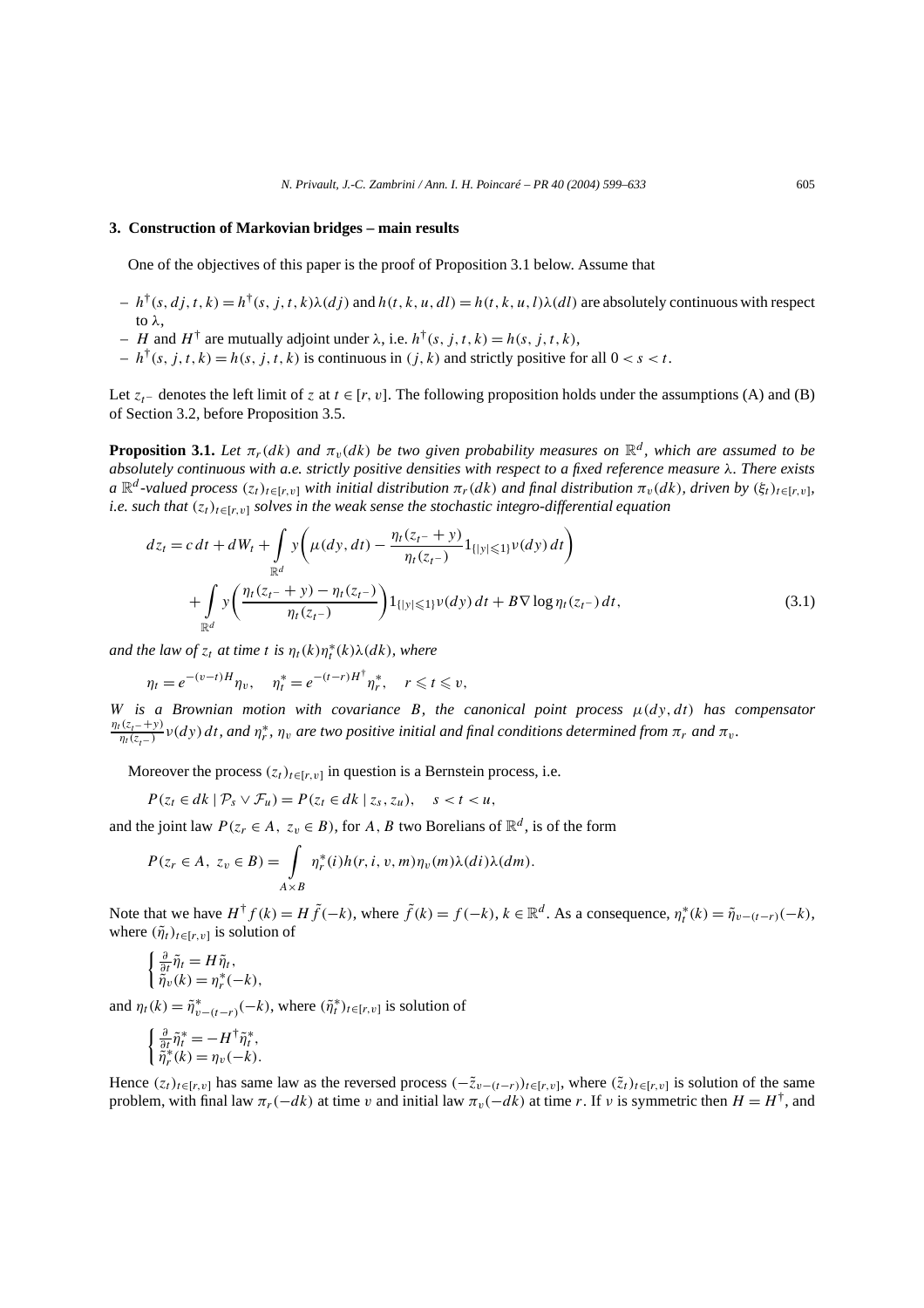if moreover  $\eta_r^*$ ,  $\eta_v$  are symmetric then  $\pi_r$ ,  $\pi_v$  are symmetric and  $\eta_t^*(k) = \tilde{\eta}_{v-(t-r)}(k)$ ,  $\eta_t(k) = \tilde{\eta}_{v-(t-r)}^*(k)$ . In this case,  $(z_t)_{t \in [r, v]}$  is reversible, i.e. it has same law as  $(\tilde{z}_{v-(t-r)})_{t \in [r, v]}$ .

We will also prove a uniqueness result, i.e. if  $(z_t)_{t\in[r,v]}$  is a Markovian Bernstein process with Bernstein kernel  $h(s, j, t, dk, u, l) = P(z_t \in dk \mid z_s = j, z_u = l)$  such that

$$
h(s, j, t, dk, u, l)h(s, j, u, dl) = h(s, j, t, dk)h(t, k, u, dl),
$$

or

$$
h(s, j, t, dk, u, l)h^{\dagger}(s, dj, u, l) = h^{\dagger}(s, dj, t, k)h^{\dagger}(t, dk, u, l),
$$

 $s \le t \le u$ ,  $j, k, l \in \mathbb{R}^d$ , then there exists positive density functions  $\eta_r^*(i)$  and  $\eta_v(m)$  such that

$$
P(z_r \in A, z_v \in B) = \int_{A \times B} \eta_r^*(i) h(r, i, v, m) \eta_v(m) \lambda(di) \lambda(dm),
$$

cf. Theorem 7.1. These results will be precisely stated in different forms and under weaker assumptions in the following section. Proofs will be provided afterwards in several steps, which consist of more refined statements.

### *3.1. Existence of Markovian bridges*

In the following result,  $h(t, k, u, dl)$  and  $h^{\dagger}(s, dj, t, k)$  need not be absolutely continuous with respect to a fixed reference measure *λ*.

**Theorem 3.2.** Let  $\lambda$  be a fixed reference measure such that H and  $H^{\dagger}$  are adjoint with respect to  $\lambda$ , and let  $\eta_r^*, \eta_v : \mathbb{R}^d \to \mathbb{R}_+$  *be two λ-a.e. strictly positive initial and final conditions such that for some*  $t \in [r, v]$  (*and therefore for any such t),*

$$
\int_{\mathbb{R}^d} \eta_t^*(k) \eta_t(k) \lambda(dk) = 1,
$$

*where*

$$
\eta_t^*(k) = e^{-(t-r)H^{\dagger}} \eta_r^*(k) = \int_{\mathbb{R}^d} \eta_r^*(i) h^{\dagger}(r, di, t, k),
$$

*and*

$$
\eta_t(k) = e^{-(v-t)H} \eta_v(k) = \int_{\mathbb{R}^d} \eta_v(m) h(t, k, v, dm), \quad r \leq t \leq v.
$$

*Then there exists a*  $\mathbb{R}^d$ -valued process  $(z_t)_{t \in [r,v]}$  whose density at time t with respect to  $\lambda$  is  $\rho_t(k) = \eta_t^*(k)\eta_t(k)$ , *which is forward and backward Markovian, with forward transition kernel*

$$
p(t, k, u, dl) = \frac{\eta_u(l)}{\eta_t(k)} h(t, k, u, dl),
$$
\n(3.2)

*and backward transition kernel*

$$
p^*(s, dj, t, k) = \frac{\eta_s^*(j)}{\eta_t^*(k)} h^{\dagger}(s, dj, t, k).
$$
\n(3.3)

*In particular, the initial and final laws of*  $(z_t)_{t\in[r,v]}$  *are*  $\pi_r(d\iota) = \eta_r(i)\eta^*_r(i)\lambda(di)$  *and*  $\pi_v(dm) = \eta_v(m)\eta^*_v(m)\lambda(dm)$ *.*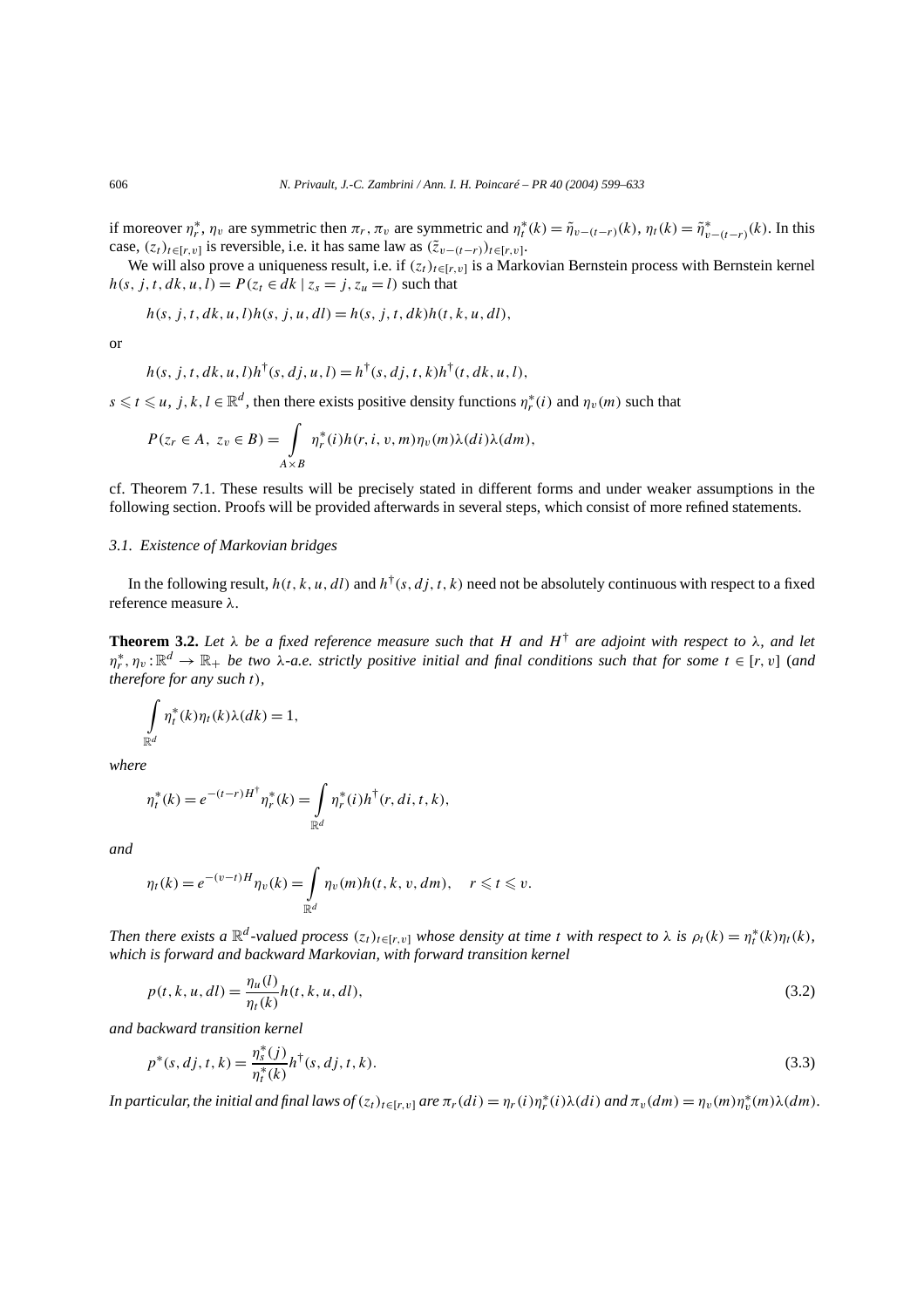The above functions  $\eta_t^*(k)$  and  $\eta_t(k)$  satisfy the partial integro-differential equations

$$
-\frac{\partial \eta_t^*}{\partial t}(k) = H^{\dagger} \eta_t^*(k) \quad \text{and} \quad \frac{\partial \eta_t}{\partial t}(k) = H \eta_t(k), \quad t \in [r, v]. \tag{3.4}
$$

The proof of Theorem 3.2 follows from Propositions 5.1 and 5.2 below. Once Theorem 3.2 is proved, Proposition 3.1 follows from 3.5 and Theorem 3.3 below which states that given two probability measures  $\pi_r(d_i) = \pi_r(i)\lambda(di)$  and  $\pi_v(dm) = \pi_v(m)\lambda(dm)$ , absolutely continuous with respect to  $\lambda$ , it is possible to determine two positive initial and final functions  $\eta_r^*, \eta_v : \mathbb{R}^d \to \mathbb{R}_+$  from the data of the initial and final laws  $\pi_r$ ,  $\pi_v$  of the process, such that

$$
\pi_r(i) = \eta_r^*(i)\eta_r(i), \qquad \pi_v(m) = \eta_v(m)\eta_v^*(m),
$$

where

$$
\eta_r(i) = \int_{\mathbb{R}^d} \eta_v(m) h(r, i, v, dm),
$$

and

$$
\eta_v^*(m) = \int\limits_{\mathbb{R}^d} \eta_r^*(i) h^{\dagger}(r, di, v, m),
$$

provided  $h(s, k, t, d<sub>i</sub>)$  and  $h<sup>†</sup>(s, d<sub>i</sub>, t, k)$  are absolutely continuous with respect to  $\lambda$ :

$$
h(s, k, t, dj) = h(s, k, t, j)\lambda(dy),\tag{3.5}
$$

$$
h^{\dagger}(s, dj, t, k) = h^{\dagger}(s, j, t, k)\lambda(dj),
$$
\n(3.6)

with  $h(s, k, t, j) = h^{\dagger}(s, k, t, j)$  since *H* is adjoint of  $H^{\dagger}$  with respect to  $\lambda$ . More precisely we have the following result, cf. Theorem 1 of [5], Theorem 3.2 of [24], and Theorem 3.4 of [31]:

**Theorem 3.3.** Let  $\pi_r$  and  $\pi_v$  be two probability measures. Assume that  $h(s, j, k, t)$  is a continuous in  $(j, k)$  and *strictly positive function. Then there exist two measures*  $\eta_r^*(d i)$  *and*  $\eta_v(d m)$  *such that* 

$$
\pi_r(di) = \eta_r^*(di) \int_{\mathbb{R}^d} h(r, i, v, m) \eta_v(dm),
$$

*and*

$$
\pi_v(dm) = \eta_v(dm) \int_{\mathbb{R}^d} h(r, i, v, m) \eta_r^*(di).
$$

We present several families of processes satisfying the above hypothesis, starting with the simplest examples. Note that in the first example, the mutual adjointness of *H* and  $H^{\dagger}$  with respect to the (Lebesgue) measure  $\lambda$  is satisfied without requiring the absolute continuity of  $h(t, k, u, dl)$  and  $h^{\dagger}(s, dj, t, k)$  with respect to  $\lambda$ . We will also present some examples where the initial and final laws can not be arbitrarily chosen, when the hypothesis of Theorem 3.3 are not fulfilled. This list of examples includes the classical Brownian bridge, however the aim of this paper is not to focus on the Brownian case which has already been the object of several studies, cf. [6,7,24,2,31,9].

# **Examples.**

(1) Deterministic process.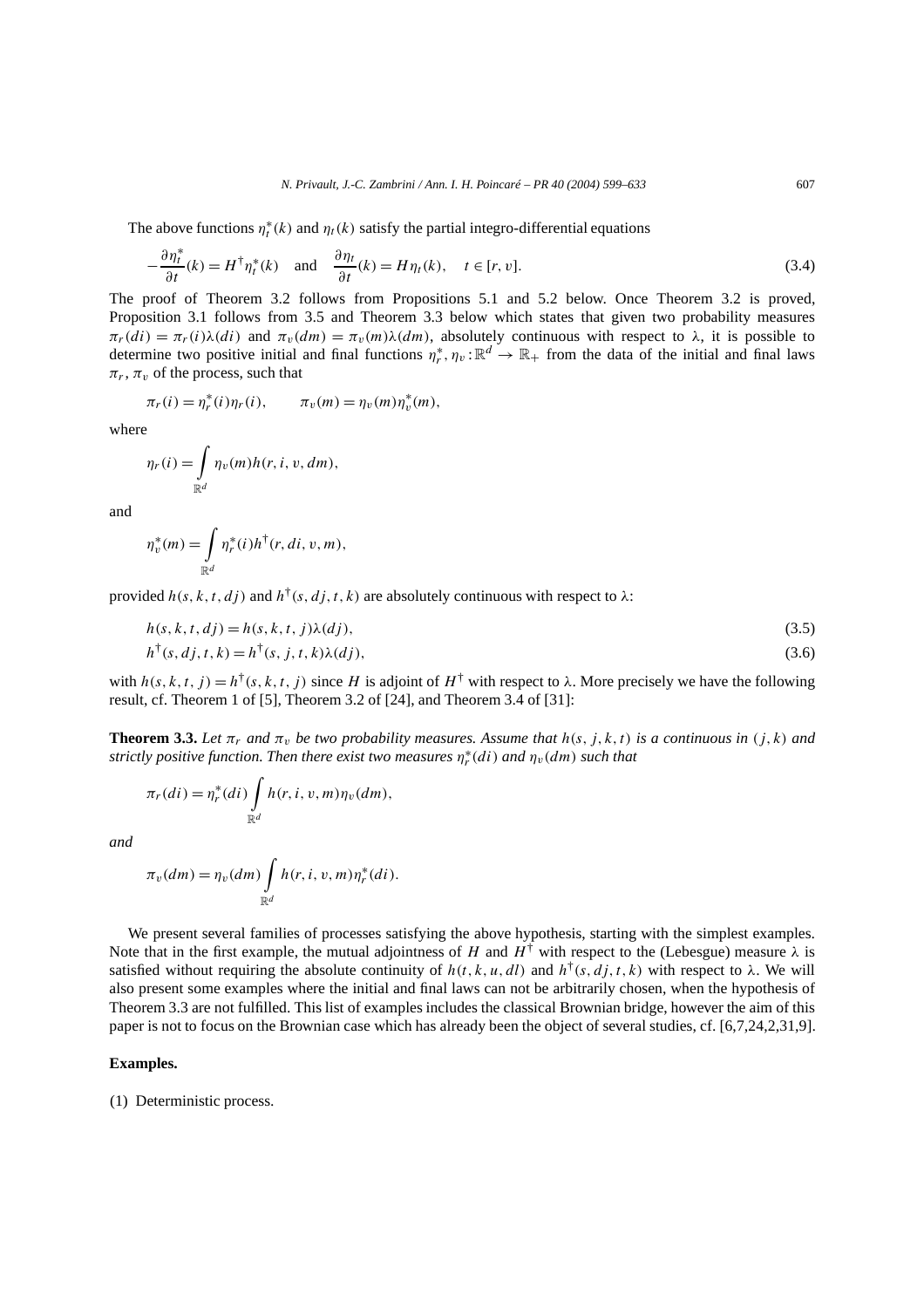The adjoint relation between *H* and  $H^{\dagger}$  is satisfied in the deterministic case for  $\lambda$  the Lebesgue measure, i.e.

$$
h^{\dagger}(s, d j, t, k) = e^{-\int_s^t U(k + c(\tau - t)) d\tau} \delta_{k - c(t - s)}(dj), \quad r \leq s < t \leq v,
$$
  

$$
h(t, k, u, dl) = e^{-\int_t^u U(k + c(\tau - t)) d\tau} \delta_{k + c(u - t)}(dl), \quad r \leq t < u \leq v.
$$

Therefore, for any  $r < s < t < u < v$ ,

$$
\eta_t^*(k) = \eta_s^*\left(k - c(t - s)\right)e^{-\int_s^t U(k + c(\tau - t))\,d\tau},\tag{3.7}
$$

$$
\eta_t(k) = \eta_u(k + c(u - t))e^{-\int_t^u U(k + c(\tau - t))d\tau}.
$$
\n(3.8)

Applying (3.7) and (3.8) successively in  $t = s$  and  $t = u$  we obtain several expressions for the density of  $z_t$  at time *t* with respect to the Lebesgue measure *λ*:

$$
\eta_t^*(k)\eta_t(k) = \eta_s^*(k - c(t - s))\eta_u(k - c(t - u))e^{-\int_s^u U(k - c(t - \tau))d\tau} \n= \eta_s^*(k - c(t - s))\eta_s(k - c(t - s)) \n= \eta_u^*(k - c(t - u))\eta_u(k - c(t - u)),
$$

Note that here  $h(s, k, t, dl)$  is not absolutely continuous with respect to the Lebesgue measure  $\lambda(dl)$  and that it is clearly not possible to choose independently the initial and final laws.

(2) Lévy bridges from  $a \in \mathbb{R}^d$  to  $b \in \mathbb{R}^d$ .

Take  $U = 0$ , and assume that  $\mu_t(dk)$ ,  $t > 0$ , has a density with respect to a fixed reference measure  $\lambda$ , i.e.  $\mu_t(dk) = \mu_t(k)\lambda(dk)$ . Then taking

$$
\eta_t^*(k) = C(r, v, a, b)\mu_{t-r}(k-a), \qquad \eta_t(k) = \mu_{t-v}(k-b) = \mu_{v-t}(b-k),
$$

where  $C(r, v, a, b)$  is a normalization constant, the resulting density at time *t* with respect to  $\lambda$  is

$$
\eta_t^*(k)\eta_t(k) = \frac{\mu_{t-r}(k-a)\mu_{v-t}(b-k)}{\mu_{v-r}(b-a)},
$$

where  $C(r, v, a, b) = 1/\mu_{v-r}(b - a)$ . In this way we recover the density of the Lévy bridge in the usual sense, obtained by conditioning the Lévy process  $(\xi_t)_{t \in [r, v]}$  by  $\xi_r = a$  and  $\xi_v = b$ :

$$
dP(\xi_t = k \mid \xi_r = a, \ \xi_v = b) = \frac{dP(\xi_t \in dk, \ \xi_r \in da, \ \xi_v \in db)}{P(\xi_r \in da, \ \xi_v \in db)} = \frac{\mu_{t-r}(k-a)\mu_{v-t}(b-k)}{\mu_{v-r}(b-a)}\lambda(dk).
$$

This example includes the Poisson and Brownian bridges below. Note that the absolute continuity of  $\eta_t(dk)$ with respect to  $\lambda$  at the initial and final times is not always satisfied since  $\eta_r \eta_r^*(dk) = \delta_a(dk)$ ,  $\eta_v \eta_v^*(dk) =$ *δb(dk)*, for example it is satisfied for the Poisson bridge but not for the Brownian bridge.

(3) Poisson bridge starting from  $a \in \mathbb{N}$  at time *r* and ending at  $b \in \mathbb{N}$  at time *v*. Here the kinetic term *U* vanishes, as well as *B*, and  $c = 1$ . Moreover  $v = \delta_1$ , so  $V(q) = -(e^{-iq} - 1)$  and we have

$$
-Hf(k) = f(k+1) - f(k), \qquad -H^{\dagger}f(k) = f(k-1) - f(k).
$$

The standard Poisson bridge provides another example where the initial and final laws cannot be chosen arbitrarily, this time because  $h(t, k, u, l)$  is not everywhere strictly positive. Take  $U = 0$ ,  $c = 1$ ,  $v = \delta_1$ , and the reference measure

$$
\lambda = \sum_{n=-\infty}^{+\infty} \delta_n.
$$

+∞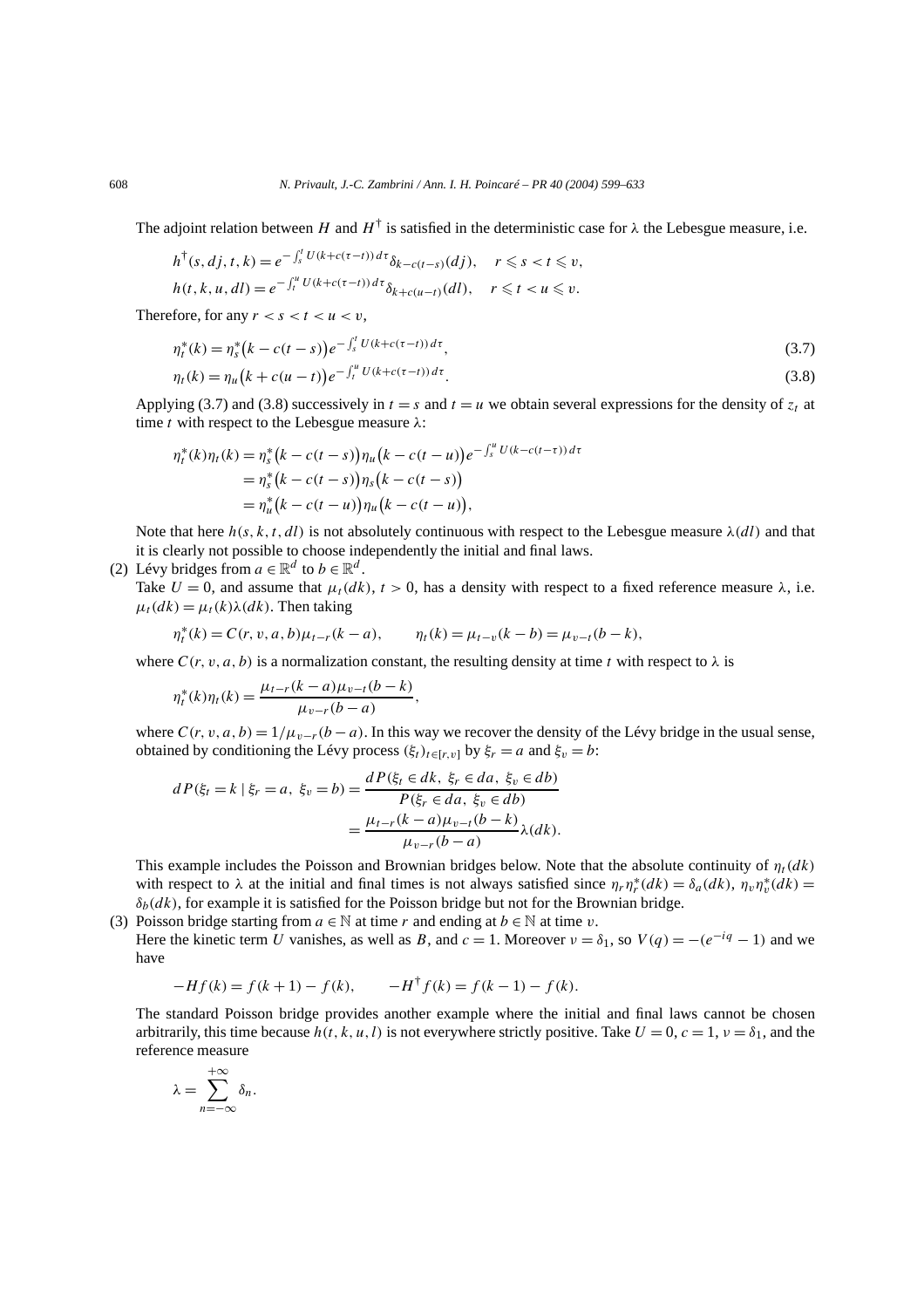$$
\eta_r^* = C(r, v, a, b) 1_{\{a\}}, \qquad \eta_v = 1_{\{b\}},
$$

where  $C(r, v, a, b)$  is a normalization constant. Then

$$
\eta_t^*(k) = C(r, v, a, b)\mu_{t-r}(k-a) = C(r, v, a, b)e^{-(t-r)}\frac{(t-r)^{k-a}}{(k-a)!}1_{\{k\geq a\}},
$$
  

$$
\eta_t(k) = \mu_{v-t}(b-k) = e^{-(v-t)}\frac{(v-t)^{b-k}}{(b-k)!}1_{[0,b]}(k),
$$

with the convention  $0^0 = 1$ . The resulting density at time *t* with respect to  $\lambda$  is, therefore,

$$
\eta_t^*(k)\eta_t(k) = 1_{[a,b]}(k) \binom{b-a}{k-a} \left(\frac{t-r}{v-r}\right)^{k-a} \left(\frac{v-t}{v-r}\right)^{b-k}, \quad r \leq t \leq v,
$$

which is the expected binomial law on {*a,...,b*} with parameter*(t* −*r)/(v*−*r)*, obtained by conditioning, with  $C(r, v, a, b) = e^{v-r} \frac{(b-a)!}{(v-r)^{(b-a)}}$ . Note that here,  $h(t, k, u, l) = e^{-(u-t)} \frac{(u-t)^{l-k}}{(l-k)!} 1_{[0,l]}(k)$  is not  $(\lambda \otimes \lambda)(dl, dk)$ strictly positive, and the initial and final laws cannot be chosen arbitrarily, e.g. one cannot have  $b < a$ . Also this setting is not directly relevant to physics in the momentum representation since  $U = 0$ .

(4) Gamma bridge starting from  $a \in \mathbb{R}_+$  at time  $r$  and ending at  $b \in \mathbb{R}_+$ ,  $a \leq b$ , at time  $v$ . We have  $V(q) =$ log(1 + *iq*/ $\beta$ ) where  $\beta$  is a strictly positive parameter, and  $\nu(dy) = y^{-1}e^{-\beta y}1_{[0,\infty)}(y) dy$ , with  $B = 0$ ,  $a = 0$ ,  $c = \int_0^1 e^{-\beta y} y^{-1} dy$ . Moreover  $\mu_t(k) = 1_{[0,\infty)}(k) \frac{\beta^t}{\Gamma(t)} k^{t-1} e^{-\beta k}$ , hence

$$
\eta_t^*(k)\eta_t(k) = \frac{1}{b-a} \frac{\Gamma(v-r)}{\Gamma(t-r)\Gamma(v-t)} \left(\frac{k-a}{b-a}\right)^{t-r-1} \left(\frac{b-k}{b-a}\right)^{v-t-1},
$$

which is the density at time *t* of the Gamma bridge  $(a+(b-a)\xi_{t-r}/\xi_{v-r})_{t\in[r,v]}$ , in other terms  $(z_t-a)/(b-a)$ has a beta distribution with parameters  $(t - r, v - t)$ ,  $t \in [r, v]$ .

(5) Brownian bridge.

The Brownian bridge starting at  $a \in \mathbb{R}$  and ending at  $b \in \mathbb{R}$  is constructed by taking  $U = 0$ ,  $\mu_t(k) =$  $\frac{1}{\sqrt{2\pi(t-r)}}e^{-\frac{1}{2}k^2/(t-r)},$  and

$$
\eta_t^*(k) = \frac{C(r, v, a, b)}{\sqrt{2\pi (t - r)}} e^{-\frac{1}{2}(k - a)^2/(t - r)}, \qquad \eta_t(k) = \frac{1}{\sqrt{2\pi (v - t)}} e^{-\frac{1}{2}(b - k)^2/(v - t)},
$$

with

$$
C(r, v, a, b) = \sqrt{2\pi (v - r)} e^{\frac{1}{2}(b - a)^2/(v - r)}.
$$

The product  $\eta_t(k)\eta_t^*(k)$  gives the usual density of the Brownian bridge with respect to the Lebesgue measure:

$$
\eta_t(k)\eta_t^*(k) = \frac{\sqrt{v-r}}{\sqrt{2\pi(t-r)(v-t)}}\exp\bigg(-\frac{v-r}{2(t-r)(v-t)}\bigg(k - \frac{a(v-t) + b(t-r)}{v-r}\bigg)^2\bigg).
$$

(6) Forward and backward Lévy processes  $(U = 0)$ .

This example includes the forward and backward Wiener and Poisson processes as particular cases. Taking  $\eta_r^*(di) = \mu_r(di)$  and  $\eta_v(m) = 1$ , we have

$$
\eta_t^*(dk) = \eta_r^* * \mu_{t-r}(dk) = \mu_t(dk), \quad \eta_t(k) = 1, \quad r < t < v,
$$

hence  $(z_t)_{t \in [r, v]}$  is the (forward) Lévy process  $(\xi_t)_{t \in [r, v]}$ :  $z_t = \xi_t, r < t < v$ . If  $\eta_v(dm) = \mu_0(dm)$  and  $\eta_r^*(i) = 1$ , we have

$$
\eta_t(dk) = \eta_v * \mu_{t-v}(dk) = \mu_{t-v}(dk), \quad \eta_t^*(k) = 1, \quad r < t < v,
$$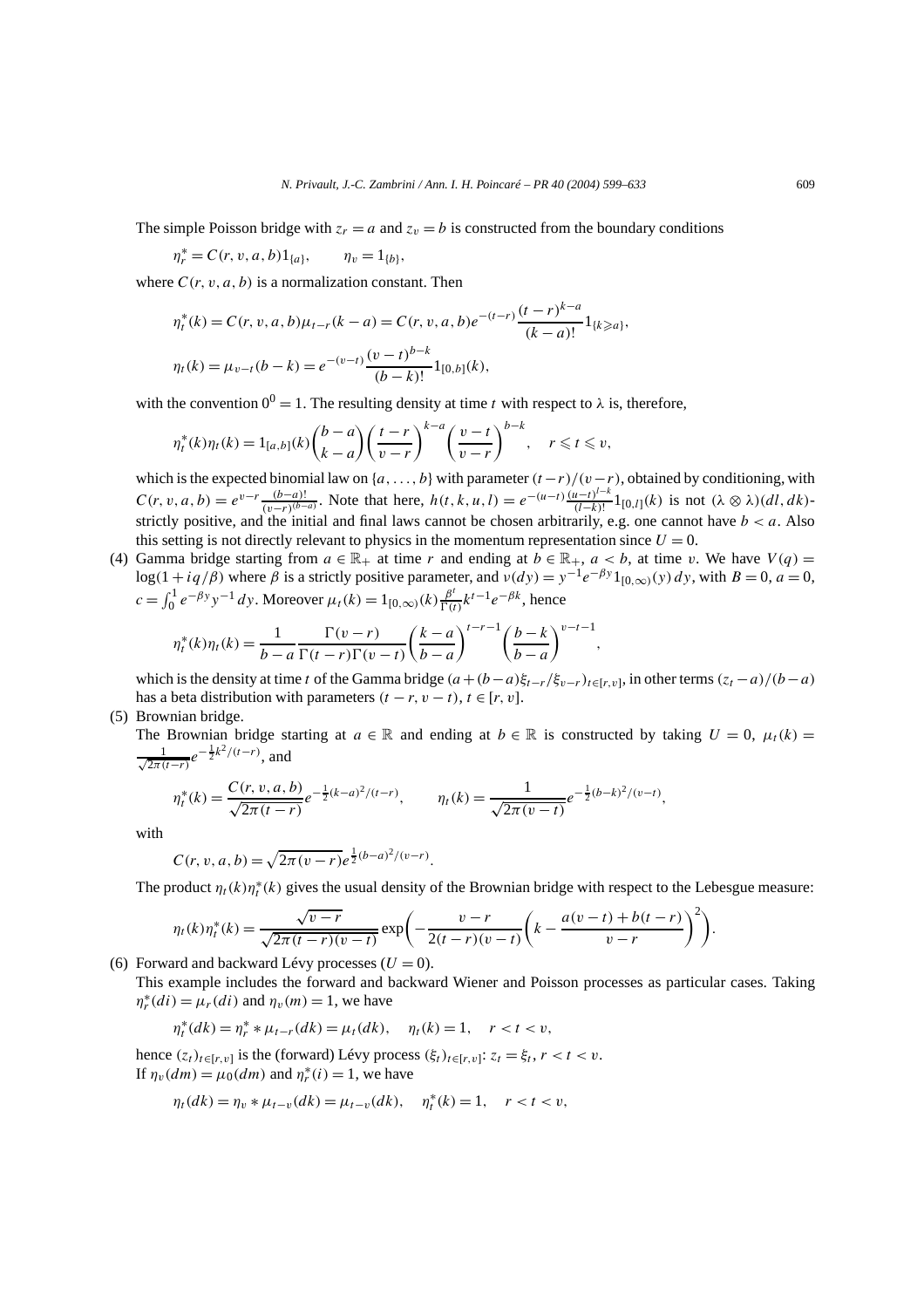hence  $(z_t)_{t\in[r,v]}$  is a backward Lévy process. This is an example of process with initial law  $\mu_{r-v}(dk)$  and final condition  $z_v = 0$ , respectively initial law  $\mu_r(dk)$  and final law  $\mu_v(dk)$ .

(7) Processes with densities with respect to the Lebesgue measure.

Here, *U* does not necessarily vanish. From (2.3) and (2.4), the absolute continuity conditions (3.5) and (3.6) are satisfied if the law of  $\xi_t$ ,  $t > 0$ , has a density with respect to the Lebesgue measure, e.g. in the case of stable processes (namely such that  $V(q) = c|q|^{\alpha}$  for some  $\alpha \in (0, 2]$  and  $c > 0$ ), and for Lévy processes with Brownian component ( $B \neq 0$ ). Moreover *H* is adjoint of  $H^{\dagger}$  with respect to  $\lambda$  when  $\lambda$  is the Lebesgue measure.

(8) General case 
$$
(U \neq 0)
$$
.

The condition  $U \neq 0$  is necessary in the context of Euclidean quantum mechanics. If  $\lambda$  is a given measure (not necessarily the Lebesgue measure), we may work under the absolute continuity hypothesis

$$
h(t, k, u, dl) = h(t, k, u, l)\lambda(dl), \quad \lambda(dk)\text{-a.e.,}
$$
\n(3.9)

$$
h^{\dagger}(s, dj, t, k) = h^{\dagger}(s, j, t, k)\lambda(dj), \quad \lambda(dk)\text{-a.e.}
$$
\n(3.10)

which imply that *H* and  $H^{\dagger}$  are also adjoint with respect to  $\lambda$  if  $h(s, j, t, k) = h^{\dagger}(t, k, s, j)$ :

$$
h(s, j, t, dk)\lambda(dy) = h(s, j, t, k)\lambda(dk)\lambda(dy) = h^{\dagger}(s, j, t, k)\lambda(dk)\lambda(dy) = h^{\dagger}(s, dj, t, k)\lambda(dk).
$$

In view of (2.3) and (2.4), conditions (3.9) and (3.10) are satisfied in particular if  $\mu_{t-s}(-j + dk)$  has a density with respect to  $\lambda(dx)$ ,  $\lambda(dy)$ -a.e. This condition will be satisfied e.g. if  $\lambda$  is absolutely continuous under the translation  $k \mapsto j + k$ ,  $\lambda(dy)$ -a.e., and  $\mu_{t-s}$  is absolutely continuous with respect to  $\lambda$ :

$$
\mu_{t-s}(dk) = \mu_{t-s}(k)\lambda(dk).
$$

This hypothesis is satisfied, in particular, for the Poisson bridge, cf. Example 3 above, with  $\mu_{t-s}(k)$  =  $e^{-(t-s)\frac{(t-s)^k}{k!}}1_{\{k\geqslant 0\}}$  and  $\lambda = \sum_{k=-\infty}^{k=\infty} \delta_k$ .

## *3.2. Stochastic differential equations and generators*

In this section we present the description of Markovian bridges of Theorem 3.2 in terms of forward and backward stochastic integro-differential equations driven by  $(\xi_t)_{t\in[r,v]}$ . Let for  $f \in \mathcal{S}(\mathbb{R}^d)$  and  $g : \mathbb{R}^d \mapsto (0,\infty)$ :

$$
\mathcal{L}_{g}f(k) = \langle c, \nabla f(k) \rangle + \frac{1}{2} \Delta_B f(k) + \int_{\mathbb{R}^d} \left( f(k+y) - f(k) - \langle y, \nabla f(k) \rangle \mathbf{1}_{\{|y| \le 1\}} \right) \frac{g(k+y)}{g(k)} \nu(dy)
$$

$$
+ \int_{\mathbb{R}^d} \frac{g(k+y) - g(k)}{g(k)} \langle y, \nabla f(k) \rangle \mathbf{1}_{\{|y| \le 1\}} \nu(dy) + \langle \nabla \log g(k), \nabla f(k) \rangle_B,
$$

and

$$
\mathcal{L}_{g}^{*}f(k) = \langle c, \nabla f(k) \rangle - \frac{1}{2} \Delta_{B} f(k) - \int_{\mathbb{R}^{d}} \left( f(k-y) - f(k) + \langle y, \nabla f(k) \rangle \right) \frac{g(k-y)}{g(k)} \nu(dy)
$$

$$
+ \int_{\mathbb{R}^{d}} \frac{g(k-y) - g(k)}{g(k)} \langle y, \nabla f(k) \rangle \left| \left. \mathbf{1}_{\{|y| \leq 1\}} \nu(dy) - \langle \nabla \log g(k), \nabla f(k) \rangle \right|_{B}.
$$

The following result is a consequence of Proposition 6.2, which will be proved in Section 6.

**Proposition 3.4.** *The process*  $(z_t)_{t \in [r, v]}$  *constructed in Theorem* 3.2 *admits the forward infinitesimal generator, for*  $f \in \mathcal{S}(\mathbb{R}^d)$ :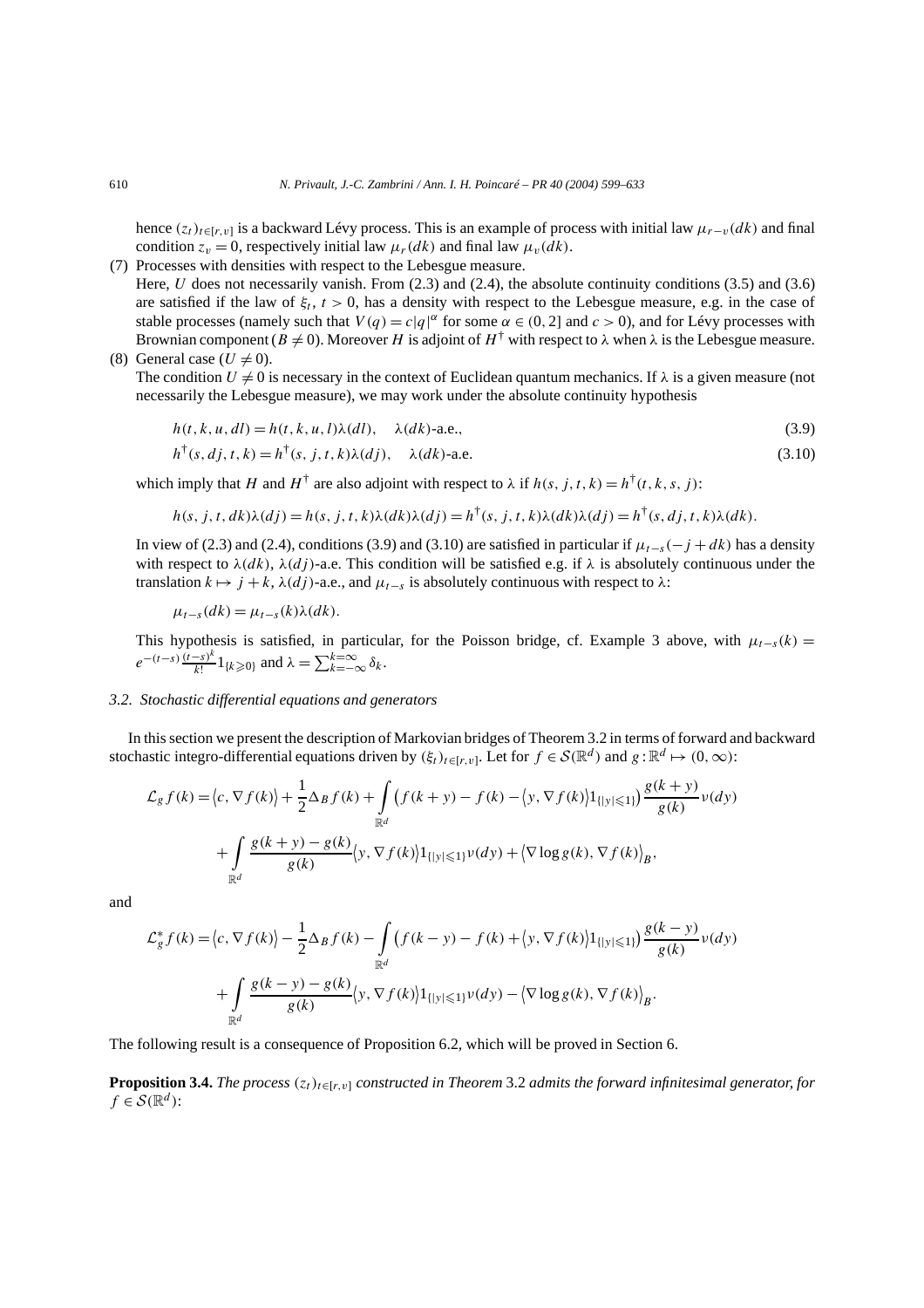*N. Privault, J.-C. Zambrini / Ann. I. H. Poincaré – PR 40 (2004) 599–633* 611

$$
\mathcal{L}_{\eta_t} f(k) = \langle c, \nabla f(k) \rangle + \frac{1}{2} \Delta_B f(k) + \int_{\mathbb{R}^d} \left( f(k+y) - f(k) - \langle y, \nabla f(k) \rangle \mathbf{1}_{\{|y| \le 1\}} \right) \frac{\eta_t(k+y)}{\eta_t(k)} \nu(dy)
$$

$$
+ \int_{\mathbb{R}^d} \frac{\eta_t(k+y) - \eta_t(k)}{\eta_t(k)} \langle y, \nabla f(k) \rangle \mathbf{1}_{\{|y| \le 1\}} \nu(dy) + \langle \nabla \log \eta_t(k), \nabla f(k) \rangle_B,
$$

*and the backward infinitesimal generator*

$$
\mathcal{L}_{\eta_t^*}^* f(k) = \langle c, \nabla f(k) \rangle - \frac{1}{2} \Delta_B f(k) - \int_{\mathbb{R}^d} \left( f(k - y) - f(k) + \langle y, \nabla f(k) \rangle \mathbf{1}_{\{|y| \le 1\}} \right) \frac{\eta_t^*(k - y)}{\eta_t^*(k)} \nu(dy) \n+ \int_{\mathbb{R}^d} \frac{\eta_t^*(k - y) - \eta_t^*(k)}{\eta_t^*(k)} \langle y, \nabla f(k) \rangle \mathbf{1}_{\{|y| \le 1\}} \nu(dy) - \langle \nabla \log \eta_t^*(k), \nabla f(k) \rangle_B.
$$

With the notation of Section 3 we have  $\mathcal{L}_{\eta_t^*}^* \tilde{f}(k) = -\mathcal{L}_{\eta_t^*(-)} f(-k) = -\mathcal{L}_{\tilde{\eta}_{v-(t-t)}} f(-k)$  and  $\mathcal{L}_{\eta_t} \tilde{f}(k) =$  $-\mathcal{L}^*_{\eta_t(-\cdot)}f(-k) = -\mathcal{L}^*_{\tilde{\eta}^*_{v-(t-t)}}f(-k)$ , hence  $-\mathcal{L}^*_{\eta^*_t}$  and  $-\mathcal{L}_{\eta_t}$  are respectively the forward and backward generators of the reversed process  $(-\tilde{z}_{v-(t-r)})_{t\in[r,v]}$ . If v is symmetric then  $\mathcal{L}^*_{\eta_t^*} = -\mathcal{L}_{\tilde{\eta}_{v-(t-t)}} \mathcal{L}_{\eta_t} = -\mathcal{L}^*_{\tilde{\eta}_{v-(t-t)}}$ , and the process  $(z_t)_{t\in[r,v]}$  is reversible provided its initial and final laws  $\pi_r$ ,  $\pi_v$  are symmetric. The knowledge of the generators of  $(z_t)_{t \in [r, v]}$  provides the forward and backward representations of  $(z_t)_{t \in [r, v]}$  as weak solutions of stochastic integro-differential equations. We assume that (cf. p. 434 of [22]):

(A) the functions

$$
(t, k) \mapsto \int_{\mathbb{R}^d} \left(1 \wedge |y|^2\right) \frac{\eta_t(k + y)}{\eta_t(k)} \nu(dy),
$$
  

$$
(t, k) \mapsto \int_{\{|y| \le 1\}} y \frac{\eta_t(k + y) - \eta_t(k)}{\eta_t(k)} \nu(dy),
$$
  

$$
(t, k) \mapsto \nabla \log \eta_t(k),
$$

respectively

$$
(t, k) \mapsto \int_{\mathbb{R}^d} \left(1 \wedge |y|^2\right) \frac{\eta_t^*(k - y)}{\eta_t^*(k)} \nu(dy),
$$
  

$$
(t, k) \mapsto \int_{\{|y| \le 1\}} y \frac{\eta_t^*(k - y) - \eta_t^*(k)}{\eta_t^*(k)} \nu(dy),
$$
  

$$
(t, k) \mapsto \nabla \log \eta_t^*(k),
$$

are bounded on compacts of  $\mathbb{R}_+ \times \mathbb{R}^d$ .

The next proposition is a representation result that follows from Proposition 3.4 and Theorems 13.58, 14.80 of [22], pp. 438 and 481, using the results on martingale problems for discontinuous processes of [25,26,30].

**Proposition 3.5.** *The process*  $(z_t)_{t \in [r, v]}$  *of Theorem* 3.2 *is solution, in the weak sense and with respect to the forward filtration*  $(\mathcal{P}_t)_{t \in [r, v]}$ *, of*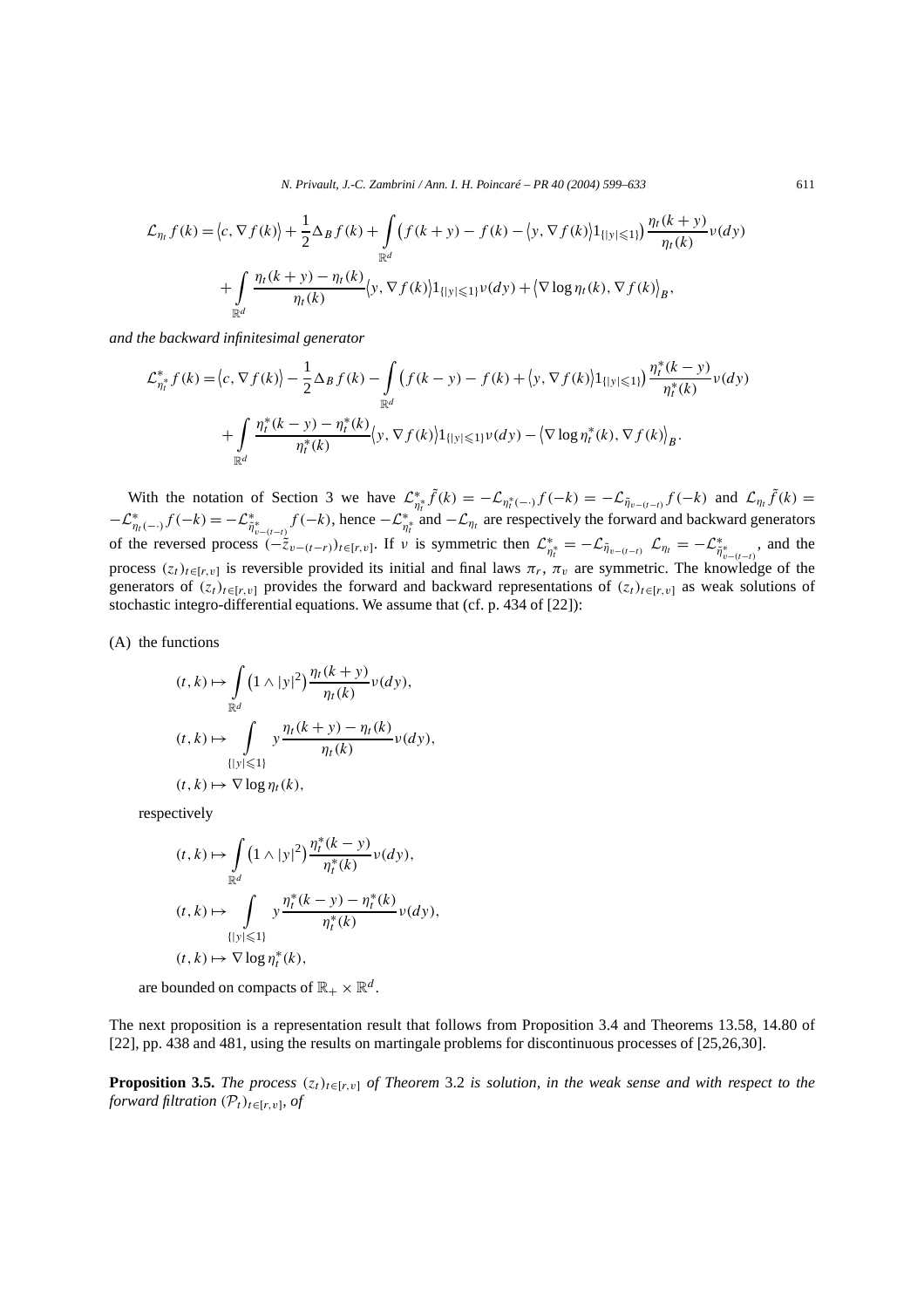612 *N. Privault, J.-C. Zambrini / Ann. I. H. Poincaré – PR 40 (2004) 599–633*

$$
dz_t = c dt + dW_t + \int_{\mathbb{R}^d} y \left( \mu(dy, dt) - \frac{\eta_t(z_t - y)}{\eta_t(z_t - y)} 1_{\{|y| \le 1\}} \nu(dy) dt \right) + \int_{\mathbb{R}^d} y \frac{\eta_t(z_t - y) - \eta_t(z_t - z)}{\eta_t(z_t - z)} 1_{\{|y| \le 1\}} \nu(dy) dt + B \nabla \log \eta_t(z_t - z) dt,
$$

*under a probability P for which*  $W_t$  *is a (forward) Brownian motion with covariance B, and*  $\mu(dy, ds)$  *is the canonical point process with compensator*  $\frac{\eta_t(z_t+y)}{\eta_t(z_t-y)}v(dy)dt$ *. In terms of backward differentials we have as well, with respect to the decreasing filtration*  $(\mathcal{F}_t)_{t \in [r, v]}$ 

$$
d_* z_t = c dt + d_* W_t^* + \int_{\mathbb{R}^d} y \left( \mu_* (dy, dt) - \frac{\eta_t^* (z_{t+} - y)}{\eta_t^* (z_{t+})} 1_{\{|y| \le 1\}} \nu(dy) dt \right) + \int_{\mathbb{R}^d} y \frac{\eta_t^* (z_{t+} - y) - \eta_t^* (z_{t+})}{\eta_t^* (z_{t+})} 1_{\{|y| \le 1\}} \nu(dy) dt - B \nabla \log \eta_t^* (z_{t+}) dt,
$$

*where W*<sup>∗</sup> *<sup>t</sup> denotes a backward Brownian motion with covariance B, and µ*∗*(dy, dt) is the backward Poisson random measure with compensator*  $\frac{\eta_t^*(z_t - y)}{\eta_t^*(z_{t-})} v(dy) dt$ .

This also provides the  $(\mathcal{P}_t)_{t \in [r, v]}$ -decomposition

$$
z_t = z_r + c(t - r) + M_t + \int\limits_r^t \int\limits_{\mathbb{R}^d} y \bigg( \frac{\eta_s(z_s - y)}{\eta_s(z_s -)} - 1_{\{|y| \leq 1\}} \bigg) \nu(dy) \, ds + \int\limits_r^t B \nabla \log \eta_s(z_s -) \, ds,
$$

where  $(M_t)_{t \in [0, v]}$  is a  $(\mathcal{P}_t)_{t \in [r, v]}$ -martingale, and the  $(\mathcal{F}_t)_{t \in [r, v]}$ -decomposition

$$
z_t = z_v - c(v - t) + M_t^* + \int\limits_t^v \int\limits_{\mathbb{R}^d} y \bigg( \frac{\eta_s^*(z_s + - y)}{\eta_s^*(z_{s^+})} - 1_{\{|y| \leq 1\}} \bigg) v(dy) ds - \int\limits_t^v B \nabla \log \eta_s^*(z_s +) ds,
$$

where  $(M_t^*)_{t \in [0, v]}$  is a (backward)  $(\mathcal{F}_t)_{t \in [r, v]}$ -martingale.

**Examples** (*and particular cases of Proposition* 3.5)*.*

(1) Deterministic process.

In this case  $(z_t)_{t \in [r, v]}$  satisfy the ordinary differential equation

$$
dz_t = d\xi_t = c dt,
$$

both in the forward and backward cases, hence

$$
z_t = z_r + c(t - r) = z_v + c(v - t), \quad r < t < v,
$$

with (random) initial and final conditions  $z_r$ ,  $z_v$ . The influence of *U* manifests itself in the initial and final laws, not in the dynamics.

(2) Lévy bridges from  $a \in \mathbb{R}^d$  to  $b \in \mathbb{R}^d$ .

Take  $U = 0$ , and assume that  $\mu_t(dk) = \mu_t(k)\lambda(dk)$ ,  $t > 0$ , has a density with respect to a fixed reference measure  $\lambda$  for all  $t \ge 0$ . The forward stochastic integro-differential equation satisfied by  $(z_t)_{t \in [r, v]}$  is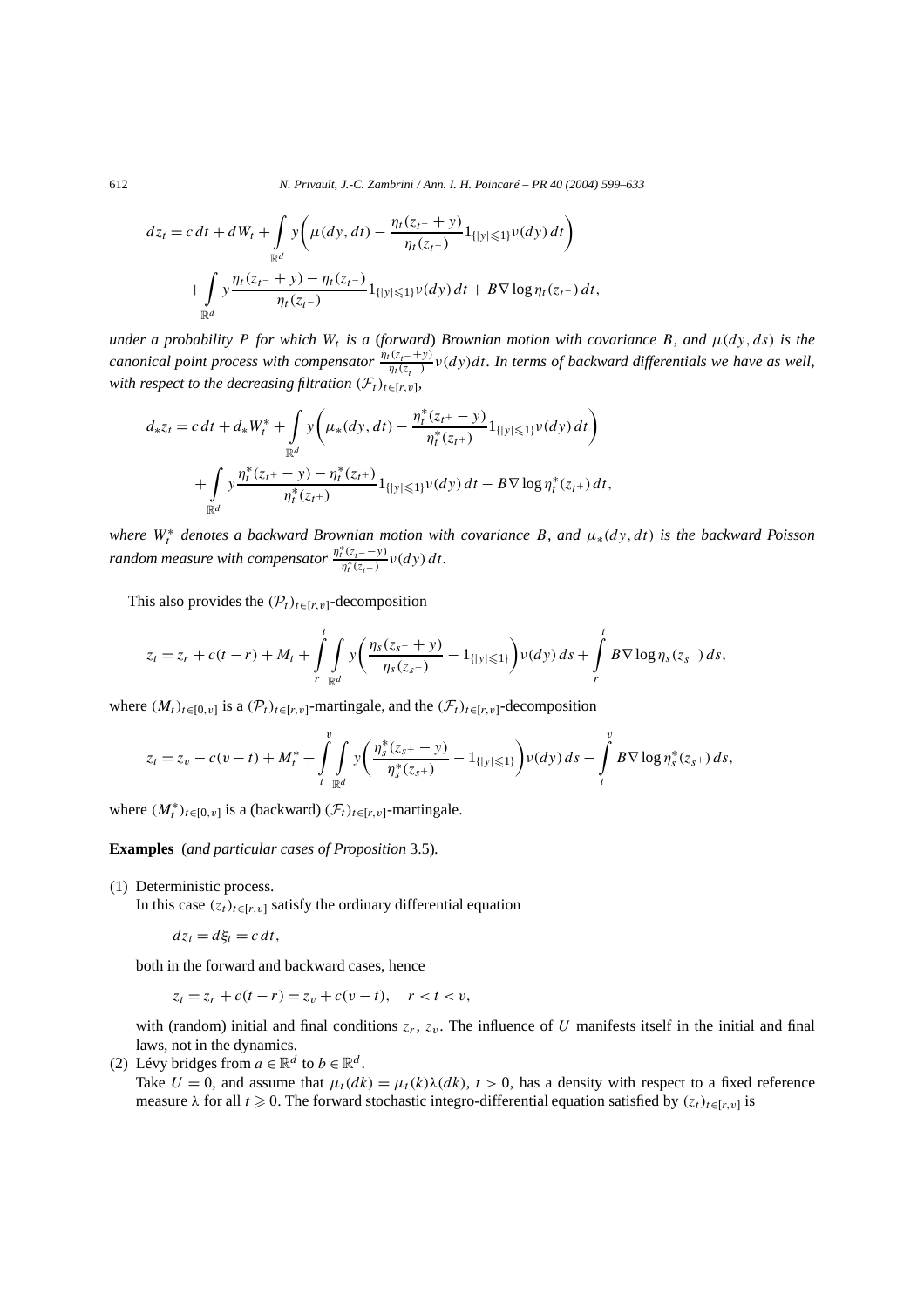*N. Privault, J.-C. Zambrini / Ann. I. H. Poincaré – PR 40 (2004) 599–633* 613

$$
dz_t = c dt + dW_t + \int_{\mathbb{R}^d} y \left( \mu(dy, dt) - \frac{\mu_{t-v}(z_t - y - b)}{\mu_{t-v}(z_t - b)} 1_{\{|y| \le 1\}} \nu(dy) dt \right) + \int_{\mathbb{R}^d} y \frac{\mu_{t-v}(z_t - y - b) - \mu_{t-v}(z_t - b)}{\mu_{t-v}(z_t - b)} 1_{\{|y| \le 1\}} \nu(dy) dt - B \nabla \log \mu_{t-v}(z_t - b) dt,
$$

i.e. using Lemma 2.2:

$$
dz_t = dW_t + \int_{\mathbb{R}^d} y \left( \mu(dy, dt) - \frac{\mu_{t-v}(z_{t-} + y - b)}{\mu_{t-v}(z_{t-} - b)} \nu(dy) dt \right) - \frac{z_{t-} - b}{v - t} dt.
$$
 (3.11)

From this equation it follows that the expectation  $(E[z_t])_{t \in [r, v]}$  of a Lévy bridge always satisfies the ordinary differential equation

$$
\frac{d}{dt}E[z_t] = \frac{b - E[z_t]}{v - t}, \quad r \leq t \leq v,
$$

with initial condition  $E[z_r] = a$ , i.e. the expectation of  $z_t$  follows the linear interpolation

$$
E[z_t] = a + (b - a) \frac{t - r}{v - r}, \quad r \leq t \leq v,
$$

between  $(r, a)$  and  $(v, b)$ , which is a particular case of the harness property [16,12]. The backward stochastic differential equation satisfied by the same process  $(z_t)_{t \in [r, v]}$  is:

$$
d_{*}z_{t} = c dt + d_{*}W_{t}^{*} + \int_{\mathbb{R}^{d}} y\left(\mu_{*}(dy, dt) - \frac{\mu_{t-r}(z_{t} + y - a)}{\mu_{t-r}(z_{t} + a)} 1_{\{|y| \leq 1\}} \nu(dy) dt\right) + \int_{\mathbb{R}^{d}} y\frac{\mu_{t-r}(z_{t} + y - a) - \mu_{t-r}(z_{t} + a)}{\mu_{t-r}(z_{t} + a)} 1_{\{|y| \leq 1\}} \nu(dy) dt - B \nabla \log \mu_{t-r}(z_{t} + a) dt,
$$

i.e. by Lemma 2.2:

$$
d_* z_t = d_* W_t^* + \int_{\mathbb{R}^d} y \left( \mu_* (dy, dt) - \frac{\mu_{t-r} (z_{t^+} + y - a)}{\mu_{t-r} (z_{t^+} - a)} \nu(dy) dt \right) + \frac{z_{t^+} - a}{t - r} dt.
$$

(3) Poisson bridge starting at  $a \in \mathbb{N}$  at time *r* and ending at  $b \in \mathbb{N}$  at time *v*.

If  $U = 0$ , the forward (i.e.  $(\mathcal{P}_t)_{t \in [r, v]}$ -) stochastic equation (3.1) satisfied by the Poisson bridge is written

$$
dz_t = dN_t^{\eta}, \qquad z_r = a,
$$

where  $(N_t^n)_{t \in [r, v]}$  is a point process starting from 0 at time *r*, with compensator

$$
d\langle N_t^n \rangle = \frac{\eta_t(z_t - 1)}{\eta_t(z_t - 1)} dt = \frac{\mu_{v-t}(b - z_t - 1)}{\mu_{v-t}(b - z_t - 1)} dt = \frac{b - a - N_t^n}{v - t} dt.
$$

This means (see e.g. Theorem 7.4. p. 93 of [20] and references therein) that  $(z_t)_{t\in[r,v]}$  can be constructed by a time change on a standard Poisson process  $(N(t))_{t\in\mathbb{R}_+}$ , i.e. the sequence of jump times  $(T_k^{\eta})_{1\leq k\leq m-i}$  of  $(z_t)_{t\in[r,v]} = (a + N_t^{\eta})_{t\in[r,v]}$  can be obtained by induction from the jump times  $(T_k)_{k\geq 1}$  of  $(N(t))_{t\in\mathbb{R}_+}$ , as

$$
T_k = \sum_{i=1}^k \int_{T_{i-1}^{\eta}}^{T_i^{\eta}} \frac{b-a - (i-1)}{v-s} ds, \quad 1 \leq k \leq b-a.
$$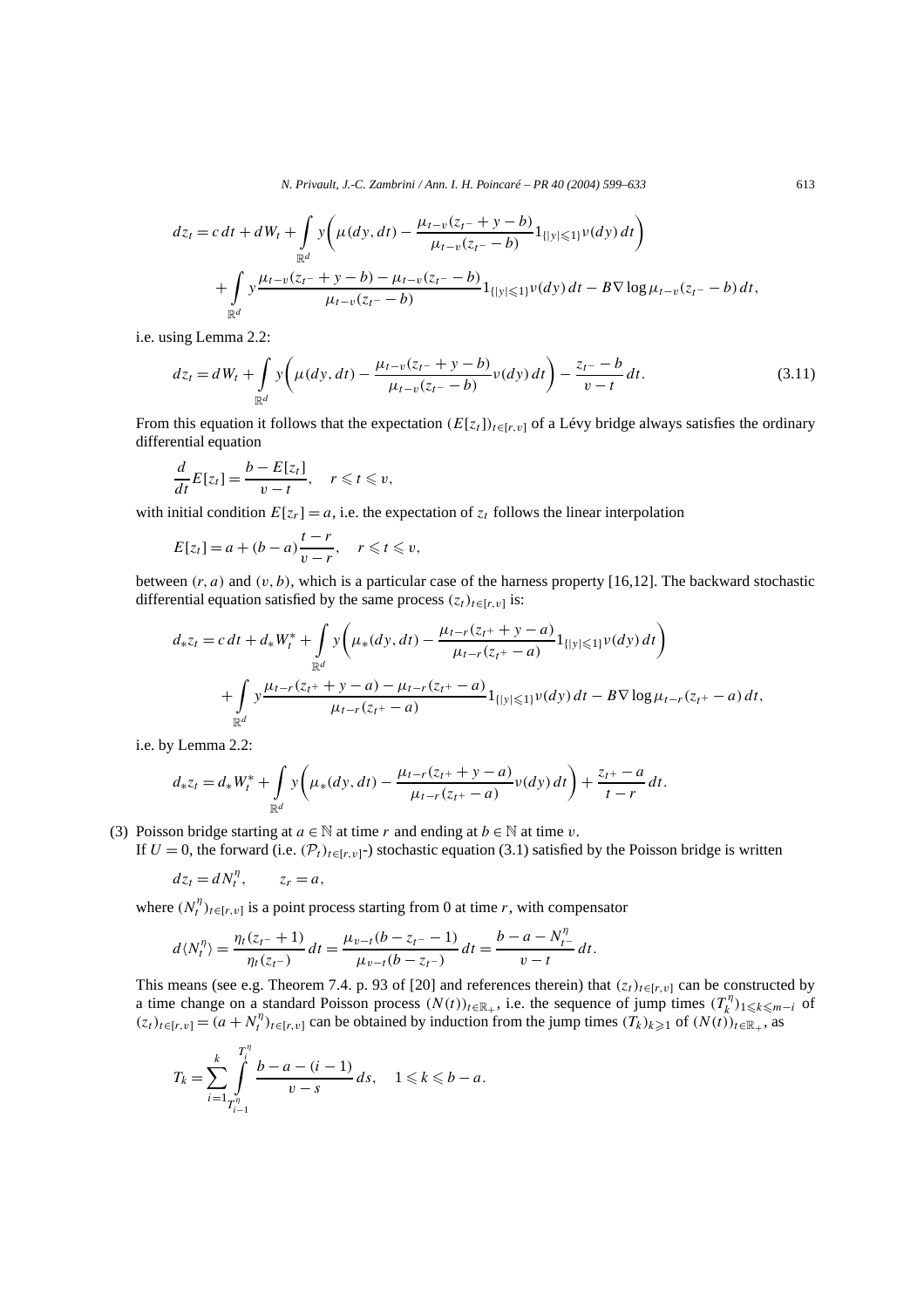The backward equation satisfied by  $(z_t)_{t \in [r, v]}$  is

$$
d_*z_t = d_*N_t^{\eta^*}, \qquad z_v = b,
$$

where  $(N_t^{\eta^*})_{t \in [r,v]} = (-N_{v-t}^{\eta})_{t \in [r,v]}$  is a point process starting from 0 at time *v*, with backward compensator

$$
d_{*}\langle N_t^{\eta^*}\rangle = \frac{\eta_t^*(z_{t^+}-1)}{\eta_t^*(z_{t^+})} dt = -\frac{N_{t^+}^{\eta^*} + b - a}{r - t} dt.
$$

(4) Gamma bridge.

The compensator is given for  $k \leq b$  by:

$$
\int_{\mathbb{R}} y \frac{\mu_{t-v}(k+y-b)}{\mu_{t-v}(k-b)} 1_{\{|y|\leq 1\}} \nu(dy) = \int_{0}^{k-b} \left(\frac{b-k-y}{b-k}\right)^{\nu-t-1} dy = -\frac{k-b}{\nu-t},
$$

which coincides with the general drift found in  $(3.11)$ .

# (5) Brownian bridge.

We have  $\mu_t(k) = \frac{1}{\sqrt{2\pi t}} e^{-k^2/(2t)}$ , hence the forward and backward stochastic differential equations satisfied by  $(z_t)_{t \in [r, v]}$  are

$$
dz_t = dW_t - \frac{z_t - b}{v - t} dt, \quad z_r = a,
$$

and

$$
d_*z_t = d_*W_t^* + \frac{z_t - a}{t - r} dt, \quad z_v = b.
$$

(6) Forward Lévy processes  $(U = 0)$ .

Assuming that  $\mu_t(dk) = \mu_t(k)\lambda(dk)$  is absolutely continuous with respect to  $\lambda(dk)$  we have

$$
dz_t = c dt + dW_t + \int_{\mathbb{R}^d} y(\mu(dy, dt) - 1_{\{|y| \leq 1\}} \nu(dy) dt), \quad z_r = \xi_r,
$$

i.e.  $z_t = \xi_t$ ,  $r < t < v$ . Besides the forward generator  $-V(i\nabla)$  of  $(\xi_t)_{t \in [r, v]}$  (see (2.1)) we obtain the backward generator

$$
\mathcal{L}_{\eta_t^*}^* f(k) = \langle c, \nabla f(k) \rangle - \frac{1}{2} \Delta_B f(k) - \int_{\mathbb{R}^d} \left( f(k - y) - f(k) + \langle y, \nabla f(k) \rangle \mathbb{1}_{\{|y| \le 1\}} \right) \frac{\mu_t(k - y)}{\mu_t(k)} \nu(dy)
$$

$$
+ \int_{\mathbb{R}^d} \frac{\mu_t(k - y) - \mu_t(k)}{\mu_t(k)} \langle y, \nabla f(k) \rangle \mathbb{1}_{\{|y| \le 1\}} \nu(dy) - \langle \nabla \log \mu_t(k), \nabla f(k) \rangle_B,
$$

or by Lemma 2.2 above:

$$
\mathcal{L}_{\eta_t^*}^* f(k) = -\frac{1}{2} \Delta_B f(k) - \int_{\mathbb{R}^d} \left( f(k - y) - f(k) + \langle y, \nabla f(k) \rangle \right) \frac{\mu_t(k - y)}{\mu_t(k)} \nu(dy) + \frac{1}{t} \langle k, \nabla f(k) \rangle.
$$

The backward stochastic differential equation satisfied by  $(\xi_t)_{t \in [r, v]}$  is:

$$
d_{*}z_{t} = c dt + d_{*}W_{t}^{*} + \int_{\mathbb{R}^{d}} y \left(\mu_{*}(dy, dt) - \frac{\mu_{t}(z_{t^{+}} - y)}{\mu_{t}(z_{t^{+}})} 1_{\{|y| \leq 1\}} \nu(dy) dt\right) + \int_{\mathbb{R}^{d}} y \frac{\mu_{t}(z_{t^{+}} - y) - \mu_{t}(z_{t^{+}})}{\mu_{t}(z_{t^{+}})} 1_{\{|y| \leq 1\}} \nu(dy) dt - B \nabla \log \mu_{t}(z_{t^{+}}) dt,
$$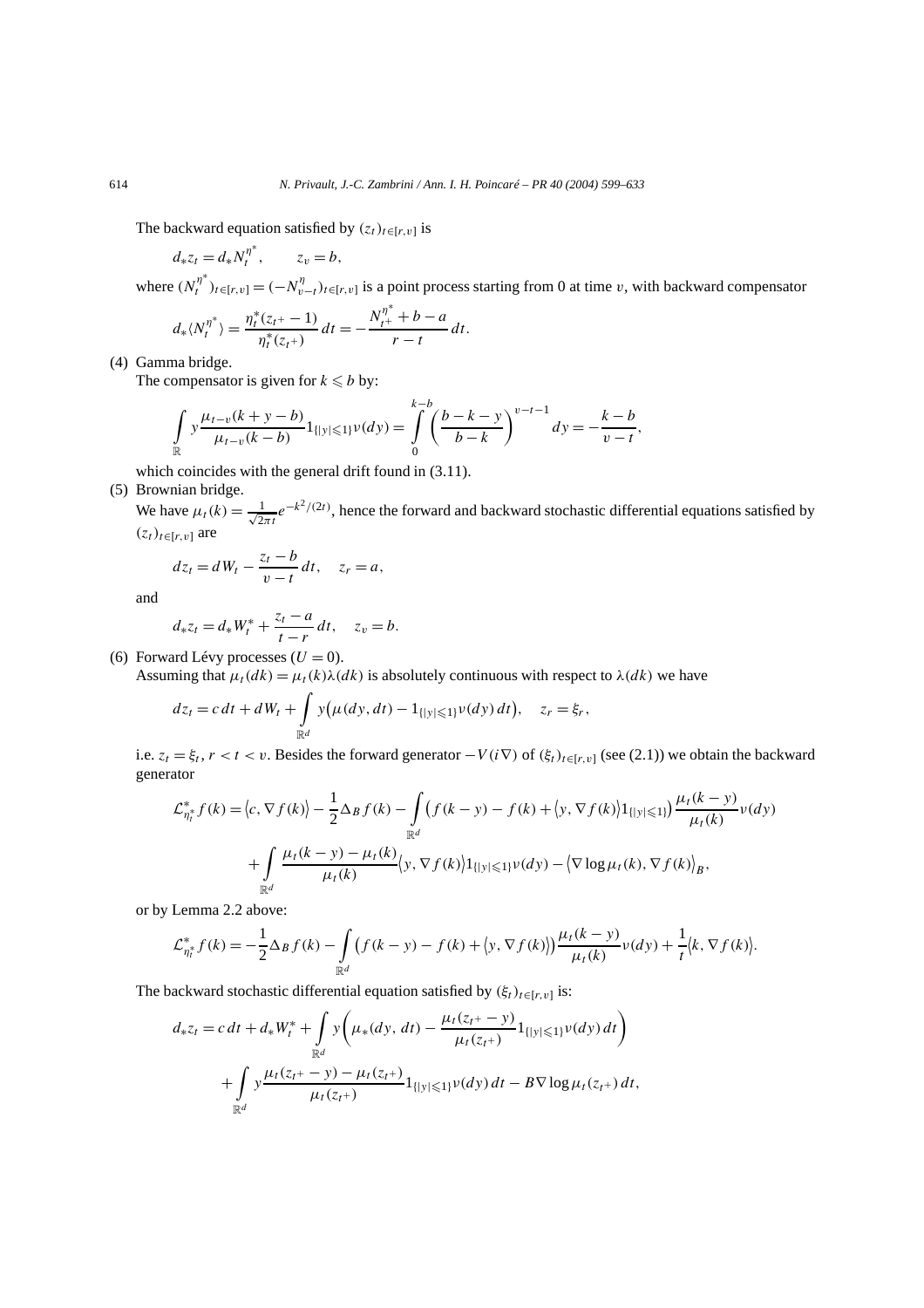i.e. from Lemma 2.2:

$$
d_* z_t = d_* W_t^* + \int_{\mathbb{R}^d} y \left( \mu_* (dy, dt) - \frac{\mu_t (z_{t^+} - y)}{\mu_t (z_{t^+})} \nu(dy) dt \right) + \frac{z_{t^+}}{t} dt.
$$

In other terms we have the backward martingale decomposition

$$
z_t = M_t^* + \int\limits_t^v \frac{z_s}{s} \, ds, \quad r < t < v,
$$

in which  $M_t^*$  denotes the backward martingale part, recovering and extending some results in [23]. (7) Backward Lévy processes.

Taking  $\eta_v(dm) = \mu_0(m)\lambda(dm) = \mu_0(dm)$  and  $\eta_r^*(i) = 1$ , we have  $\eta_t(k) = \eta_v * \mu_{t-v}(k) = \mu_{t-v}(k)$  $\mu_{v-t}(-k)$ , and  $\eta_t^*(k) = 1, r < t < v$ , hence  $(z_t)_{t \in [0, v]}$  is the backward Lévy process given by

$$
d_* z_t = c dt + d_* W_t^* + \int_{\mathbb{R}^d} y(\mu_*(dy, dt) - 1_{\{|y| \leq 1\}} \nu(dy) dt),
$$

which has same law as the time reversed Lévy process  $(-\xi_s^*)_{s \in [0,v]} = (-\xi_{v-s})_{s \in [0,v]}$ . The forward generator of  $(z_t)_{t \in [0, v]}$  is

$$
\mathcal{L}_{\eta_t} f(k) = \langle c, \nabla f(k) \rangle + \frac{1}{2} \Delta_B f(k) + \int_{\mathbb{R}^d} \left( f(k+y) - f(k) - \langle y, \nabla f(k) \rangle \mathbf{1}_{\{|y| \le 1\}} \right) \frac{\mu_{t-v}(k+y)}{\mu_{t-v}(k)} \nu(dy) \n+ \int_{\mathbb{R}^d} \frac{\mu_{t-v}(k+y) - \mu_{t-v}(k)}{\mu_{t-v}(k)} \langle y, \nabla f(k) \rangle \mathbf{1}_{\{|y| \le 1\}} \nu(dy) + \langle \nabla \log \mu_{t-v}(k), \nabla f(k) \rangle_B,
$$

or from Lemma 2.2:

$$
\mathcal{L}_{\eta_t} f(k) = \frac{1}{2} \Delta_B f(k) + \int_{\mathbb{R}^d} \left( f(k+y) - f(k) - \left\langle y, \nabla f(k) \right\rangle \right) \frac{\mu_{t-v}(k+y)}{\mu_{t-v}(k)} \nu(dy) - \frac{1}{v-t} \left\langle k, \nabla f(k) \right\rangle.
$$

The forward stochastic differential equation satisfied by  $(z_t)_{t \in [0, v]}$  is, therefore,

$$
dz_t = c dt + dW_t + \int_{\mathbb{R}^d} y \left( \mu(dy, dt) - \frac{\mu_{t-v}(z_t - y)}{\mu_{t-v}(z_{t-})} 1_{\{|y| \le 1\}} \nu(dy) dt \right) - \int_{\mathbb{R}^d} y \frac{\mu_{t-v}(z_{t-}) - \mu_{t-v}(z_{t-} + y)}{\mu_{t-v}(z_{t-})} 1_{\{|y| \le 1\}} \nu(dy) dt + B \nabla \log \mu_{t-v}(z_{t-}) dt,
$$

where  $W_t$  is a forward Brownian motion with covariance *B*, and  $\mu(dy, dt)$  is the forward Poisson random measure with compensator  $\frac{\mu_{t-v}(z_t - +y)}{\mu_{t-v}(z_t -)}$ , i.e. by Lemma 2.2:

$$
dz_t = dW_t + \int_{\mathbb{R}^d} y \left( \mu(dy, dt) - \frac{\mu_{t-v}(z_t + y)}{\mu_{t-v}(z_{t-})} \nu(dy) dt \right) - \frac{z_t - z_t}{v - t}
$$
(3.12)

and we have the forward martingale decomposition

$$
z_t = M_t - \int\limits_r^t \frac{z_s}{v-s} \, ds, \quad r < t < v,
$$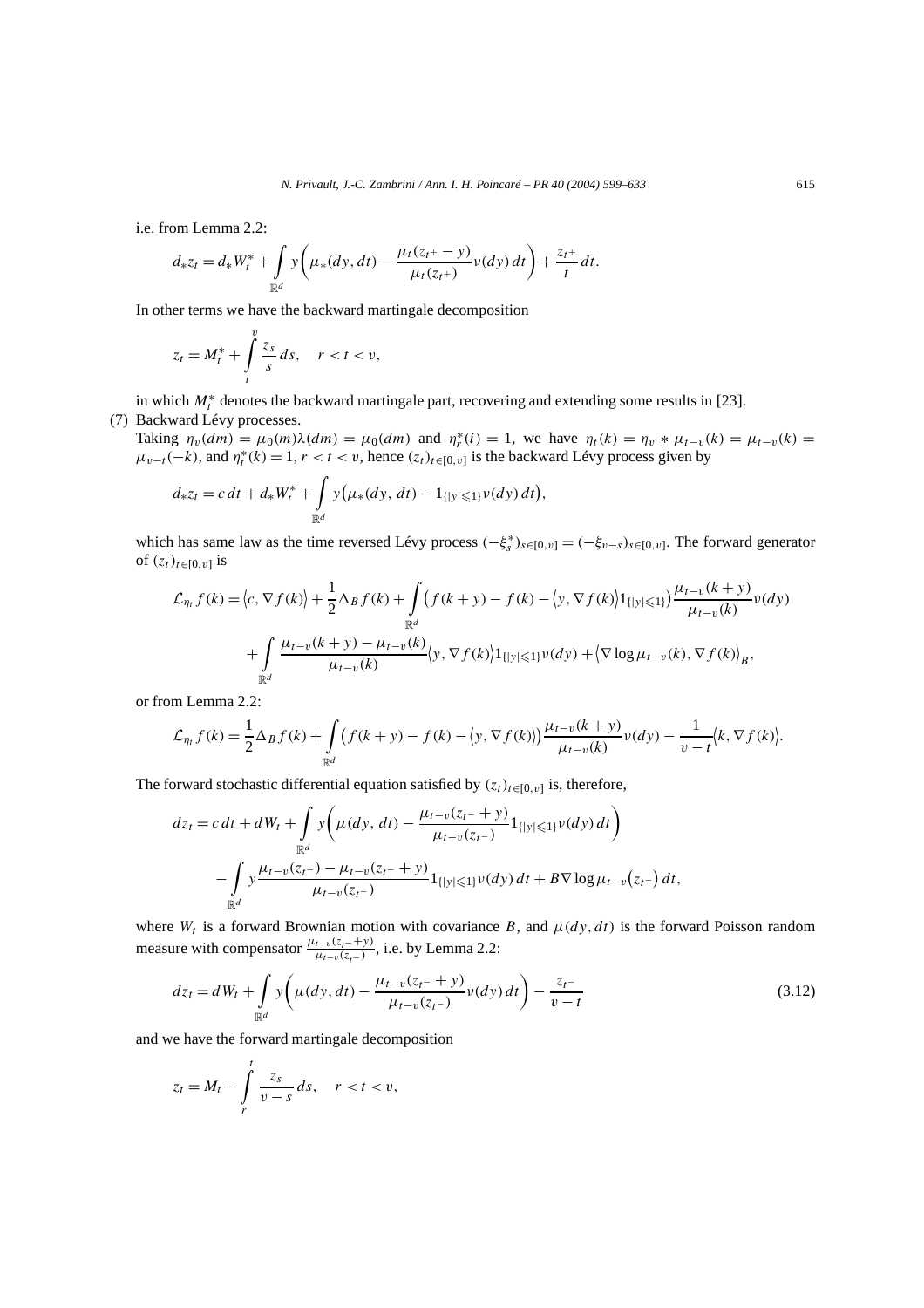to be compared to [23] (note that here we took  $z_v = 0$ ). The forward compensator of  $(z_t)_{t \in [0, v]}$  is again

$$
d\langle z_t\rangle=-\frac{z_{t^-}}{v-t}\,dt.
$$

# **4. Girsanov theorem**

The next proposition shows that under certain conditions, the law of the process  $(z_t)_{t\in[r,v]}$  of Proposition 3.1 is absolutely continuous with respect to the law of the Lévy process  $(\xi_t)_{t \in [r, v]}$ .

**Proposition 4.1.** Assume that  $c = 0$ ,  $\nu$  ({ $|y| \ge 1$ }) = 0 and either  $B = 0$  or  $\nu = 0$ , i.e. we are in the Brownian case *or in the jump case. Under the hypothesis of Theorem* 3.2*, the law Q of*  $(z_t)_{t \in [r, v]}$  *is absolutely continuous with respect to P, with density given by*

$$
\left. \frac{dQ}{dP} \right|_{\mathcal{P}_t} = \frac{\eta_t(z_t)}{\eta_r(z_r)} e^{-\int_r^t U(z_\tau) d\tau}, \quad r \leq t \leq v,
$$

*i.e. under*  $Q$ *,*  $(z_r + \xi_t)_{t \in [r, v]}$  *has the law of*  $(z_t)_{t \in [r, v]}$  *under P. Similarly we have* 

$$
\left. \frac{dQ}{dP} \right|_{\mathcal{F}_t} = \frac{\eta_t^*(z_t)}{\eta_v^*(z_v)} e^{-\int_t^v U(z_\tau) d\tau}, \quad r \leq t \leq v,
$$

*i.e.*  $(z_v - \xi_{v-t})_{t \in [r,v]}$  *has the law of*  $(z_t)_{t \in [r,v]}$  *under P.* 

**Proof.** Let us define

$$
L_t = \frac{\eta_t(z_t)}{\eta_r(z_r)} e^{-\int_r^t U(z_\tau) d\tau}, \quad t \in [r, v].
$$

Assume that under *P*,  $\mu(dy, dt)$  is the random measure with compensator  $\nu(dy) dt$  in the Poisson case, with

$$
dz_t = \int_{\mathbb{R}^d} y(\mu(dy, dt) - 1_{\{|y| \leq 1\}} \nu(dy) dt),
$$

or that  $(z_t)_{t\in[r,v]}$  is a standard Brownian motion in the Brownian case, with  $dW_t = dz_t - B\nabla \log \eta_t(z_t - dt)$ , i.e.

$$
dz_t = dW_t + B\nabla \log \eta_t(z_{t-}) dt.
$$

Let us compute

$$
d\eta_t(z_t) = \eta_t(z_{t-}) \int_{|y| \leq 1} \frac{\eta_t(z_{t-} + y) - \eta_t(z_{t-})}{\eta_t(z_{t-})} \left( \mu(dy, dt) - \frac{\eta_t(z_{t-} + y)}{\eta_t(z_{t-})} \nu(dy) dt \right)
$$
  
+ 
$$
\eta_t(z_{t-}) \langle \nabla \log \eta_t(z_{t-}), dW_t \rangle_B + \mathcal{L}_{\eta_t} \eta_t(z_t) dt + \frac{\partial \eta_t}{\partial t}(z_t) dt
$$
  
= 
$$
U(z_{t-}) \eta_t(z_{t-}) dt + \eta_t(z_{t-}) \int_{|y| \leq 1} \frac{\eta_t(z_{t-} + y) - \eta_t(z_{t-})}{\eta_t(z_{t-})} (\mu(dy, dt) - \nu(dy) dt)
$$
  
+ 
$$
\eta_t(z_{t-}) \langle \nabla \log \eta_t(z_{t-}), dW_t \rangle_B + \langle \nabla \log \eta_t(z_{t-}), \nabla \eta_t(z_{t-}) \rangle_B,
$$

where we used (6.1) and the forward infinitesimal generator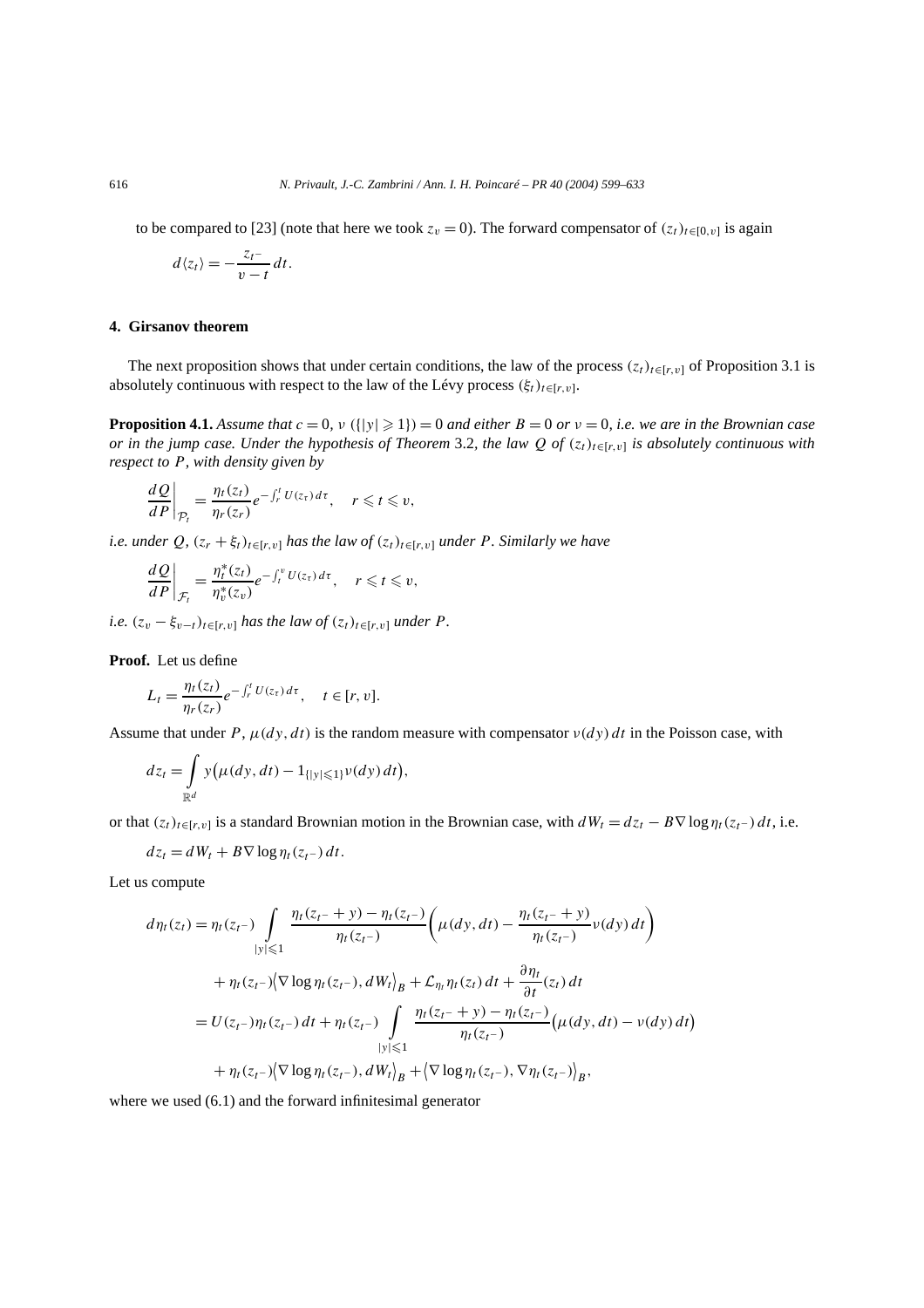$$
\mathcal{L}_{\eta_t} \eta_t(k) = -H \eta_t(k) + U(k) \eta_t(k) + \left\langle \nabla \log \eta_t(k), \nabla \eta_t(k) \right\rangle_B
$$

$$
+ \int_{\mathbb{R}^d} \left( \frac{\eta_t^2(k + y)}{\eta_t(k)} - \eta_t(k) \right) v(dy) dt + \frac{\partial \eta_t}{\partial t}(z_t).
$$

Hence  $(L_t)_{t \in [r, v]}$  satisfies the (forward) stochastic integro-differential equation

$$
dL_t = L_t - \int_{|y| \leq 1} \frac{\eta_t(z_{t-} + y) - \eta_t(z_{t-})}{\eta_t(z_{t-})} \left( \mu(dy, dt) - \nu(dy) dt \right) + L_{t-} \cdot \left\langle \nabla \log \eta_t(z_{t-}), dW_t + \nabla \log \eta_t(z_{t-}) dt \right\rangle_B, \quad t \in [r, v].
$$

Under *P* we have

$$
\frac{1}{L_{s^-}}d\langle L_s,z_s\rangle=\int\limits_{|y|\leqslant 1}\frac{\eta_t(z_t+y)-\eta_t(z_{t^-})}{\eta_t(z_{t^-})}\nu(dy)\,dt+B\nabla\log\eta_t(z_{t^-}),
$$

and from the Girsanov theorem, for  $t \in [r, v]$ ,

$$
z_{t} - \int_{r}^{t} \frac{1}{L_{s^{-}}} d\langle L_{s}, z_{s} \rangle = W_{t} - W_{r} + \int_{r}^{t} B \nabla \log \eta_{s}(z_{s^{-}}) ds + \int_{r}^{t} \int_{\{|y| \leq 1\}} y(\mu(dy, ds) - \nu(dy) ds) - \int_{r}^{t} \frac{1}{L_{s^{-}}} d\langle L_{s}, z_{s} \rangle = W_{t} + \int_{r}^{t} \int_{\{|y| \leq 1\}} y(\mu(dy, ds) - \frac{\eta_{s}(z_{s^{-}} + y)}{\eta_{s}(z_{s^{-}})} \nu(dy) ds),
$$

is a  $(\mathcal{P}_t)_{t \in [r, v]}$ -martingale under the probability *Q* defined by

$$
\left. \frac{dQ}{dP} \right|_{\mathcal{P}_t} = L_t, \quad r \leq t \leq v,
$$

hence under *Q*,  $W_t$  is a Brownian motion (in the Brownian case) and  $\mu(dy, ds)$  has the compensator  $\frac{\eta_s(z_s - y)}{\eta_s(z_s -)} \nu(dy)$ (in the pure jump case), i.e.  $(z_r + \xi_{t-r})_{t \in [r, v]}$  has the law of  $(z_t)_{t \in [r, v]}$  under *P*.

The proof in the backward case is similar.  $\Box$ 

**Examples** (*for Proposition* 4.1)*.*

- (1) Deterministic process. In this case we have  $Q = P$ ,  $\eta_t(z_t) = \eta_r(z_r)$ ,  $\eta_t^*(z_t) = \eta_v^*(z_v)$ ,  $r \le t \le v$ , and, in fact,  $(z_t)_{t \in [r,v]} = (\xi_t)_{t \in [r,v]}$ .
- (2) Lévy bridges from  $a \in \mathbb{R}^d$  to  $b \in \mathbb{R}^d$ .
	- Take  $U = 0$ , and assume that  $\mu_t(dk) = \mu_t(k)\lambda(dk)$  has a density with respect to  $\lambda$ . We have

$$
\left. \frac{dQ}{dP} \right|_{\mathcal{P}_t} = \frac{\mu_{v-t}(b - z_t)}{\mu_v(b - z_r)}, \quad \text{and} \quad \left. \frac{dQ}{dP} \right|_{\mathcal{F}_t} = \frac{\mu_{t-r}(z_t - a)}{\mu_{v-r}(z_v - a)}, \quad r \leq t \leq v.
$$

(3) Poisson bridge from  $a \in \mathbb{N}$  to  $b \in \mathbb{N}$ ,  $a \leq b$ .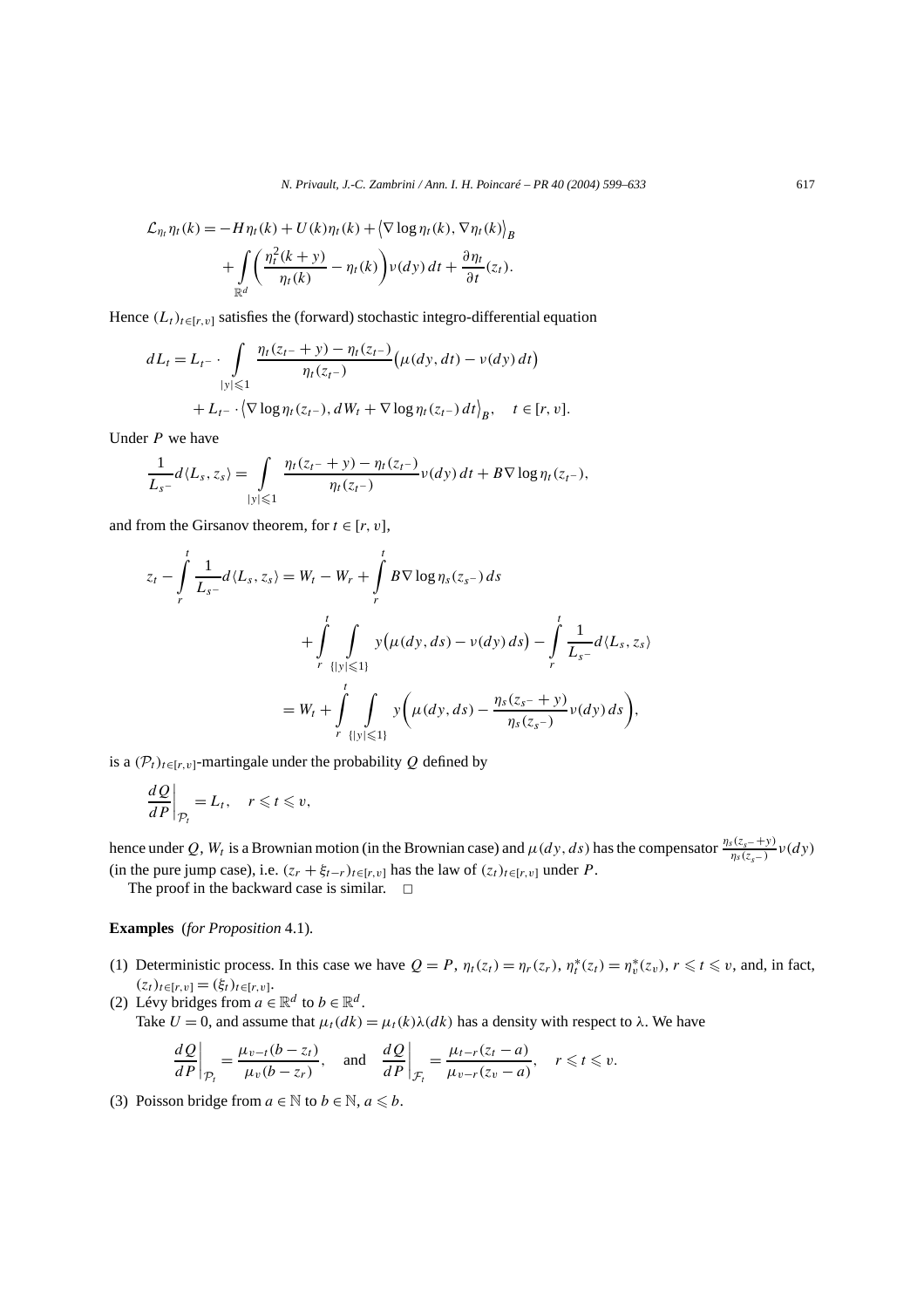In this case the law of  $(z_t)_{t \in [r, v]}$  is absolutely continuous with respect to *P*, with

$$
\frac{dQ}{dP}\bigg|_{\mathcal{P}_t} = \frac{\eta_t(z_t)}{\eta_r(z_r)} = e^{t-r} \frac{(v-t)^{b-z_t}}{(v-r)^{b-a}} \frac{(b-a)!}{(b-z_t)!} 1_{[a,b]}(z_t), \quad r \le t \le v,
$$

hence

$$
\frac{dQ}{dP} = e^{v-r} \frac{(b-a)!}{(v-r)^{b-a}} 1_{\{z_v = b\}},
$$

with  $z_r = a$ , i.e. under *Q*, the standard Poisson process  $(a + \xi_{t-r})_{t \in [r, v]}$  has the law of the Poisson bridge  $(z_t)_{t \in [r, v]}$ . We also have

$$
\frac{dQ}{dP}\bigg|_{\mathcal{F}_t} = \frac{\eta_t^*(z_t)}{\eta_v^*(z_v)} = e^{-(t-v)} \frac{(t-r)^{z_t}(b-a)!}{z_t!(v-r)^{(b-a)}} 1_{[a,b]}(z_t), \quad r \le t \le v,
$$

hence

$$
\frac{dQ}{dP} = e^{-(r-v)} \frac{(b-a)!}{(v-r)^{(b-a)}} 1_{\{z_r=a\}},
$$

with  $z_v = b$ , i.e. under  $Q$ ,  $(b - \xi_{v-t})_{t \in [r, v]}$  has the law of the Poisson bridge.

(4) Brownian and gamma bridges.

The law of the Brownian bridge starting from  $a \in \mathbb{R}$  at time r and ending at  $b \in \mathbb{R}$  is not absolutely continuous with respect to the Wiener measure, since  $\mu_r(di) = \delta_a(di)$  and  $\mu_v(dm) = \delta_b(dm)$ . The same holds for the gamma bridge.

(5) Forward and backward Brownian motion  $(U = 0)$ .

We have either  $Q = P$  or  $Q$  is not absolutely continuous with respect to  $P$ .

#### (6) Forward and backward Poisson processes  $(U = 0)$ .

In the standard Poisson case, backward Lévy processes give examples of jump processes with  $z_v = 0$  and initial Poisson distribution  $\rho_r(k)\lambda(dk)$ ,  $k \le 0$ , on −N. We have  $\mu_{t-v}(k) = e^{-(v-t)}(v-t)^{-k}/(-k)!$ ,  $t \le v$ , and

$$
\left. \frac{dQ}{dP} \right|_{\mathcal{P}_t} = \frac{\mu_{t-v}(z_t)}{\mu_{r-v}(z_r)} = e^{-(r-t)} \frac{(v-t)^{-z_t}}{(-z_t)!} \frac{(-z_r)!}{(v-r)^{-z_r}},
$$

hence

$$
\frac{dQ}{dP} = e^{v-r} \frac{(-z_r)!}{(v-r)^{-z_r}} 1_{\{z_v=0\}}.
$$

It follows from Proposition 4.1 that under *Q* the process  $(z_r + \xi_{t-r})_{t \in [r,v]}$  has the law of  $(z_t)_{t \in [r,v]}$ , where  $(\xi_t)_{t \in [0, +∞]}$  is the canonical Lévy process. Similarly we have, if  $(z_t)_{t \in [r, v]}$  is a standard Poisson process under *P*:

$$
\left. \frac{dQ}{dP} \right|_{\mathcal{F}_t} = \frac{\mu_t(z_t)}{\mu_v(z_v)} = e^{-(t-v)} \frac{(t-r)^{z_t}}{z_t!} \frac{z_v!}{(v-r)^{z_v}},
$$

hence

$$
\frac{dQ}{dP} = e^{v-r} \frac{z_v!}{(v-r)^{z_v}} 1_{\{z_r=0\}}, \quad r \geq 0,
$$

i.e. under  $Q$ ,  $(z_v - \xi_t^*)_{t \in [r,v]} = (z_v - \xi_{v-t})_{t \in [r,v]}$  has same the law as the standard (forward) Poisson process *(ξt)t*∈[*r,v*].

(7) Forward and backward Lévy processes ( $U = 0$  and  $\mu_r$ ,  $\mu_v$  are absolutely continuous with respect to  $\lambda$ ).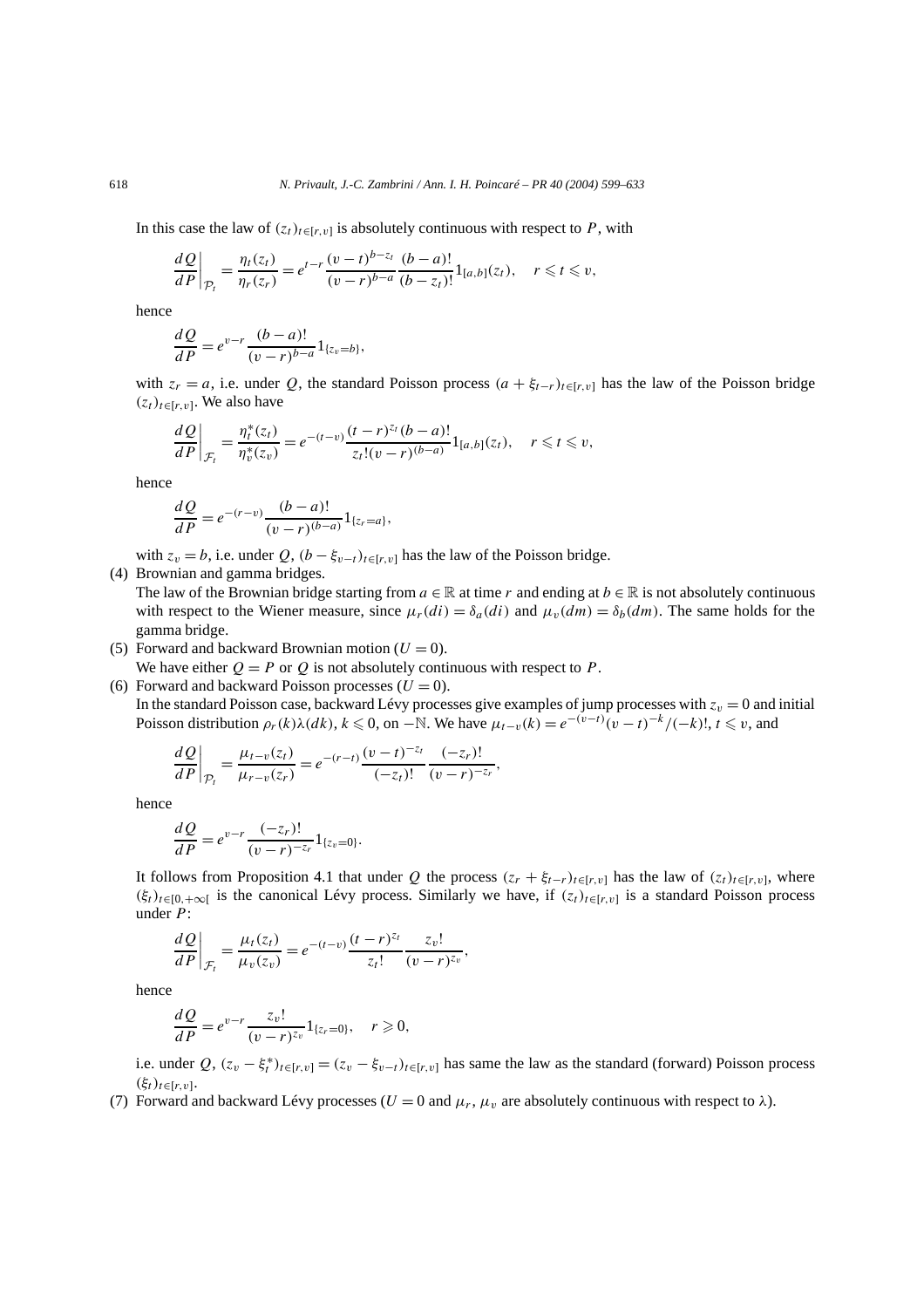Here the probability *Q* is naturally equal to *P*, and the process  $(z_t)_{t \in [r,v]}$  has same law as the forward Lévy process  $(\xi_t)_{t \in [r, v]}$ . If  $(-\xi_t^*)_{t \in [r, v]} = (-\xi_{v-t})_{t \in [r, v]}$  is a backward Lévy process under *P*, the density  $\frac{dQ}{dP}|_{\mathcal{F}_t}$  is given by

$$
\left. \frac{dQ}{dP} \right|_{\mathcal{F}_t} = \frac{\mu_t(z_t)}{\mu_v(z_v)},
$$

*,*

and

$$
\frac{dQ}{dP} = \frac{\mu_r(z_r)}{\mu_v(z_v)}
$$

i.e.  $(z_v - \xi_t^*)_{t \in [r, v]}(z_v - \xi_{v-t})_{t \in [r, v]}$  is a forward Lévy process under *Q*. Similarly, the process  $(z_t)_{t \in [r, v]}$  has same law as the backward Lévy process  $(-\xi_t^*)_{t \in [r,v]} = (-\xi_{t-v})_{t \in [r,v]}$ . The density  $\frac{dQ}{dP}|_{\mathcal{P}_t}$  is given by

$$
\left. \frac{dQ}{dP} \right|_{\mathcal{P}_t} = \frac{\mu_{t-v}(z_t)}{\mu_{r-v}(z_r)},
$$

and

$$
\frac{dQ}{dP} = \frac{\mu_0(z_v)}{\mu_{r-v}(z_r)}.
$$

From Proposition 4.1, under *Q* the process  $(z_r + \xi_{t-r})_{t \in [r, v]}$  has the law of the canonical Lévy process  $(ξ<sub>t</sub>)<sub>t∈[r,v]</sub>$ .

Many of the above examples can be symmetrized (with  $H = H^{\dagger}$ ), and can then be interpreted physically, cf. [27].

# **5. Reversible diffusion processes with jumps**

In this section we prove Theorem 3.2 and some extensions. This provides a construction of Markovian "bridges" with given initial and final laws since, from Theorem 3.3,  $\eta_r^*$  and  $\eta_v$  can be chosen so that the products  $\eta_r^* \eta_r$  and  $\eta_v^* \eta_v$  equal any strictly positive initial and final probability densities fixed in advance. Define the forward and backward Markov transition semi-groups for  $s \le r \le t \le u$  and  $j, k, l \in \mathbb{R}^d$  by:

$$
p(t, k, u, dl) = \frac{\eta_u(l)}{\eta_t(k)} h(t, k, u, dl),
$$
\n(5.1)

and

$$
p^*(s, dj, t, k) = \frac{\eta_s^*(j)}{\eta_t^*(k)} h^{\dagger}(s, dj, t, k).
$$
\n(5.2)

The adjointness relation between *H* and  $H^{\dagger}$ :

$$
h(s, j, t, dk)\lambda(dj) = h^{\dagger}(s, dj, t, k)\lambda(dk)
$$

shows that the following reversibility condition holds:

$$
\eta_s^*(dj)\eta_s(j)p(s, j, t, dk) = \eta_s^*(dj)h(s, j, t, dk)\eta_t(k)
$$
  
= 
$$
\eta_s^*(j)h^{\dagger}(s, dj, t, k)\eta_t(dk)
$$
  
= 
$$
p^*(s, dj, t, k)\eta_t^*(dk)\eta_t(k).
$$
 (5.3)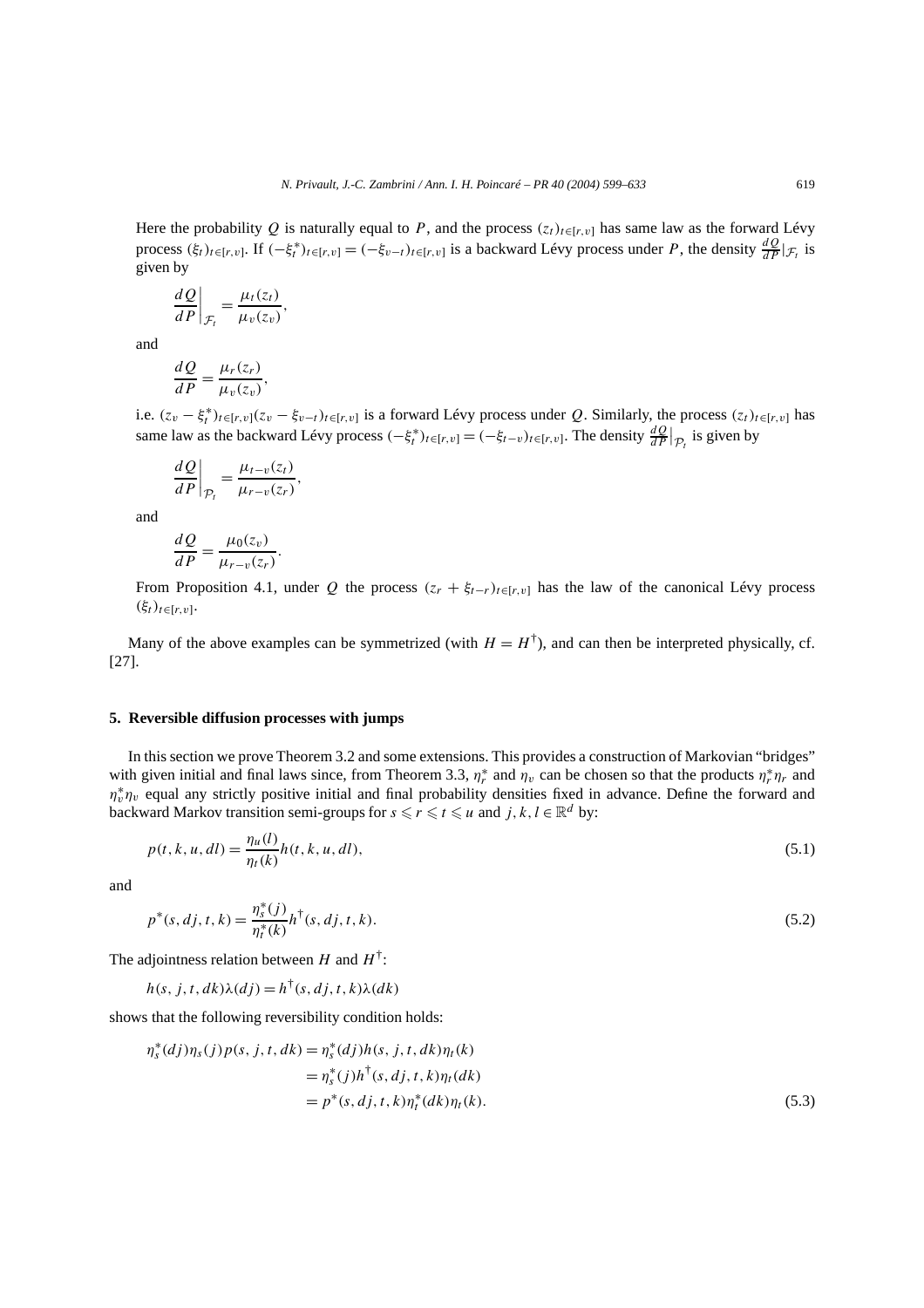Let us stress that this property generalizes the one understood, since Kolmogorov, as defining the reversibility of a probability measure (cf., for example, [10]). More generally we have

$$
\eta_{t_1}^*(dk_1)\eta_{t_1}(k_1)p(t_1, k_1, t_2, dk_2)\cdots p(t_{n-1}, k_{n-1}, t_n, dk_n)
$$
  
= 
$$
\eta_{t_1}^*(dk_1)h(t_1, k_1, t_2, dk_2)\cdots h(t_{n-1}, k_{n-1}, t_n, dk_n)\eta_{t_n}(k_n)
$$
  
= 
$$
\eta_{t_1}^*(k_1)h^{\dagger}(t_1, dk_1, t_2, k_2)\cdots h^{\dagger}(t_{n-1}, dk_{n-1}, t_n, k_n)\eta_{t_n}(dk_n)
$$
  
= 
$$
p^*(t_1, k_1, t_2, dk_2)\cdots p^*(t_{n-1}, dk_{n-1}, t_n, k_n)\eta_{t_n}^*(k_n)\eta_{t_n}(dk_n),
$$

hence the forward Markov process with transition  $p(s, j, t, dk)$  and initial law  $\eta_s^*(dj)\eta_s(j)$  has the same law  $\eta_t^*(dk)\eta_t(k)$  as the backward Markov process with transition  $p^*(t, dk, u, l)$  and final law  $\eta_u^*(dl)\eta_u(l)$ ,  $s \le t \le u$ .

This argument is made precise in the next two propositions, without assuming that  $\eta_r^*(d\tilde{k})$ , respectively  $\eta_v(dk)$ , has a density with respect to  $\lambda$ ( $dk$ ).

**Proposition 5.1.** *Let*  $\eta_r^*(di)$  *and*  $\eta_v : \mathbb{R}^d \to \mathbb{R}_+$  *be initial and final conditions such that for some*  $t \in [r, v]$ *,* 

$$
\int\limits_{\mathbb{R}^d} \eta_t^*(dk)\eta_t(k) = 1,
$$

*where*

$$
\eta_t^*(dk) = \int_{\mathbb{R}^d} \eta_r^*(di) h(r, i, t, dk), \qquad \eta_t(k) = \int_{\mathbb{R}^d} \eta_v(m) h(t, k, v, dm) = e^{-(v-t)H} \eta_v(k), \tag{5.4}
$$

 $r < t < v$ *, and let us define* 

$$
p(t, k, u, dl) = \frac{\eta_u(l)}{\eta_t(k)} h(t, k, u, dl).
$$
\n(5.5)

*Then*

- (i) *p(t , k, u, dl) is a forward Markov transition kernel,*
- (ii) *the inhomogeneous Markov process*  $(z_t)_{t\in [r,v]}$  *with forward transition kernel*  $p(t, k, u, dl)$  *and initial distribution ηs(j )η*<sup>∗</sup> *<sup>s</sup> (dj ) satisfies*

$$
P(z_t \in dk \mid \mathcal{P}_s \vee \mathcal{F}_u) = P(z_t \in dk \mid z_s, z_u), \quad r \leq s < t < u \leq v,\tag{5.6}
$$

*i.e. it is a Bernstein* (*or reciprocal, or "local Markov"* [8]) *process,*

(iii) *the law at time t of*  $z_t$  *is*  $\rho_t(dk) = \eta_t(k)\eta_t^*(dk)$ ,  $t \in [r, v]$ .

*If moreover H and H*† *are adjoint with respect to some fixed reference measure λ*:

$$
h(s, j, t, dk)\lambda(dj) = h^{\dagger}(s, dj, t, k)\lambda(dk),
$$
\n(5.7)

 $\alpha$ *n*<sup>\*</sup><sub>*s*</sub>(*dj*) =  $\eta_s^*$ (*j*) $\lambda$ (*dj*) *is absolutely continuous with respect to*  $\lambda$ *, then* 

(iv) *for all*  $t < u$ ,  $\eta_t^*(dk)$  *is absolutely continuous with respect to*  $\lambda$ *, with density* 

$$
\eta_t^*(k) = \int\limits_{\mathbb{R}^d} \eta_s^*(j) h^{\dagger}(s, dj, t, k) = e^{-(t-s)H^{\dagger}} \eta_s^*(k), \quad r \leq s < t,
$$

(v) *(zt)t*∈[*r,v*] *is also a backward Markov process with transition kernel*

$$
p^*(s, dj, t, k) = \frac{\eta_s^*(j)}{\eta_t^*(k)} h^{\dagger}(s, dj, t, k), \quad r \le s < t,
$$
\n(5.8)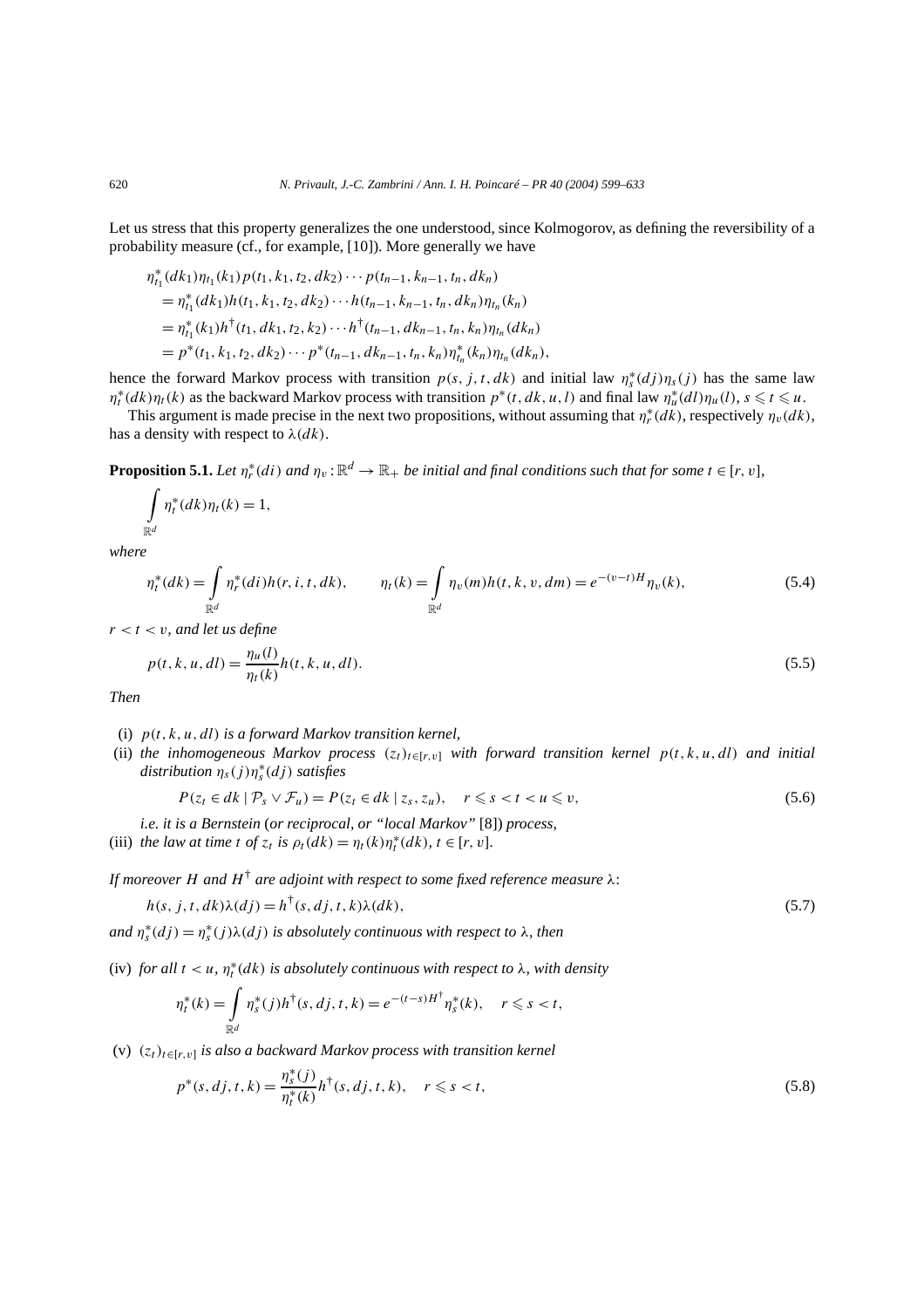(vi) *the law of*  $z_t$  *at time t is*  $\eta_t(k)\eta_t^*(k)\lambda(dk)$ *.* 

**Proof.** The fact *(i)* that  $p(s, j, t, dk)$  is a Markov transition kernel follows from the definition of  $\eta_t(k)$  itself:

$$
\int_{\mathbb{R}^d} p(t, k, u, dl) p(u, l, v, dm) = \frac{\eta_v(m)}{\eta_t(k)} \int_{\mathbb{R}^d} h(t, k, u, dl) h(u, l, v, dm)
$$

$$
= \frac{\eta_v(m)}{\eta_t(k)} h(t, k, v, dm) = p(t, k, v, dm).
$$

The existence of the inhomogeneous Markov process  $(z_t)_{t \in [r,v]}$  follows from e.g. Theorem 4.1.1 of [13] applied on the (complete separable) space  $\mathbb{R}^d$ . More precisely, [13] yields the existence of the space-time homogeneous Markov process  $(t, z_t)_{t \in [r, v]}$  with transition semigroup

 $\tilde{p}((t, k), s, (du, dl)) = p(t, k, u, dl)\delta_{t+s}(du).$ 

Let us show that (5.6) holds for this forward Markov process. We have, for  $r \le t_1 < t_2 < \cdots < t_n \le v$ ,

$$
P(z_{t_1} \in dk_1, ..., z_{t_n} \in dk_n)
$$
  
=  $\eta_{t_1}^*(dk_1)\eta_{t_1}(k_1)p(t_1, k_1, t_2, dk_2) \cdots p(t_{n-1}, k_{n-1}, t_n, dk_n)$   
=  $\eta_{t_1}^*(dk_1)h(t_1, k_1, t_2, dk_2) \cdots h(t_{n-1}, k_{n-1}, t_n, dk_n)\eta_{t_n}(k_n).$ 

In particular, using (5.5),

$$
P(z_s \in dj, z_u \in dl) = \eta_s^*(dj)\eta_s(j)p(s, j, u, dl) = \eta_s^*(dj)h(s, j, u, dl)\eta_u(l),
$$

and

$$
P(z_s\in dj,\ z_t\in dk,\ z_u\in dl)=\eta_s^*(dj)h(s,j,t,dk)h(t,k,u,dl)\eta_u(l).
$$

Hence  $P(z_t \in dk \mid z_s = j, z_u = l)$  satisfies  $\eta_s^*(dj)$ -a.e.:

$$
P(z_t \in dk \mid z_s = j, z_u = l)h(s, j, u, dl) = h(s, j, t, dk)h(t, k, u, dl).
$$

This gives, with  $s_1 < s_2 < \cdots < s_n < t < u_1 < \cdots < u_m$ , and introducing the Bernstein kernel  $h(s_n, j_n, t, A, u_1, l_1)$  $= P(z_t \in A \mid z_{s_n} = j_n, z_{u_1} = l_1)$  of Section 3,

$$
P(z_{s_1} \in d j_1, ..., z_{s_n} \in d j_n, z_t \in A, z_{u_1} \in d l_1, ..., z_{u_m} \in d l_m)
$$
  
=  $\int_{A} \eta_{s_1}^*(d j_1) h(s_1, j_1, s_2, d j_2) \cdots h(s_n, j_n, t, dk)$   
 $h(t, k, u_1, d l_1) \cdots h(u_{m-1}, l_{m-1}, u_m, d l_m) \eta_{u_m}(l_m)$   
=  $h(s_n, j_n, t, A, u_1, l_1) \eta_{s_1}^*(d j_1) h(s_1, j_1, s_2, d j_2) \cdots h(s_{n-1}, j_{n-1}, s_n, d j_n) h(s_n, j_n, u_1, d l_1)$   
 $h(u_1, l_1, u_2, d l_2) \cdots h(u_{m-1}, l_{m-1}, u_m, d l_m) \eta_{u_m}(l_m)$   
=  $h(s_n, j_n, t, A, u_1, l_1) P(z_{s_1} \in d j_1, ..., z_{s_n} \in d j_n, z_{u_1} \in d l_1, ..., z_{u_m} \in d l_m),$ 

hence

$$
P(z_t \in dk \mid \mathcal{P}_{s_n} \vee \mathcal{F}_{u_1}) = h(s_n, z_{s_n}, t, dk, u_1, z_{u_1}) = P(z_t \in dk \mid z_{s_n}, z_{u_1}).
$$

Finally, under the condition (5.7) we have

$$
\eta_t^*(dk) = \int_{\mathbb{R}^d} \eta_s^*(dj)h(s, j, t, dk) = \int_{\mathbb{R}^d} \eta_s^*(j)h(s, j, t, dk) \lambda(dj) = \int_{\mathbb{R}^d} \eta_s^*(j)h^{\dagger}(s, dj, t, k) \lambda(dk).
$$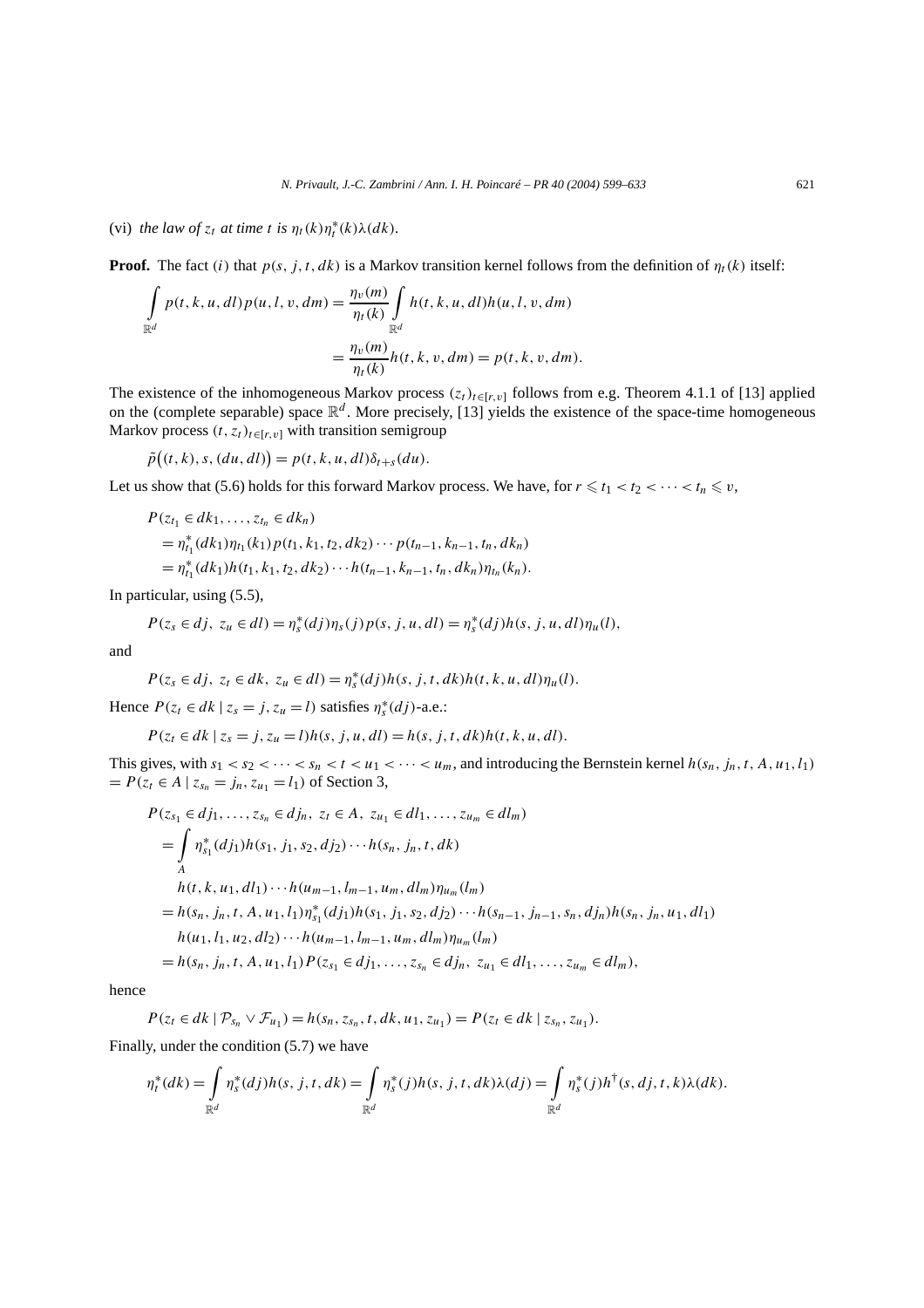The process  $(z_t)_{t \in [r, v]}$  being constructed from the forward kernel (3.2), we show that its backward kernel is given by  $(3.3)$  when  $(5.7)$  holds; we have

$$
P(z_s \in A, z_{t_1} \in dk_1, ..., z_{t_n} \in dk_n)
$$
  
=  $\int_{A} \eta_s^*(k)h^{\dagger}(s, dj, t_1, k_1) \cdots h^{\dagger}(t_{n-1}, dk_{n-1}, t_n, dk_n) \eta_{t_n}(dk_n)$   
=  $\int_{A} p^*(s, dj, t_1, k_1) \cdots p^*(t_{n-1}, dk_{n-1}, t_n, k_n) \eta_{t_n}^*(dk_n) \eta_{t_n}(k_n)$   
=  $p^*(s, A, t_1, k_1) p^*(t_1, dk_1, t_2, k_2) \cdots p^*(t_{n-1}, dk_{n-1}, t_n, k_n,) \eta_{t_n}^*(dk_n) \eta_{t_n}(k_n)$   
=  $p^*(s, A, t_1, k_1) P(z_{t_1} \in dk_1, ..., z_{t_n} \in dk_n),$ 

hence  $(z_t)_{t \in [r, v]}$  is also backward Markovian with transition kernel  $p^*(s, dj, t_1, k_1)$ . □

Relation (5.4) can be written as

$$
-\frac{\partial \eta_t^*(dk)}{\partial t} = H^{\dagger} \eta_t^*(dk) \quad \text{and} \quad \frac{\partial \eta_t}{\partial t}(k) = H \eta_t(k), \quad t \in [r, v].
$$

The following similar proposition shows that Markovian bridges can also be constructed from backward Markov processes. Propositions 5.1 and 5.2 complete the proof of Theorem 3.2. Proposition 5.2 next is proved similarly to Proposition 5.1.

**Proposition 5.2.** Let  $\eta_r^*: \mathbb{R}^d \to \mathbb{R}_+$  and  $\eta_v(dm)$  be initial and final conditions such that for some  $t \in [r, v]$ ,

$$
\int\limits_{\mathbb{R}^d} \eta_t^*(k)\eta_t(dk) = 1,
$$

*where*

$$
\eta_t(dk) = \int_{\mathbb{R}^d} \eta_v(dm)h^{\dagger}(t, dk, v, m), \qquad \eta_t^*(k) = \int_{\mathbb{R}^d} \eta_r^*(i)h^{\dagger}(r, di, t, k) = e^{-(t-r)H^{\dagger}}\eta_r^*(k), \tag{5.9}
$$

 $r < t < v$ *, and* 

$$
p^*(s, dj, t, k) = \frac{\eta_s^*(j)}{\eta_t^*(k)} h^{\dagger}(s, dj, t, k).
$$
\n(5.10)

*Then*

- (i) *p*∗*(s, dj,t , k) is a backward Markov transition kernel,*
- (ii) *the inhomogeneous backward Markov process*  $(z_t)_{t\in [s,u]}$  *with transition kernel*  $p^*(s, dj, t, k)$  *and final distribution*  $η<sub>u</sub>(dl)η<sub>u</sub><sup>*</sup>(l)$  *satisfies*

$$
P(z_t \in dk \mid \mathcal{P}_s \vee \mathcal{F}_u) = P(z_t \in dk \mid z_s, z_u),\tag{5.11}
$$

*i.e. it is a Bernstein process.*

(iii) *the law at time t of*  $z_t$  *is*  $\rho_t(k) = \eta_t(k)\eta_t^*(dk)$ *.* 

*If moreover H and H*† *are adjoint with respect to a fixed reference measure, i.e.*

$$
h(t, k, u, dl)\lambda(dk) = h^{\dagger}(t, dk, u, l)\lambda(dl),
$$
\n(5.12)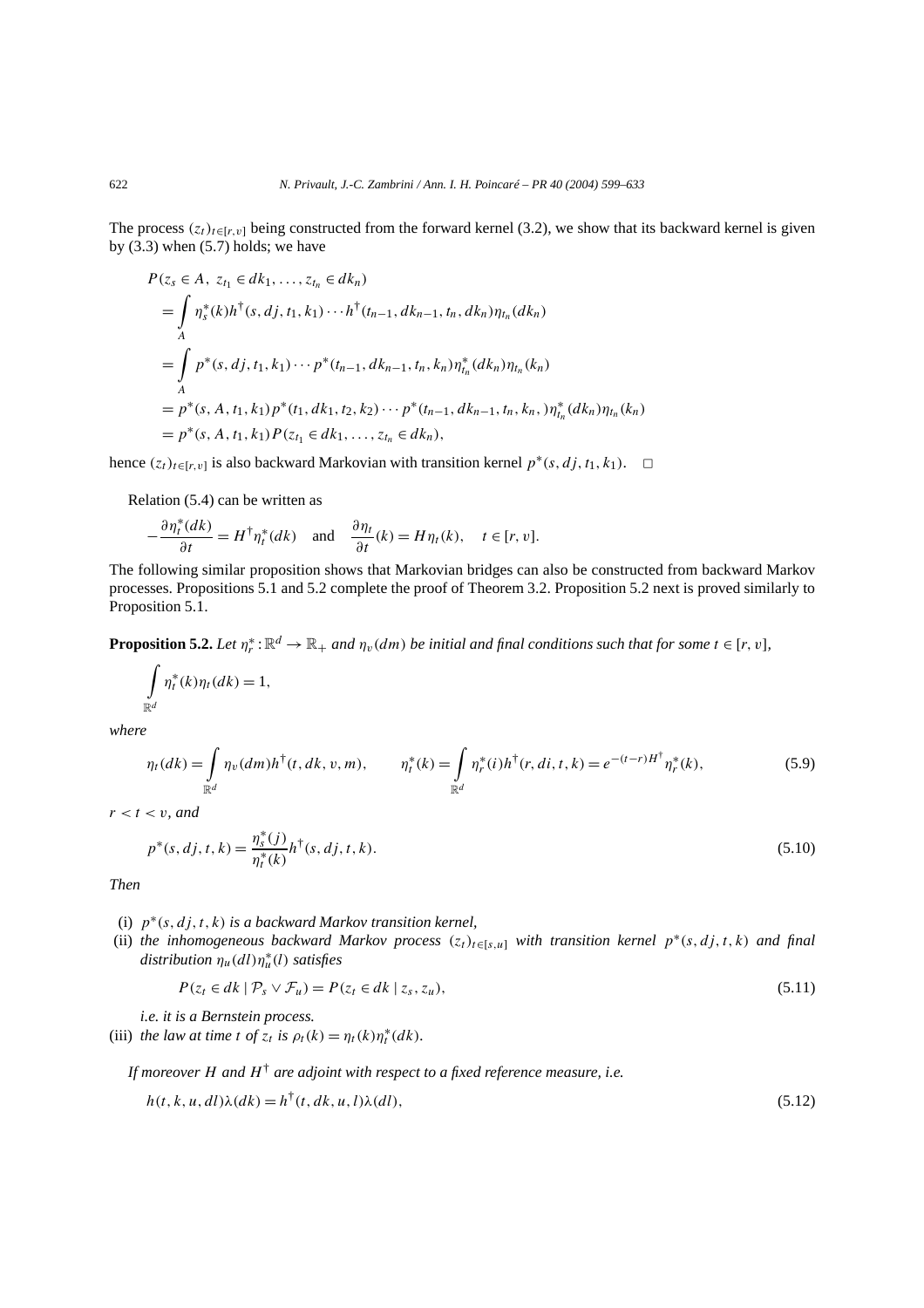*and*  $\eta_u(d) = \eta_u(l)\lambda(d)$  *is absolutely continuous with respect to*  $\lambda$ *, then* 

(iv)  $\eta_t(dk)$  *is absolutely continuous with respect to*  $\lambda$ *, with density* 

$$
\eta_t(k) = \int_{\mathbb{R}^d} \eta_u(l) h(t, k, u, dl) = e^{-(u-t)H} \eta_u(k), \qquad t < u \leq v,
$$

(v) *(zt)t*∈[*r,v*] *is a forward Markov process with transition kernel*

$$
p(t, k, u, dl) = \frac{\eta_u(l)}{\eta_t(k)} h(t, k, u, dl),
$$

(vi) *the law at time t of*  $z_t$  *is*  $\eta_t(k)\eta_t^*(k)\lambda(dk)$ *.* 

Relation (5.9) can be written as

$$
-\frac{\partial \eta_t^*}{\partial t}(k) = H^{\dagger} \eta_t^*(k) \quad \text{and} \quad \frac{\partial \eta_t}{\partial t}(dk) = H \eta_t(dk) \quad t \in [r, v].
$$

# **6. Generators**

In this section we study the generators of Bernstein diffusions with jumps, solutions of forward and backward stochastic integro-differential equations, under the assumptions of Theorem 3.2.

**Definition 6.1.** For  $f \in \mathcal{S}(\mathbb{R}^d)$  we define the forward generator (cf. Proposition 3.2) by

$$
\mathcal{L}_{\eta_t} f(k) = \langle c, \nabla f(k) \rangle + \frac{1}{2} \Delta_B f(k) + \int_{\mathbb{R}^d} \left( f(k+y) - f(k) - \langle y, \nabla f(k) \rangle \mathbf{1}_{\{|y| \le 1\}} \right) \frac{\eta_t(k+y)}{\eta_t(k)} \nu(dy)
$$

$$
+ \int_{\mathbb{R}^d} \frac{\eta_t(k+y) - \eta_t(k)}{\eta_t(k)} \langle y, \nabla f(k) \rangle \mathbf{1}_{\{|y| \le 1\}} \nu(dy) + \langle \nabla \log \eta_t(k), \nabla f(k) \rangle_B,
$$

and its backward counterpart by

$$
\mathcal{L}_{\eta_t^*}^* f(k) = \langle c, \nabla f(k) \rangle - \frac{1}{2} \Delta_B f(k) - \int_{\mathbb{R}^d} \left( f(k - y) - f(k) + \langle y, \nabla f(k) \rangle \mathbf{1}_{\{|y| \le 1\}} \right) \frac{\eta_t^*(k - y)}{\eta_t^*(k)} \nu(dy) \n+ \int_{\mathbb{R}^d} \frac{\eta_t^*(k - y) - \eta_t^*(k)}{\eta_t^*(k)} \langle y, \nabla f(k) \rangle \mathbf{1}_{\{|y| \le 1\}} \nu(dy) - \langle \nabla \log \eta_t^*(k), \nabla f(k) \rangle_B.
$$

Note that  $\mathcal{L}_{\eta_t^*}^*$  is not the adjoint of  $\mathcal{L}_{\eta_t}$ , which will be denoted, when needed, by  $(\mathcal{L}_{\eta_t})^{\dagger}$ . The proof of Proposition 3.4 follows from the next proposition.

**Proposition 6.2.** *The kernels p(t , k, u, dl) and p*∗*(s, dj,t , k) of Propositions* 5.1 *and* 5.2*, satisfy the partial integrodifferential equations*

$$
\frac{\partial p}{\partial u}(t, k, u, dl) = (\mathcal{L}_{\eta_u})_l^{\dagger} p(t, k, u, dl)
$$
\n(6.1)

(*Kolmogorov forward or Fokker–Planck equation*)*, and*

$$
\frac{\partial p^*}{\partial s}(s, dj, t, k) = (\mathcal{L}_{\eta_s^*}^*)^{\dagger} p(s, dj, t, k).
$$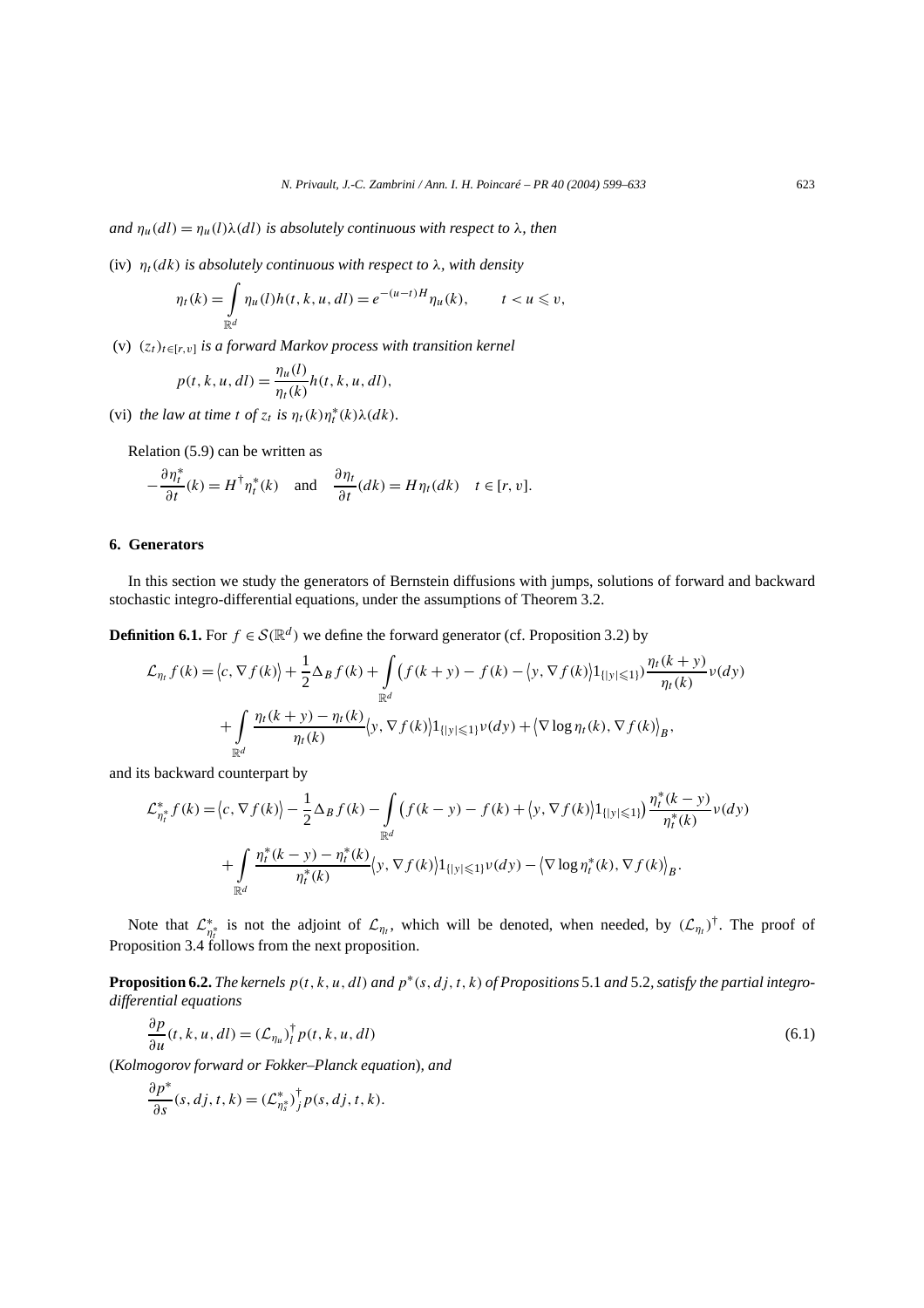The notation  $(\mathcal{L}_{\eta_u})_l^{\dagger} p(t, k, u, dl)$ , respectively  $(\mathcal{L}_{\eta_s^*}^*)_j^{\dagger} p(s, dj, t, k)$ , means that  $\mathcal{L}_{\eta_u}$ , respectively  $\mathcal{L}_{\eta_s^*}^*$ , acts on the variable  $l$ , respectively  $k$ , i.e. Proposition 6.2 states that

$$
\frac{\partial}{\partial u}\int_{\mathbb{R}^d}f(l)p(t,k,u,dl)=\int_{\mathbb{R}^d}\mathcal{L}_{\eta_u}f(l)p(t,k,u,dl),
$$

respectively

$$
\frac{\partial}{\partial s} \int\limits_{\mathbb{R}^d} f(j) p^*(s, dj, t, k) = \int\limits_{\mathbb{R}^d} \mathcal{L}_{\eta_s^*}^* f(j) p(s, dj, t, k).
$$

In order to prove Proposition 6.2 we will need the following.

**Lemma 6.3.** *For*  $f, g \in S(\mathbb{R}^d)$ *, the carré du champ operators* [17,28] *associated to* −*H and* −*H*<sup>†</sup> *are given respectively by*

$$
\Gamma(f,g)(k) = U(k)f(k)g(k) + \left\langle \nabla f(k), \nabla g(k) \right\rangle_B + \int_{\mathbb{R}^d} \left( f(k+y) - f(k) \right) \left( g(k+y) - g(k) \right) \nu(dy),
$$

*and*

$$
\Gamma^{\dagger}(f,g)(k) = U(k)f(k)g(k) + \left\langle \nabla f(k), \nabla g(k) \right\rangle_{B} + \int_{\mathbb{R}^d} \big(f(k-y) - f(k)\big) \big(g(k-y) - g(k)\big) \nu(dy).
$$

**Proof.** An elementary computation shows that

$$
-H(fg) = -fHg - gHf + \Gamma(f, g),
$$

and

$$
-H^{\dagger}(fg) = -fHg - gHf + \Gamma^{\dagger}(f,g),
$$

which is the definition of  $\Gamma(f, g)$  and  $\Gamma^{\dagger}(f, g)$ .  $\Box$ 

Let the operators  $D_t$  and  $D_t^*$  be defined informally by

$$
D_t f = \frac{1}{\eta_t} \left( \frac{\partial}{\partial t} - H \right) (\eta_t f)
$$

and

$$
D_t^* f = \frac{1}{\eta_t^*} \left( \frac{\partial}{\partial t} + H^{\dagger} \right) (\eta_t^* f).
$$

By an adaptation of the method of [1] one shows that  $D_t$  and  $D_t^*$  are densely defined operators in  $L^2(\mathbb{R}^d, \eta_t^*(k)\eta_t(k)\lambda(dk))$ . They will be called afterwards, the forward and backward derivatives, respectively.

The following lemma provides a decomposition of  $D_t$  and  $D_t^*$  which will be useful in the proof of Proposition 6.2.

**Lemma 6.4.** *We have*

$$
D_t = \frac{\partial}{\partial t} + \mathcal{L}_{\eta_t} \quad \text{and} \quad D_t^* = \frac{\partial}{\partial t} + \mathcal{L}_{\eta_t^*}^*.
$$

**Proof.** We have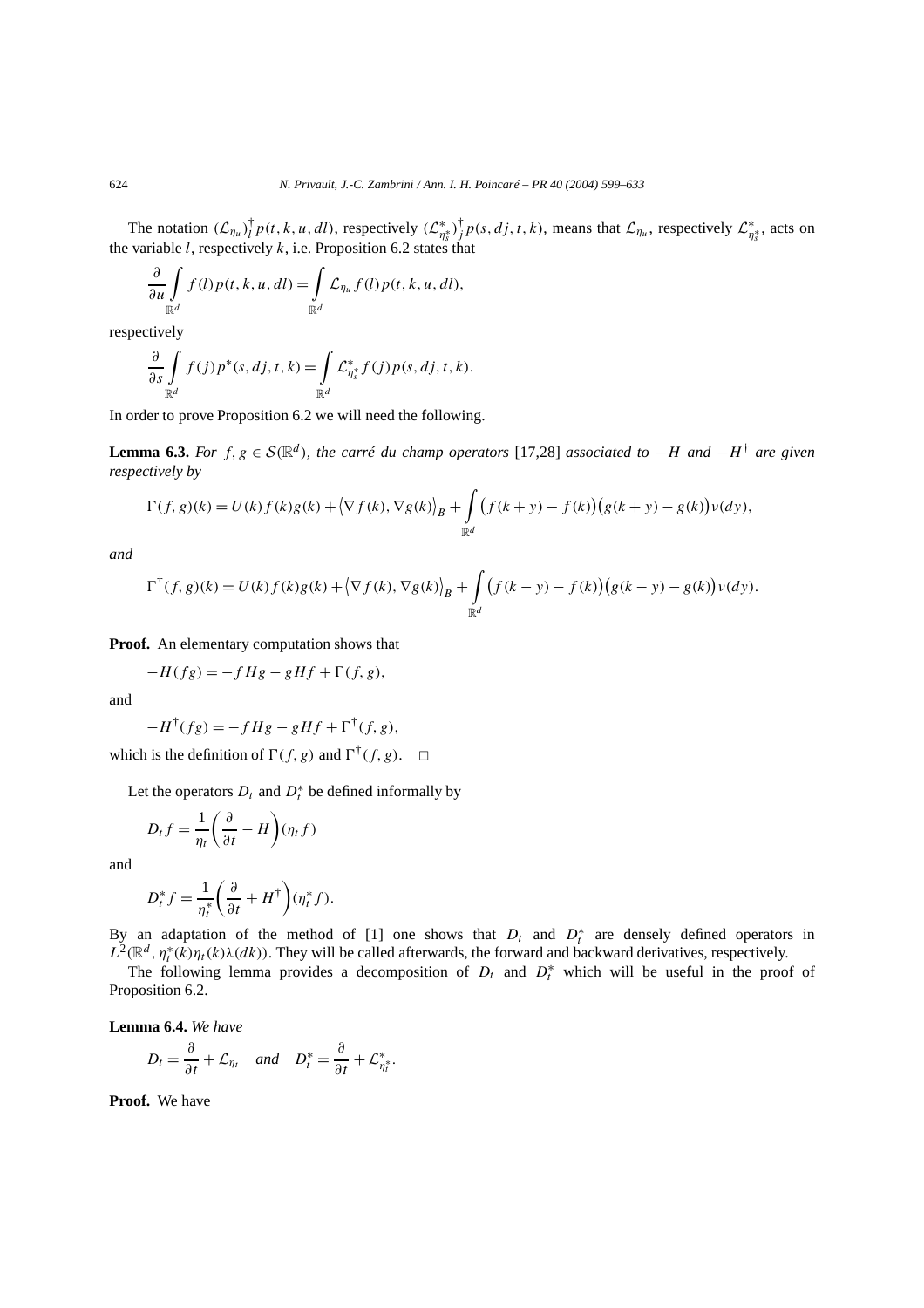*N. Privault, J.-C. Zambrini / Ann. I. H. Poincaré – PR 40 (2004) 599–633* 625

$$
D_{t}f_{t}(k) = \left(\frac{\partial}{\partial t} - H\right)f_{t}(k) + \frac{f_{t}(k)}{\eta_{t}(k)}\left(\frac{\partial}{\partial t} - H\right)\eta_{t}(k) + \frac{1}{\eta_{t}(k)}\Gamma(\eta_{t}, f_{t})(k)
$$
  
\n
$$
= \frac{\partial f_{t}}{\partial t}(k) - V(i\nabla)f_{t}(k) + \langle \nabla \log \eta_{t}(k), \nabla f_{t}(k) \rangle_{B}
$$
  
\n
$$
+ \int_{\mathbb{R}^{d}} \frac{\eta_{t}(k+y) - \eta_{t}(k)}{\eta_{t}(k)} \left(f_{t}(k+y) - f_{t}(k)\right) \nu(dy)
$$
  
\n
$$
= \frac{\partial f_{t}}{\partial t}(k) + \langle c, \nabla f_{t}(k) \rangle + \frac{1}{2}\Delta_{B}f_{t}(k) + \int_{\mathbb{R}^{d}} (f_{t}(k+y) - f_{t}(k) - \langle y, \nabla f_{t}(k) \rangle \mathbf{1}_{\{|y| \leq 1\}}) \nu(dy)
$$
  
\n
$$
+ \langle \nabla \log \eta_{t}, \nabla f_{t}(k) \rangle_{B} + \int_{\mathbb{R}^{d}} \frac{\eta_{t}(k+y) - \eta_{t}(k)}{\eta_{t}(k)} \left(f_{t}(k+y) - f_{t}(k)\right) \nu(dy)
$$
  
\n
$$
= \frac{\partial f_{t}}{\partial t}(k) + \langle c, \nabla f_{t}(k) \rangle + \frac{1}{2}\Delta_{B}f_{t}(k)
$$
  
\n
$$
+ \int_{\mathbb{R}^{d}} \left(\frac{\eta_{t}(k+y)}{\eta_{t}(k)} \left(f_{t}(k+y) - f_{t}(k)\right) - \langle y, \nabla f_{t}(k) \rangle \mathbf{1}_{\{|y| \leq 1\}} \right) \nu(dy) + \langle \nabla \log \eta_{t}, \nabla f_{t}(k) \rangle_{B}
$$
  
\n
$$
= \frac{\partial f_{t}}{\partial t}(k) + \langle c, \nabla f_{t}(k) \rangle + \langle \nabla \log \eta_{t}, \nabla f_{t}(k) \rangle_{B} + \frac{1}{2}\Delta_{B}f_{t}(k)
$$
  
\n
$$
+
$$

The proof for  $D_t^*$  is similar.  $\Box$ 

Now we can easily prove Proposition 6.2.

**Proof.** We have for any  $f \in \mathcal{S}(\mathbb{R}^d)$ , using the decompositions of Lemma 6.4:

$$
\eta_t(k) \frac{\partial}{\partial u} \int_{\mathbb{R}^d} f(l) p(t, k, u, dl) = \frac{\partial}{\partial u} \int_{\mathbb{R}^d} f(l) \eta_u(l) h(t, k, u, dl) = \frac{\partial}{\partial u} \Big[ e^{-(u-t)H} (f \eta_u)(k) \Big]
$$
  
\n
$$
= \int_{\mathbb{R}^d} f(l) \frac{\partial \eta_u}{\partial u}(l) h(t, k, u, dl) - \int_{\mathbb{R}^d} H f(l) \eta_u(l) h(t, k, u, dl)
$$
  
\n
$$
= \int_{\mathbb{R}^d} \eta_t(l) D_u f(l) h(t, k, u, dl) = \int_{\mathbb{R}^d} \eta_u(l) \mathcal{L}_{\eta_u} f(l) h(t, k, u, dl)
$$
  
\n
$$
= \eta_t(k) \int_{\mathbb{R}^d} \mathcal{L}_{\eta_u} f(l) p(t, k, u, dl) = \eta_t(k) \int_{\mathbb{R}^d} f(l) (\mathcal{L}_{\eta_u})_I^{\dagger} p(t, k, u, dl).
$$

The dual statement is proved similarly.  $\Box$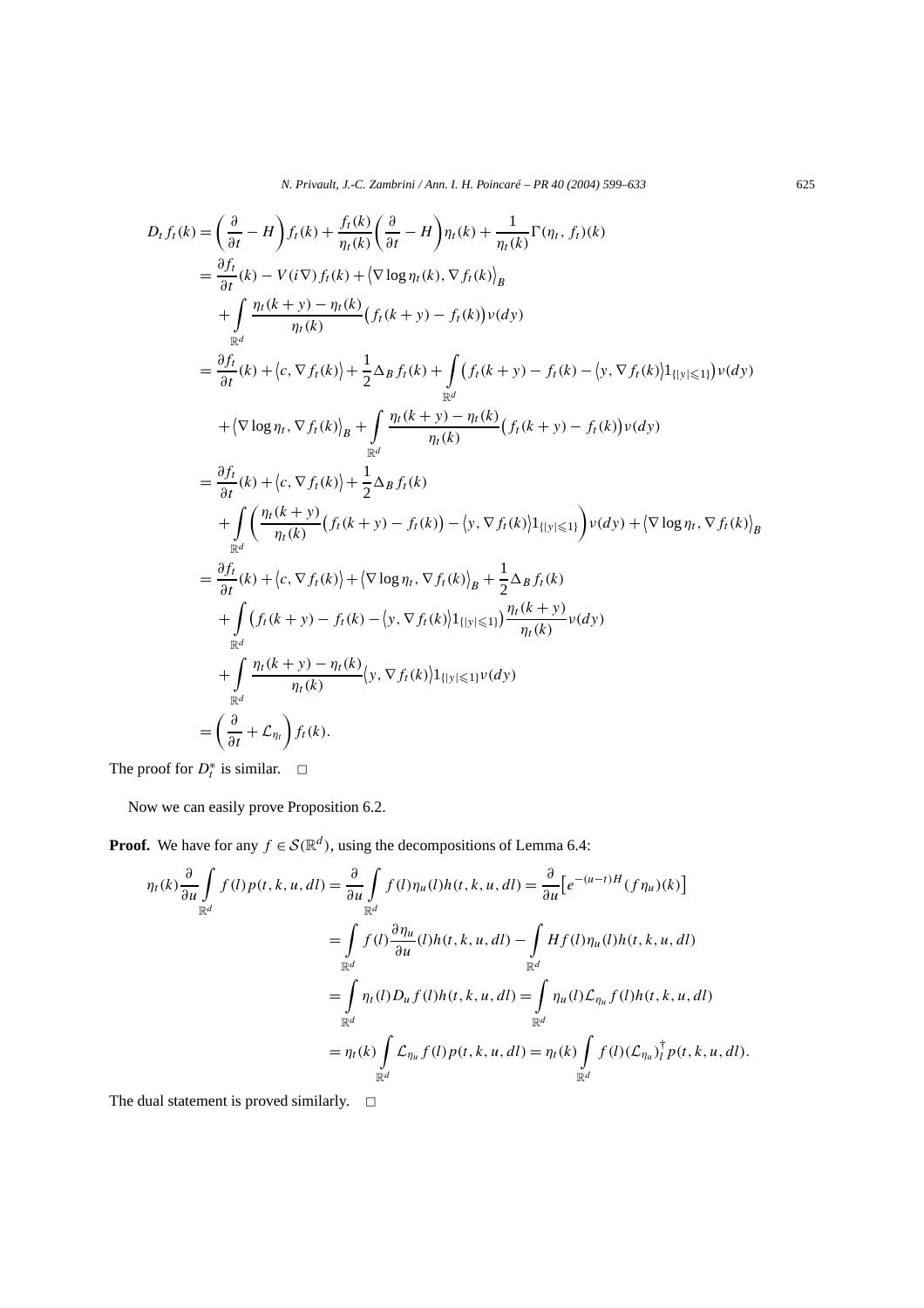**Proof of Proposition 3.4.** Proposition 6.2 shows that  $f(z_v) - \int_0^v \mathcal{L}_{\eta_u} f(z_u) du$ ,  $v \ge 0$ , is a martingale for  $f \in \mathcal{S}(\mathbb{R}^d)$ :

$$
E[f(z_v) - f(z_v) | \mathcal{F}_t] = \int\limits_t^v \frac{\partial}{\partial u} E[f(z_u) | \mathcal{F}_t] du = \int\limits_t^v E[\mathcal{L}_{\eta_u} f(z_u) | \mathcal{F}_t] du,
$$

and  $f(z_v) - \int_0^v \mathcal{L}_{\eta_u} f(z_u) du$ ,  $v \ge 0$ , is a local martingale for  $f \in C^2(\mathbb{R}^d)$ . A similar argument holds in the backward case.  $\square$ 

#### **7. Uniqueness of reversible diffusions**

In this section we show that for the class of potentials considered in this paper the processes constructed are essentially the only Markovian reversible diffusions with jumps. As defined in Proposition 5.1 let us recall that, more generally, a Bernstein process is a process  $(z_t)_{t \in [r, v]}$  such that

$$
P(z_t \in dk \mid \mathcal{P}_s \vee \mathcal{F}_u) = P(z_t \in dk \mid z_s, z_u), \quad r \leq s < t < u \leq v,\tag{7.1}
$$

where  $(\mathcal{P}_t)_{t \in [r, v]}$ , respectively  $(\mathcal{F}_t)_{t \in [r, v]}$ , denotes the increasing, respectively decreasing, filtration generated by  $(z_t)_{t \in [r, v]}$ . Jamison's construction of Bernstein processes [24] is still valid in the jump case. It requires the data of a probability measure *ν* on  $\mathbb{R}^d \times \mathbb{R}^d$  and a Bernstein transition kernel, i.e. a kernel  $h(s, j, t, dk, u, l)$  satisfying the counterpart of the Chapman–Kolmogorov equation:

$$
\int_{A} h(s, j, t, B, u, l)h(s, j, u, dl, v, m) = \int_{B} h(s, j, t, dk, v, m)h(t, k, u, A, v, m),
$$
\n(7.2)

for *A*,  $B \in \mathcal{B}(\mathbb{R}^d)$ . From [24] we know that there exists for these data a unique (in general not Markovian) Bernstein process  $(z_t)_{t \in [r,v]}$  such that

(a)  $P(z_r \in B, z_v \in C) = v(B \times C),$ (b)  $P(z_t \in B | z_s, z_u) = h(s, z_s, t, B, u, z_u), r \le s < t < u \le v.$ 

The finite dimensional distribution of  $(z_t)_{t \in [r, v]}$  is given by

$$
P(z_r \in A, z_{t_1} \in B_1, ..., z_{t_n} \in B_n, z_v \in C)
$$
  
=  $\int_{A \times C} v(dj, dl) \int_{B_1} h(r, i, t_1, dk_1, v, m) \cdots \int_{B_n} h(t_{n-1}, k_{n-1}, t_n, dk_n, v, m),$  (7.3)

cf. [24].

Our construction of Markovian Bernstein processes did not follow, however, the above procedure. Instead, we started from the data of *U* and *V*, defining  $H = U + V(i\nabla)$  (Definition 2.1), i.e. from the Lévy process  $(\xi_t)_{t \in [r, v]},$ and from boundary conditions  $\eta_r^*$  and  $\eta_v$ , allowing to construct a Markov transition kernels with the solutions of the adjoint heat equations (3.4). Then we showed that the corresponding Markov process is a Bernstein process.

Conversely, under the additional hypothesis (7.4) and (7.5) on the kernel  $h(s, j, t, dk, u, l)$  of a Bernstein process, it is possible to show that if a Bernstein process is Markovian then it is the process described in Theorem 3.2. This extends Theorem 3.1 of [24] and Theorem 3.3 of [31] to the case where  $h(t, dk, u, dl)$  and  $h^{\dagger}(s, dj, t, k)$  are not absolutely continuous with respect to a reference measure.

**Theorem 7.1.** Assume that H and  $H^{\dagger}$  are adjoint with respect to a measure  $\lambda$ . Then the conditions

$$
h(s, j, t, dk, u, l)h(s, j, u, dl) = h(s, j, t, dk)h(t, k, u, dl), \quad \lambda(dj)\text{-}a.e.,\tag{7.4}
$$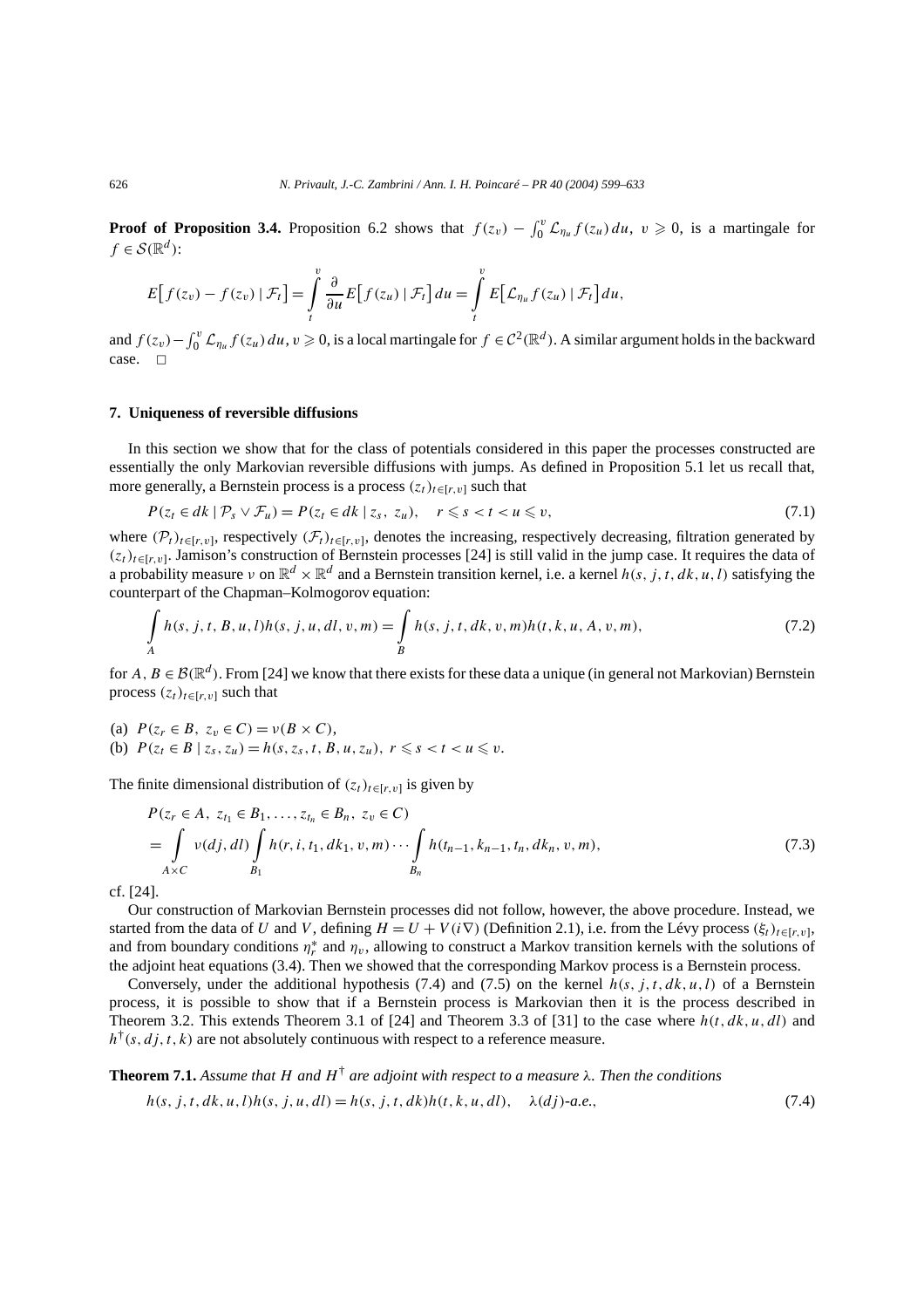*and*

$$
h(s, j, t, dk, u, l)h^{\dagger}(s, dj, u, l) = h^{\dagger}(s, dj, t, k)h^{\dagger}(t, dk, u, l), \quad \lambda(dl)\text{-}a.e.,\tag{7.5}
$$

### *are equivalent. Moreover,*

- (a) Let  $(z_t)_{t \in [r, v]}$  denote the Bernstein process with kernel  $h(s, j, t, dk, u, l)$  satisfying (7.4). Then the following *are equivalent*:
	- (i) *the process*  $(z_t)_{t \in [r, v]}$  *is forward Markovian and*  $p(t, k, u, dl)$  *is absolutely continuous with respect to h(t , k, u, dl),*
	- (ii) *there exists a measure*  $\eta_r^*(di)$  *and a positive density function*  $\eta_v(m)$  *such that*

$$
P(z_r \in A, z_v \in B) = \int_{A \times B} \eta_r^*(di) h(r, i, v, dm) \eta_v(m).
$$

(b) *Assume that h(s, j,t , dk, u,l) satisfies* (7.5)*. Then the following are equivalent*: (iii) *there exists a positive density function*  $\eta_r^*(i)$  *and a probability measure*  $\eta_v(dm)$  *such that* 

$$
P(z_r \in A, z_v \in B) = \int_{A \times B} \eta_r^*(i) h^{\dagger}(r, di, v, m) \eta_v(dm).
$$

(iv) *the process*  $(z_t)_{t\in[r,v]}$  *is backward Markovian and*  $p^*(s, dj, t, k)$  *is absolutely continuous with respect to*  $h^{\dagger}(s, dj, t, k)$ *.* 

*If*  $\eta_r^*(di) = \eta_r^*(i) \lambda(di)$  *and*  $\eta_v(dl) = \eta_v(l) \lambda(dl)$  *are absolutely continuous with respect to a fixed measure*  $\lambda$ *, then* (i)*,* (ii)*,* (iii) *and* (iv) *are equivalent.*

**Proof.** Under the adjointness hypothesis of *H* and  $H^{\dagger}$  with respect to  $\lambda$ :

 $h^{\dagger}(s, dj, t, k) \lambda(dk) = h(u, j, t, dk) \lambda(dj),$ 

conditions (7.4) and (7.5) are equivalent since, then,

$$
h(s, j, t, dk, u, l)h(s, j, u, dl)\lambda(dj) = h(s, j, t, dk, u, l)h^{\dagger}(s, dj, u, l)\lambda(dl),
$$

and

$$
h(s, j, t, dk)h(t, k, u, dl)\lambda(dj) = h^{\dagger}(s, dj, t, k)\lambda(dl)h^{\dagger}(t, dk, u, l).
$$

The implications (ii)  $\Rightarrow$  (i), (iv)  $\Rightarrow$  (iii) follows from Propositions 7.4, 7.5, and (i)  $\Rightarrow$  (ii), (iii)  $\Rightarrow$  (iv) will follow from Propositions 7.2, 7.3. Under the self-adjointness assumption (5.7), the equivalence (i)  $\Leftrightarrow$  (iii) follows from Propositions 5.1 and 5.2, which show that the Bernstein process  $(z_t)_{t \in [r, v]}$  is forward Markovian if and only if it is backward Markovian.  $\square$ 

**Proposition 7.2.** *Assume that the Bernstein kernel h(s, j,t , dk, u,l) satisfies*

$$
h(s, j, t, dk, u, l)h(s, j, u, dl) = h(s, j, t, dk)h(t, k, u, dl), \quad \rho_s(dj)\text{-}a.e.,\tag{7.6}
$$

*where*  $\rho_s$  *is the law of*  $z_s$ ,  $r \le s \le v$ . If the Bernstein process  $(z_t)_{t \in [r, v]}$  *is forward Markovian and*  $p(t, k, v, dm)$ *is absolutely continuous with respect to h(t , k, v, dm), then there exists a measure η*<sup>∗</sup> *<sup>r</sup> (d i) and a positive density function*  $\eta_v(m)$  *such that* 

$$
P(z_r \in di, z_v \in dm) = \eta_r^*(di)h(r, i, v, dm)\eta_v(m), \quad r < v. \tag{7.7}
$$

*Moreover we have*

$$
p(r, i, t, dk) = \frac{\eta_t(k)}{\eta_r(i)} h(r, i, t, dk),
$$
\n(7.8)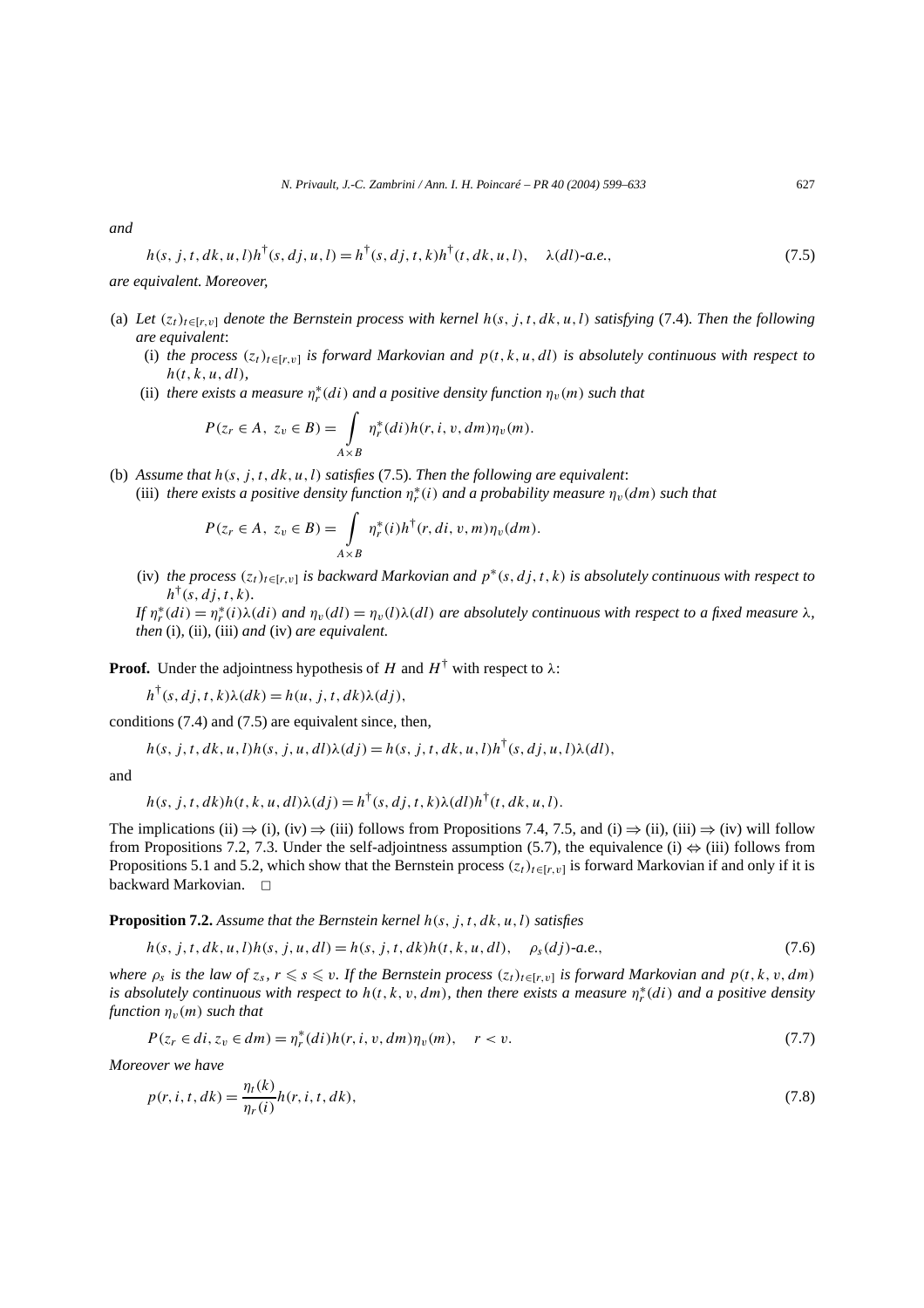*with*

$$
\eta_t(k) = \int_{\mathbb{R}^d} \eta_v(m)h(t, k, v, dm), \qquad \eta_t^*(dk) = \int_{\mathbb{R}^d} \eta_r^*(di)h(r, i, t, dk), \quad r \leq t \leq v. \tag{7.9}
$$

**Proof.** Let us assume that  $(z_t)_{t\in[r,v]}$  is Markovian, with transition kernel  $p(t, k, u, dl)$ . Let  $\rho_r(d_i)$  denote an initial law of  $(z_t)_{t \in [r, v]}$ . We have

$$
P(z_r \in A, z_t \in B, z_v \in C) = \int_A \rho_r(di) \int_B p(r, i, t, dk) \int_C p(t, k, v, dm).
$$
 (7.10)

On the other hand,

$$
P(z_r \in A, z_t \in B, z_v \in C) = \int_A \rho_r(dt) \int_C p(r, i, v, dm) \int_B h(r, i, t, dk, v, m).
$$
 (7.11)

Equating  $(7.10)$  and  $(7.11)$ , we obtain

 $p(r, i, t, dk)p(t, k, v, dm) = p(r, i, v, dm)h(r, i, t, dk, v, m),$ which, using (7.6), gives

$$
p(r, i, v, dm) = h(r, i, v, dm) \frac{p(r, i, t, dk)}{h(r, i, t, dk)} \frac{p(t, k, v, dm)}{h(t, k, v, dm)},
$$
\n(7.12)

and

$$
\nu(A \times C) = \int_A \rho_r(di) \int_C p(r, i, v, dm)
$$
  
= 
$$
\int_{A \times C} \rho_r(di) \frac{p(r, i, t, dk)}{h(r, i, t, dk)} h(r, i, v, dm) \frac{p(t, k, v, dm)}{h(t, k, v, dm)}.
$$

Let us fix  $(t_0, k_0) \in \mathbb{R}_+ \times \mathbb{R}^d$ , and define

$$
\eta_v(m) = c(t_0, k_0) \frac{p(t_0, k_0, v, dm)}{h(t_0, k_0, v, dm)},
$$
\n(7.13)

and

$$
\eta_r^*(di) = \frac{1}{c(t_0, k_0)} \frac{p(r, i, t_0, dk_0)}{h(r, i, t_0, dk_0)} \rho_r(di),\tag{7.14}
$$

where  $c(t_0, k_0)$  is a normalization constant equal to  $\eta_{t_0}(k_0)$  after integrating in *dm* the relation

 $\eta_v(m)h(t_0, k_0, v, dm) = c(t_0, k_0)p(t_0, k_0, v, dm).$ 

From (7.10), (7.12), (7.13) and (7.14) we have

 $P(z_r \in di, z_v \in dm) = \rho_r(di) p(r, i, v, dm) = \eta^*_r(di) h(r, i, v, dm) \eta_v(m),$ i.e. (7.7) holds. Finally, from (7.3) and (7.6) we have

$$
P(z_r \in di, z_t \in dk) = \int_{\mathbb{R}^d} \eta_r^*(di)h(r, i, v, dm)\eta_v(m)h(r, i, t, dk, v, m)
$$
  
= 
$$
\int_{\mathbb{R}^d} \eta_r^*(di)h(r, i, t, dk)h(t, k, v, dm)\eta_v(m)
$$
  
= 
$$
\eta_r^*(di)h(r, i, t, dk)\eta_t(k),
$$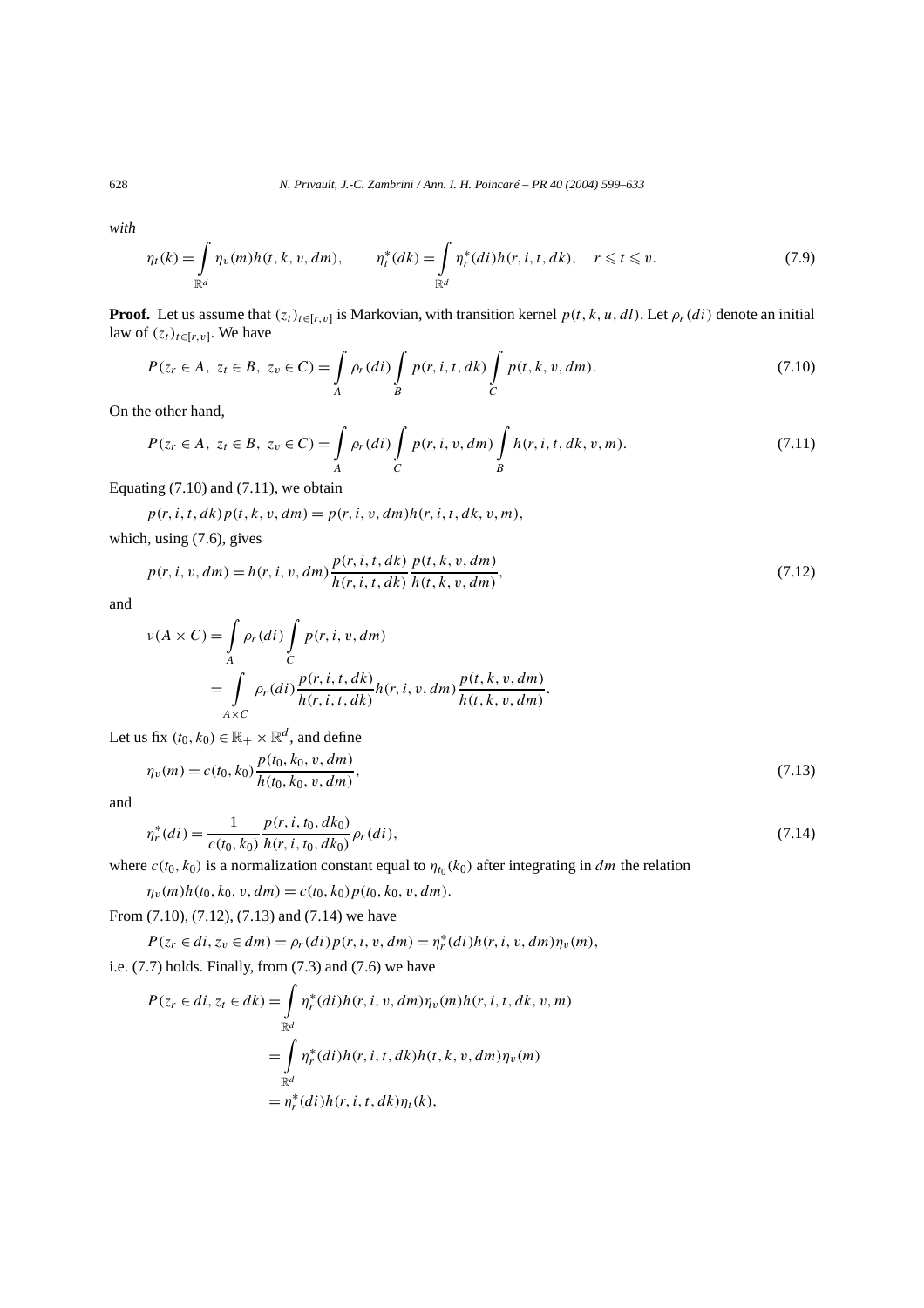and  $P(z_r \in di) = \eta_r^*(di)\eta_r(i)$ , which proves (7.8).  $\Box$ 

In the backward Markovian case we have the following result, which is proved similarly to Proposition 7.2.

**Proposition 7.3.** *Assume that the Bernstein kernel h(s, j,t , dk, u,l) satisfies*

 $h(s, j, t, dk, u, l)h^{\dagger}(s, dj, u, l) = h^{\dagger}(s, dj, t, k)h^{\dagger}(t, dk, u, l), \quad \rho_u(dl)$ *-a.e.*, (7.15)

*where*  $\rho_u$  *is the law of*  $z_u$ ,  $r \leq u \leq v$ . If the Bernstein process  $(z_t)_{t \in [r, v]}$  *is backward Markovian and*  $p^*(r, di, t, k)$ *is absolutely continuous with respect to*  $h^{\dagger}(r, di, t, k)$ *, then there exists a positive density function*  $\eta_r^*(i)$  *and a measure*  $\eta_v(dm)$  *such that* 

$$
P(z_r \in di, z_v \in dm) = \eta_r(i)h^{\dagger}(r, di, v, m)\eta_v^*(dm).
$$

*Moreover we have*

$$
p^*(t, dk, v, m) = \frac{\eta_t^*(k)}{\eta_v^*(m)} h^{\dagger}(t, dk, v, m),
$$
\n(7.16)

*with*

$$
\eta_t(dk) = \int_{\mathbb{R}^d} \eta_v(dm)h^{\dagger}(t, dk, v, m), \quad \eta_t^*(k) = \int_{\mathbb{R}^d} \eta_r^*(i)h^{\dagger}(r, di, t, k), \quad r \leq t \leq v.
$$

The following is a converse to Proposition 7.2.

**Proposition 7.4.** *Assume that there exists a measure η*<sup>∗</sup> *<sup>r</sup> (d i) and a positive density function ηv(m) such that*

$$
\nu(A \times B) = P(z_r \in A, \ z_v \in B) = \int_{A \times B} \eta_r^*(di) h(r, i, v, dm) \eta_v(m).
$$
 (7.17)

*Then the Bernstein process*  $(z_t)_{t \in [r,v]}$  *with kernel*  $h(s, j, t, dk, u, l)$  *satisfying the conditions* (7.4) *or* (7.5) *is forward Markovian and p(t , k, u, dl) is absolutely continuous with respect to h(t , k, u, dl), and given by* (7.8)*.*

**Proof.** From (7.3), (7.4) and (7.17) we have

$$
P(z_{t_1} \in dk_1, ..., z_{t_n} \in dk_n, z_u \in dl)
$$
  
=  $\int_{\mathbb{R}^d} \eta_r^*(di)h(r, i, t_1, dk_1) \cdots h(t_n, k_n, u, dl) \int_{\mathbb{R}^d} \eta_v(m)h(u, l, v, dm)$   
=  $P(z_{t_1} \in dk_1, ..., z_{t_n} \in dk_n)h(t_n, k_n, u, dl) \frac{\int_{\mathbb{R}^d} \eta_v(m)h(u, l, v, dm)}{\int_{\mathbb{R}^d} \eta_v(m)h(t_n, k_n, v, dm)},$ 

hence

$$
p(t_n, k_n, u, dl) = \frac{\int_{\mathbb{R}^d} \eta_v(m)h(u, l, v, dm)}{\int_{\mathbb{R}^d} \eta_v(m)h(t_n, k_n, v, dm)} h(t_n, k_n, u, dl). \quad \Box
$$

Of course, from  $(7.3)$ ,  $(7.5)$  and  $(7.18)$ , it is also true that

**Proposition 7.5.** Assume that there exists a positive density function  $\eta_r^*(i)$  and a measure  $\eta_v(dm)$  such that

$$
P(z_r \in A, \ z_v \in B) = \int_{A \times B} \eta_r^*(i) h^{\dagger}(r, di, v, m) \eta_v(dm).
$$
 (7.18)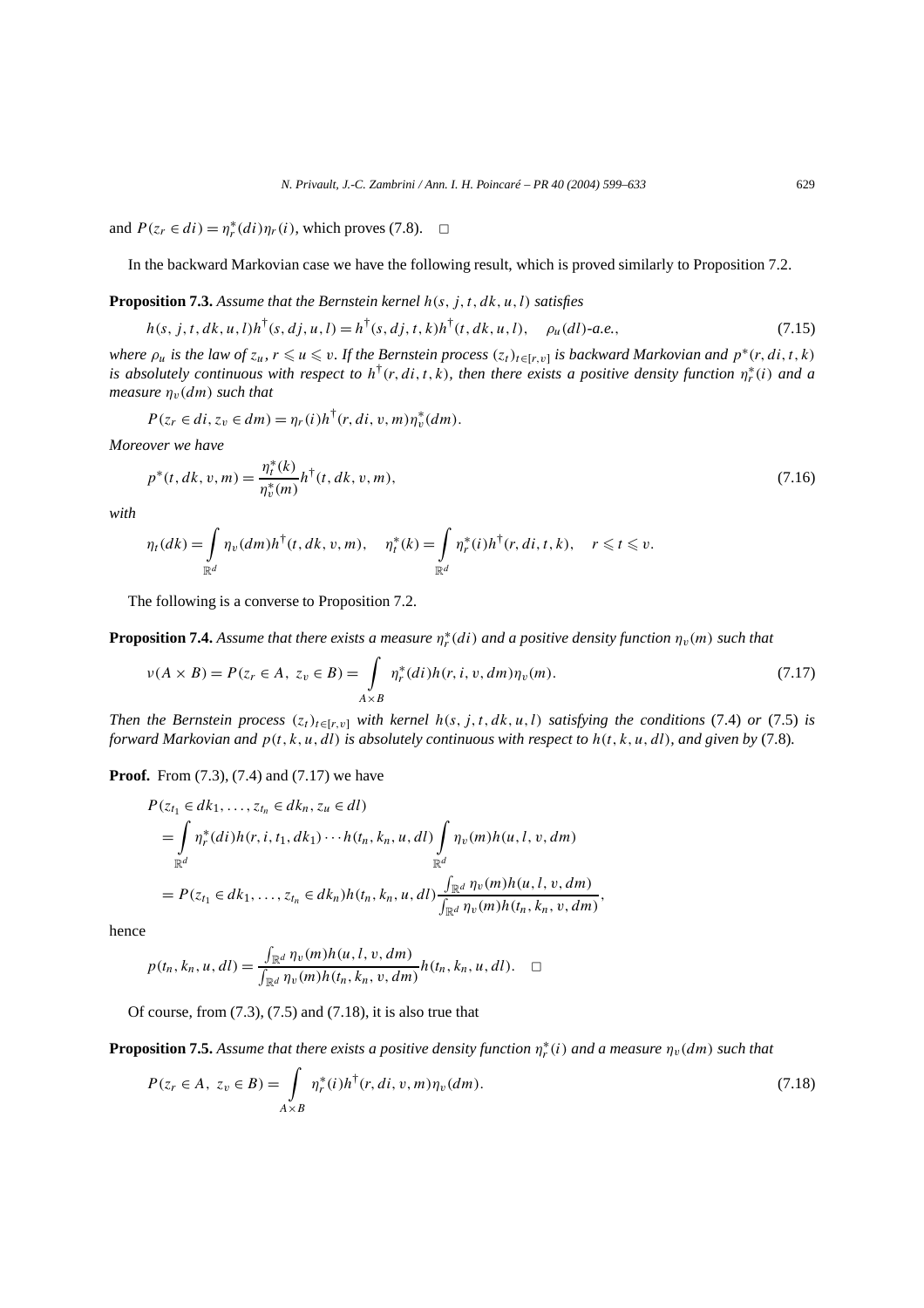*Then the Bernstein process*  $(z_t)_{t \in [r,v]}$  *with kernel h(s, j, t, dk, u, l) satisfying* (7.4) *or* (7.5) *is backward Markovian and*  $p^*(s, dj, t, k)$  *is absolutely continuous with respect to*  $h^{\dagger}(s, dj, t, k)$ *, and given by* (7.16)*.* 

# **8. Variational characterization**

In this section we use the approach to stochastic control for jump processes of [15,29], to obtain a variational characterization of the Markovian Bernstein processes (or reversible diffusions) with jumps considered before. We consider the stochastic control problem inf<sub>f</sub>  $J(t, k; f)$  with action functional

$$
J(t, k; f) = E_{(t, k)} \left[ \int_{t}^{v} L(z(s), f_s) ds - \log \eta_{v}(z(v)) \right],
$$
\n(8.1)

where  $E_{(t,k)}$  denotes the conditional expectation given  $\{z_t = k\}$ , and the Lagrangian  $L(k, f)$  is defined informally as

$$
L(k, f) = \mathcal{L}_f \log f(k) + \frac{1}{f(k)} Hf(k), \quad f \in \mathcal{S}(\mathbb{R}^d), \ f > 0,
$$

where  $\mathcal{L}_f$  is defined at the beginning of Section 3.2. We have explicitly

$$
L(k, f) = \int_{\mathbb{R}^d} \left( \frac{f(k) - f(k + y)}{f(k)} + \frac{f(k + y)}{f(k)} \log \frac{f(k + y)}{f(k)} \right) \nu(dy) + \frac{1}{2} \langle \nabla \log f(k), \nabla \log f(k) \rangle_B + U(k)
$$

$$
= \int_{\mathbb{R}^d} g\left( \frac{\delta f(k, y)}{f(k)} \right) \nu(dy) + \frac{1}{2} \langle \nabla \log f(k), \nabla \log f(k) \rangle_B + U(k),
$$

with  $g(x) = (1 + x) \log(1 + x) - x$  and  $\delta f(k, y) = f(k + y) - f(k)$ . In particular, when  $f = \eta_t$ ,

$$
L(k, \eta_t) = \mathcal{L}_{\eta_t} \log \eta_t(k) + \frac{1}{\eta_t(k)} H \eta_t(k)
$$
  
=  $\mathcal{L}_{\eta_t} \log \eta_t(k) + \frac{1}{\eta_t(k)} \frac{\partial}{\partial t} \eta_t(k)$   
=  $\mathcal{L}_{\eta_t} \log \eta_t(k) + \frac{\partial}{\partial t} \log \eta_t(k)$   
=  $D_t \log \eta_t(k)$ .

**Proposition 8.1.** *The dynamic programming equation with final boundary condition*

$$
\frac{\partial A_t}{\partial t}(k) + \min_f \Big[ \mathcal{L}_f A_t(k) + L(k, f_t) \Big] = 0, \quad A_v = -\log \eta_v,
$$
\n(8.2)

*associated to the action functional* (8.1) *has the solution*  $A_t = -\log \eta_t$ , *the minimum in f being attained on*  $f_t(k) = \eta_t(k)$ *, i.e. when*  $A_t$  *is solution of the Hamilton–Jacobi–Bellman equation* 

$$
\frac{\partial A_t}{\partial t}(k) = -U(k) - \frac{1}{2} \left( \Delta_B A_t(k) - \left\langle \nabla A_t(k), \nabla A_t(k) \right\rangle_B \right) \n+ \int_{\mathbb{R}^d} \left( e^{-A_t(k+y) + A_t(k)} - 1 + 1_{\{|y| \le 1\}} \left| y, \nabla A_t(k) \right| \right) dv(y) - \left\langle c, \nabla A_t(k) \right\rangle.
$$
\n(8.3)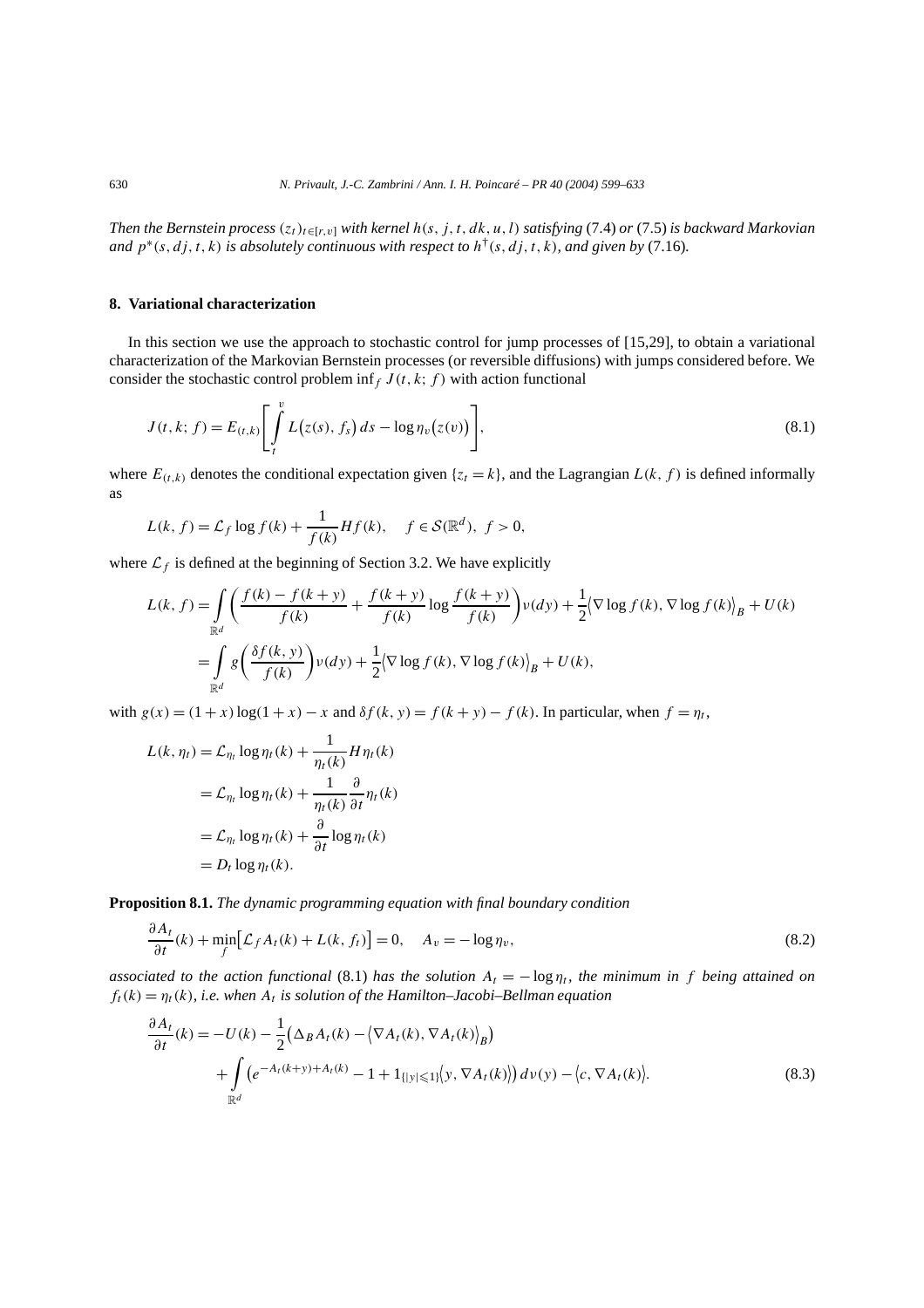**Proof.** We first show that for  $g_t(k) > 0$ :

$$
\min_{f} [-\mathcal{L}_{f_t} \log g_t(k) + L(k, f_t)] = \frac{1}{g_t(k)} H g_t(k),\tag{8.4}
$$

and that the minimum is attained for  $f_t = g_t$ . Let us define

$$
F(k, y) = -\frac{f_t(k + y)}{f_t(k)} \log \frac{g_t(k + y)}{g_t(k)} + \frac{f_t(k + y)}{f_t(k)} \log \frac{f_t(k + y)}{f_t(k)} - \frac{f_t(k + y)}{f_t(k)} + \frac{g_t(k + y)}{g_t(k)}.
$$

We have

$$
L(k, f_t) - \mathcal{L}_{f_t} \log g_t(k) - \frac{1}{\eta_t(k)} H \eta_t(k)
$$
  
=  $-\mathcal{L}_{f_t} \log \frac{g_t(k)}{f_t(k)} + \frac{1}{f_t(k)} H f_t(k) - \frac{1}{\eta_t(k)} H \eta_t(k)$   
=  $\int_{\mathbb{R}^d} F(k, y) \nu(dy) + \frac{1}{2} \left\langle \frac{\nabla g_t}{g_t}(k) - \frac{\nabla f_t}{f_t}(k), \frac{\nabla g_t}{g_t}(k) - \frac{\nabla f_t}{f_t}(k) \right\rangle_B$   
 $\geq \int_{\mathbb{R}^d} F(k, y) \nu(dy).$ 

Now, for all  $a > 0$ ,

 $\min_{z \in \mathbb{R}} (za + a \log a - a + e^{-z}) = 0,$ 

hence taking  $z = -\log(g_t(k + y)/g_t(k))$  and  $a = f_t(k + y)/f_t(k)$ , we have  $F(k, y) \ge 0$ , and

$$
L(k, f_t) - \mathcal{L}_{f_t} \log g_t - \frac{1}{g_t} H g_t = -\mathcal{L}_{f_t} \log \frac{g_t}{f_t} + \frac{1}{f_t} H f_t - \frac{1}{g_t} H g_t \geq 0.
$$

The minimum (zero) being attained with  $f = g_t$ , i.e.:

$$
\min_{f} [L(k, f_t) - \mathcal{L}_{f_t} \log g_t] = \frac{1}{g_t} H g_t.
$$

Letting  $A_t = -\log g_t$ , the dynamic programming equation (8.2) becomes

$$
\frac{\partial A_t}{\partial t} + e^{A_t} H e^{-A_t} = 0,
$$

with solution  $A_t = -\log \eta_t$ . Finally, from the relation

$$
\Delta_B A_t = -\frac{1}{g_t} \Delta_B g_t + \left\langle \frac{\nabla g_t}{g_t}, \frac{\nabla g_t}{g_t} \right\rangle_B,
$$

we have

$$
\frac{1}{g_t(k)} H g_t(k) = \frac{1}{g_t(k)} \bigg( U(k) g_t(k) - \langle c, \nabla g_t(k) \rangle - \frac{1}{2} \Delta_B g_t(k)
$$

$$
- \int_{\mathbb{R}^d} (g_t(k + y) - g_t(k) - \langle y, \nabla g_t(k) \rangle \mathbf{1}_{\{|y| \le 1\}}) v(dy) \bigg)
$$

$$
= U(k) + \langle c, \nabla A_t(k) \rangle + \frac{1}{2} (\Delta_B A_t - \langle \nabla A_t, \nabla A_t \rangle_B)
$$

$$
- \int_{\mathbb{R}^d} (e^{-A_t(k+y) + A_t(k)} - 1 + 1_{\{|y| \le 1\}} \langle y, \nabla A_t \rangle) dv,
$$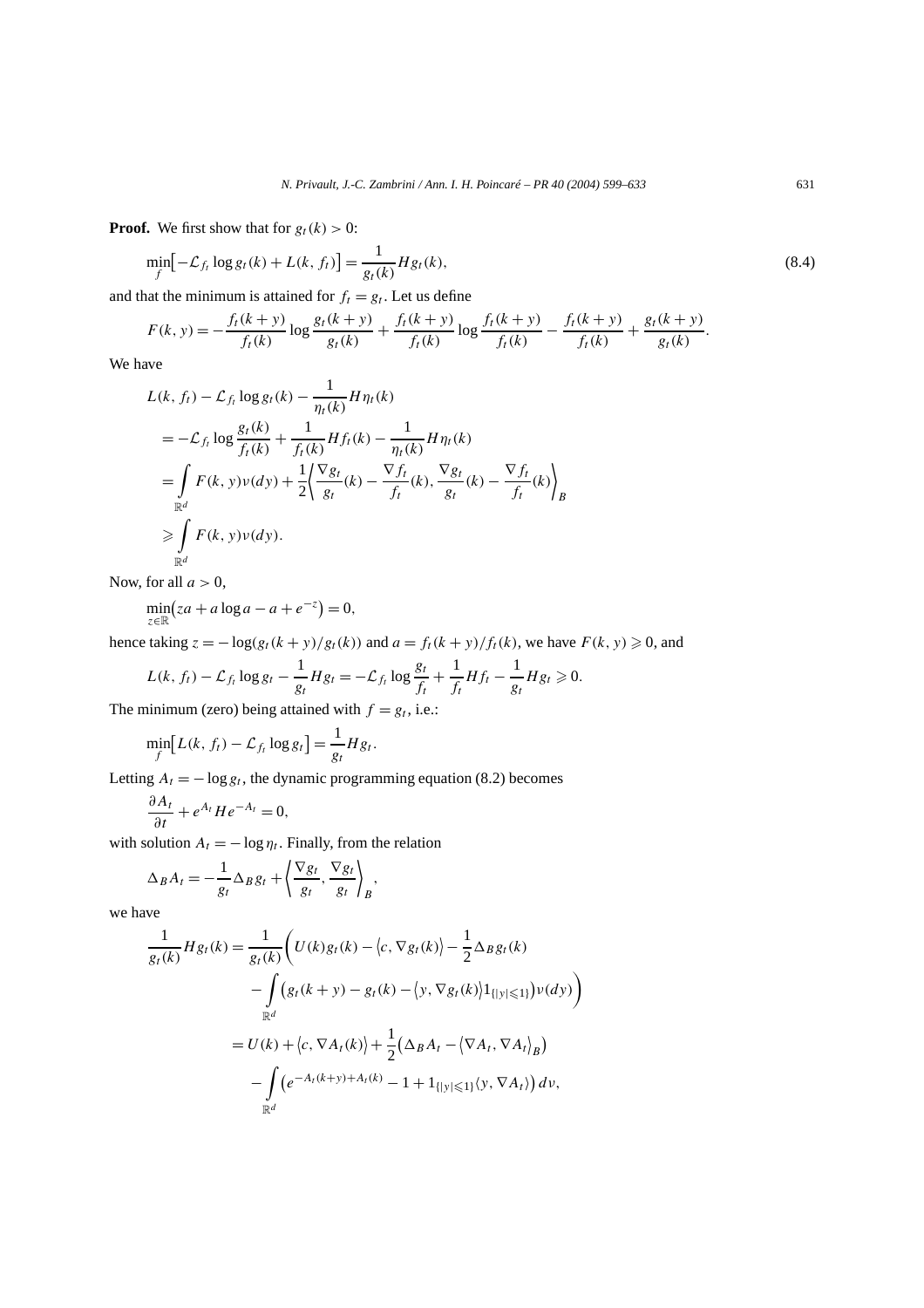which yields  $(8.3)$ .  $\Box$ 

In the backward case we consider the action functional which is, informally, the time reversed of (8.1):

$$
J^*(t, k; f^*) = E_{(t, k)} \left[ \int\limits_r^t L^*(z(s), f^*) ds - \log \eta_r^*(z(r)) \right]
$$
\n(8.5)

with Lagrangian  $L^*(k, f^*)$  defined now as

$$
L^*(k, f^*) = -\mathcal{L}_{f^*}^* \log f^*(k) + \frac{1}{f^*(k)} H^{\dagger} f^*(k), \quad f^* \in \mathcal{S}(\mathbb{R}^d).
$$

We have

$$
L^*(k, f^*) = \int_{\mathbb{R}^d} g\left(\frac{\delta^* f^*(k, y)}{f^*(k)}\right) \nu(dy) + \frac{1}{2} \langle \nabla \log f^*(k), \nabla \log f^*(k) \rangle_B + U(k),
$$

with  $\delta^* f^*(k, y) = f^*(k - y) - f^*(k)$ . In particular,

$$
L^*(k, \eta_t^*) = -D_t^* \log \eta_t^*(k).
$$

Similarly we have the following proposition.

**Proposition 8.2.** *The backward dynamic programming equation with initial boundary condition*

$$
\frac{\partial A_t^*}{\partial t}(k) + \min_{f^*} \left[ -\mathcal{L}_{f^*}^* A_t^*(k) + L(k, f_t^*) \right] = 0, \quad A_r^* = -\log \eta_r^*,\tag{8.6}
$$

associated to (8.5) has solution  $A_t^* = -\log \eta_t^*$ , the minimum in  $f^*$  being attained at  $f_t^*(k) = \eta_t^*(k)$ , and  $A_t^*$  is *solution of the backward Hamilton–Jacobi–Bellman equation*

$$
\frac{\partial A_t^*}{\partial t}(k) = U(k) + \frac{1}{2} \Big( \Delta_B A_t^*(k) - \Big\langle \nabla A_t^*(k), \nabla A_t^*(k) \Big\rangle_B \Big) \n- \int_{\mathbb{R}^d} \Big( e^{-A_t^*(k-y) + A_t^*(k)} - 1 - 1_{\{|y| \le 1\}} \Big\langle y, \nabla A_t^*(k) \Big\rangle \Big) \, dv(y) - \Big\langle c, \nabla A_t^*(k) \Big\rangle.
$$
\n(8.7)

In summary, we have shown here that the diffusion processes with jumps constructed before can also be regarded as minima of some stochastic action functionals associated with the starting *H*.

### **Acknowledgements**

This work has been initiated during a visit of the first author to the GFM (Group of Mathematical Physics) under a "Programatico" Grant conceded by the FCT with the support of the POCTI Project POCTI/MAT/34924/2000, and funded in cooperation with the European Community Fund FEDER. The authors are also thankful for the support of the franco–portuguese program "GRICES-Ambassade de France au Portugal" No 631 B2.

## **References**

[1] S. Albeverio, J. Rezende, J.-C. Zambrini, Probability and quantum symmetries II. The theorem of Noether in quantum mechanics, submitted for publication.